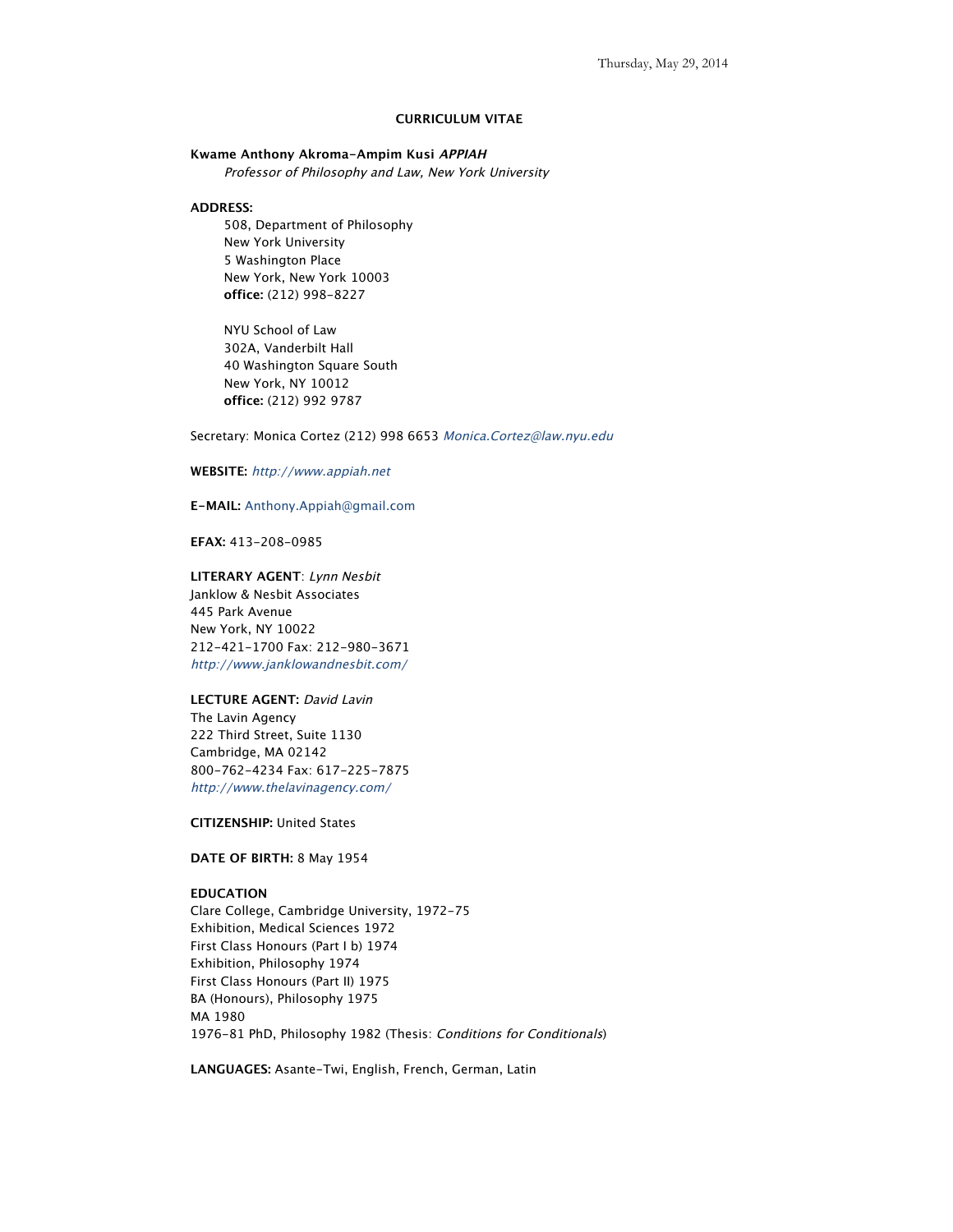# **EMPLOYMENT**

**New York University** Professor of Philosophy and Law 2014-

### **Princeton**

Laurance S. Rockefeller University Professor of Philosophy and the University Center for Human Values July 2002-2014

Associated Fields: African-American Studies (2002—2014), African Studies (2002— 2014) Comparative Literature (2005—2014), Politics (2006—2014), Program in Translation and Intercultural Communication (2007—2014), Program in Gender and Sexuality Studies (2012—2014)

Bacon-Kilkenny Visiting Professor, Fordham University School of Law Fall 2008 Phi Beta Kappa-Romanell Professor, 2008-2009 Professor Emeritus, 2014-

# **Harvard**

Charles H. Carswell Professor of Afro-American Studies and of Philosophy, July 1999- June 2002 Professor of Afro-American Studies and Philosophy, July 1991-June 1999 Head Tutor, Afro-American Studies, July 1991-June 2001 Acting Director of Graduate Studies, Philosophy, Spring Semester 1991 Chair, Committee on African Studies, 1995-2001 Associate Director, Black Fiction Project, 1991-96 Member of the Board of the W. E. B. Du Bois Institute ,1991-2002 Member of the Faculty of Education, 1997-2002 Walter Channing Cabot Fellow, Harvard University, 1998-1999 Director of Graduate Studies, African American Studies 2001-2002 Visiting Professor of Philosophy, New York University School of Law Fall 1998 Directeur d'études invité, École des Hautes Études en Sciences Sociales May 1999

### **Duke**

Professor of Philosophy and Literature, January 90-June 1991 Appointments: Primary: Department of Philosophy; Secondary: Graduate Program in Literature Associate Director, Black Fiction Project, January 90-June 91 Mellon Fellow, National Humanities Center, September 90-June 91

# **Cornell**

Professor, Philosophy, July 89-December 89 Associate Professor, Philosophy, February 89-June 89 Dual Appointment, Africana Studies and Research Center, July 88-December 89 Graduate Field, Cognitive Studies, July 87-December 89 Associate Director, Black Fiction Project, May 85-December 89 Visiting Associate Professor, Philosophy, July 86-January 89

#### **Yale**

Associate Professor, Philosophy, African & Afro-American Studies, July 85-June 86, offered tenure June 86 Junior Fellow, Society for the Humanities, Cornell, September 85-June 86

Associate Director, Center for Research in Education, Culture and Ethnicity, January 85- June 86

Assistant Professor, Philosophy and Afro-American Studies, July 81-June 85 Visiting Fellow, Clare College, Cambridge—Morse Fellowship, July 83-June 84 Consultant, International Labor Organization, Ivory Coast "Socio-economic effects of petroleum development," December 82

Director of Undergraduate Studies, African Studies & Afro-American Studies, July 81- June 83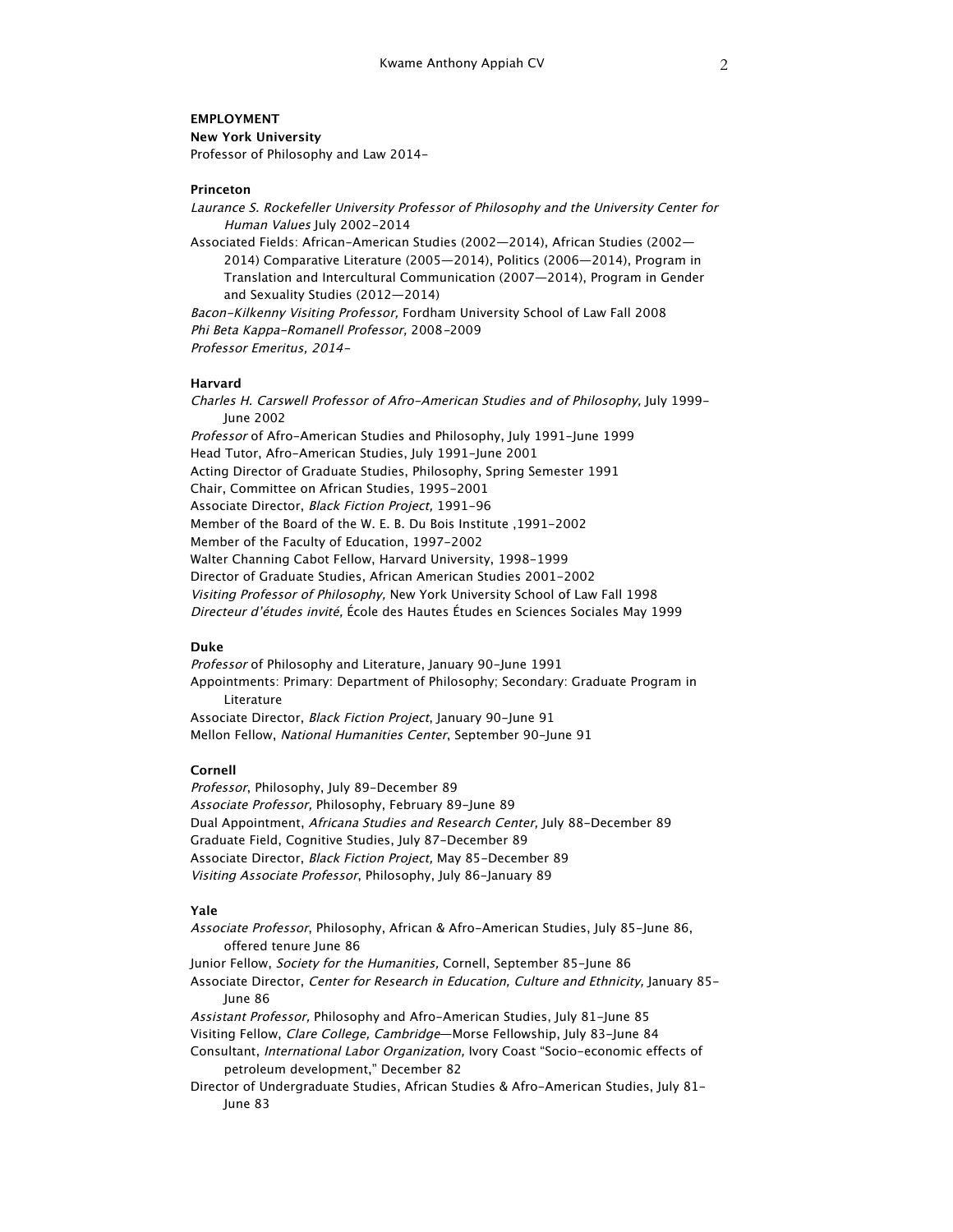### **Clare College, Cambridge**

Research Fellow, Clare College, Cambridge, July 79-June 81 Director of Studies in Philosophy, Fall 80

### **Pre-doctoral teaching appointments**

Visiting Fellow in Yale College, Spring 79 Tutor, University of Sussex, Fall 77 Teaching Assistant, University of Ghana, Legon, October 75-July 76

### **ACADEMIC HONORS**

Greene Cup for General Learning, Clare, Summer 1975 Morse Fellowship, Yale University, 1983-84 Cornell University Society for the Humanities, Junior Fellowship, 1985-86 Woodrow Wilson Fellow, Florida A&M University, April 1989 Andrew W. Mellon Fellow, National Humanities Center, 1990-91 All-College Convocation Speaker, Simpson College—George Washington Carver Centennial, September 1990 Woodrow Wilson Fellow, Dillard University, April 1991 A.M. ad eundem (on appointment with tenure), Harvard University, October 1991 Lugard Lecturer: International African Institute, London March 1992 Citation: Celebration of Black Scholarship in New England: University of Massachusetts at Boston, April 29 1992 Machette Lecturer: Brooklyn College, April 1992 W. E. B Du Bois Distinguished Visiting Lecture in Philosophy: CUNY Graduate Center, April 1994 Avenali Professor, University of California at Berkeley, September 1994 Tanner Lecture, University of California at San Diego, October 1994 Spencer-Leavitt Visiting Professor, Union College, Schenectady, November 1994 Member, American Academy of Arts and Sciences, 1995- Visiting Interdisciplinary Scholar, Humanities Center, University of Kansas, March 1996 "World of Thought" Resident Scholar, Mankato University, May 1996 Distinguished Lecture Series, Arts and Humanities, Columbia Teacher's College, March 1997 Hans Maeder Lecturer, New School for Social Research, March 1997 Member, Advisory Council, Green Center, University of Texas, Dallas, March 1998-2002 Amnesty Lecturer, Oxford, February 1999 Honorary Associate Member, National Council of Negro Women, October 1999 Honorary Doctor of Letters, University of Richmond, May 2000 Phi Beta Kappa Speaker, Harvard Commencement, June 2000 Honorary Member, Alpha Iota Chapter of Phi Beta Kappa, Harvard University June 2000 Member, American Philosophical Society, April 2001- Tanner Lecturer, Cambridge University, May 2001 Juror, Neustadt Prize, University of Oklahoma, Fall 2001 Candle in the Dark Award in Education, Morehouse College, Feb 2003 Honorary Doctor of Letters, Colgate University, May 2003 Honorary Doctor of Letters, Bard College, May 2004 Honorary Doctor of Letters, Fairleigh Dickinson University, 2006 Honorary Doctor of Letters, Swarthmore College, 2006 Convocation Speaker, University of Pennsylvania Graduate School of Education, 2007 Baccalaureate Service Speaker, University of Pennsylvania, 2007 Phi Beta Kappa-Romanell Professorship, 2008-2009 Member, American Academy of Arts and Letters 2008- Honorary Doctor of Letters, Dickinson College, Commencement Speaker, 2008 Graduation Speaker, Stuart Country Day School 2008 The first Joseph B. and Toby Gittler Prize 2008 for "outstanding and lasting scholarly

contributions to racial, ethnic and/or religious relations"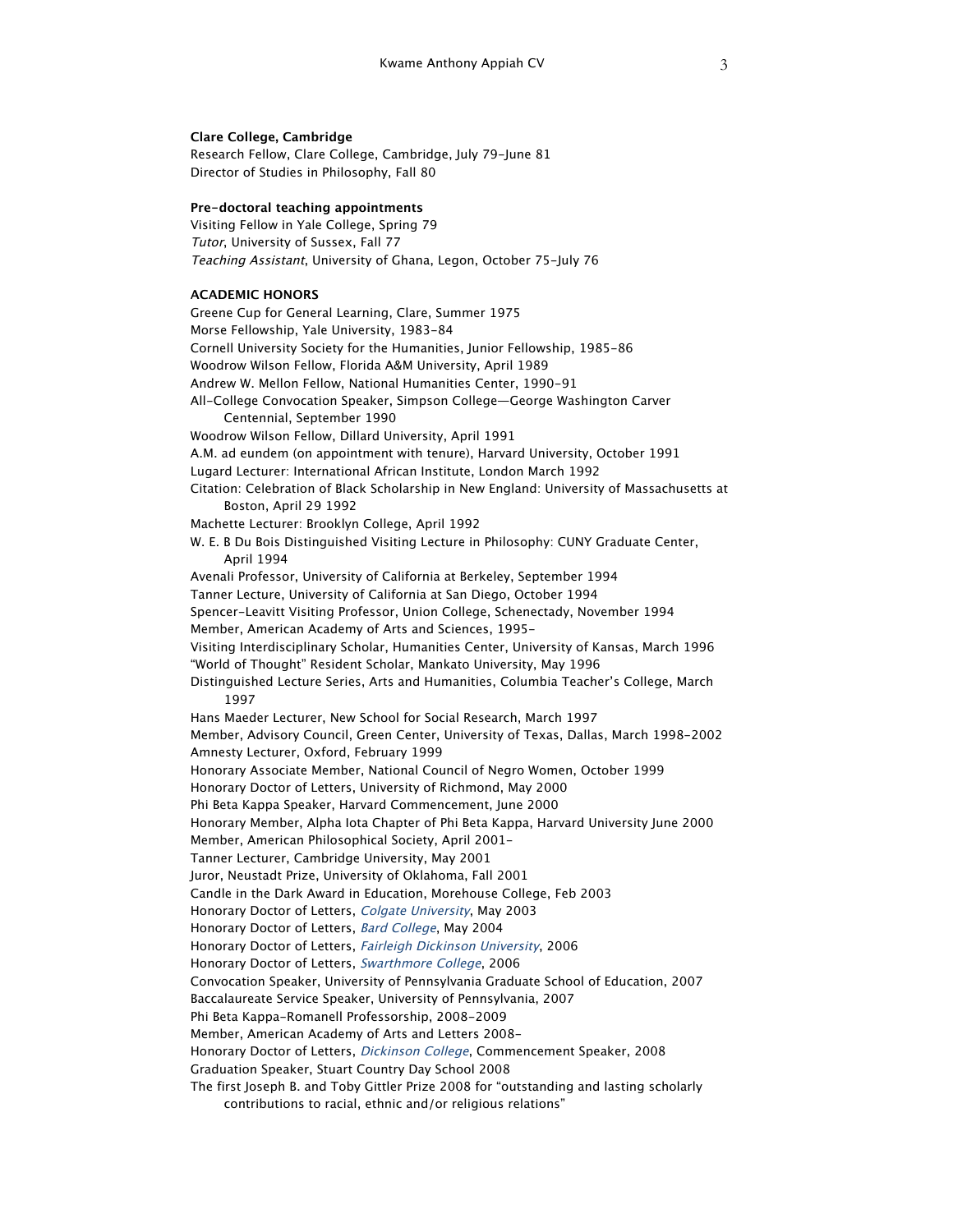Honorary Doctor of Letters, Columbia University, 2009 Honorary Doctor of Letters, The New School, 2009 Princeton University, Howard T. Behrman Award for Distinguished Achievement in the Humanities, 2010 Honorary Doctor of Laws, Colby College, 2010 Honorary Doctor of Humane Letters, Berea College, 2010 Honorary Member, Marshall University Chapter, Phi Kappa Phi, November 2011 The John P. McGovern Award, Cosmos Club Foundation 2012 National Humanities Medal for 2011 Honorary Doctor of Humane Letters, Commencement Speaker, Occidental College 2012 Honorary Doctor of Laws, Harvard University 2012 Honorary Doctor of Humane Letters, University of Pennsylvania 2013 Honorary Doctor of Laws, Edinburgh University 2013

### **BOOK AWARDS**

Annisfield-Wolf Book Award for In My Father's House, April 1993 Honorable Mention, James Russell Lowell Prize of the Modern Language Association for In My Father's House, December 1993

- 1993 Herskovits Award of the African Studies Association "for the best work published in English on Africa" for In My Father's House, December 1993
- Annual Book Award, 1996, North American Society for Social Philosophy, "for the book making the most significant contribution to social philosophy" for Color Conscious, May 1997
- Ralph J. Bunche Award, American Political Science Association, "for the best scholarly work in political science which explores the phenomenon of ethnic and cultural pluralism" for Color Conscious, July 1997
- Outstanding Book on the subject of human rights in North America, Gustavo's Myers Center for the Study of Human Rights in North America, for Color Conscious, December 10 1997
- Honorable Mention, Gustavus Myers Outstanding Book Award, Gustavus Myers Center for the Study of Bigotry and Human Rights for The Ethics of Identity, December 9 2005
- Editors' Choice New York Times Book Review, The Ethics of Identity, June 26 2005.
- Amazon.com Best Books of 2005, Top 10 Editors' Picks: Nonfiction, The Ethics of Identity, December 2005
- Arthur Ross Book Award of the Council on Foreign Relations, which "recognizes books that make an outstanding contribution to the understanding of foreign policy or international relations," Cosmopolitanism May 2007

Finalist for Estoril Global Ethics Book Prize, for Cosmopolitanism (2009) One of Times Literary Supplement's Book of the Year 2010 for The Honor Code One of New York Times Book Review's 100 Notable Books of 2010 for The Honor Code New Jersey Council for the Humanities Book Award 2011 for The Honor Code

### **COMMUNITY SERVICE**

and Sciences, 2011-2013

Algebra in Middle Schools, Boston, Community Board, 1993-94 ArtStor, Board of Directors, 2003- Ashesi University College, Ghana, Trustee 2006-2011 Academic Advisory Board, Ashesi University 2011- Facing History, Board of Trustees, 1993- Hellman-Hammett Award Committee Institute for Human Rights and Development in Africa, The Gambia, Member, Governing Board Martin Luther King Jr. After-School Program Pulitzer Price, Non-fiction Juror, 2004 Member, Advisory Board, United Nations Democracy fund (UNDEF) Member, Commission on the Humanities and Social Sciences, American Academy of Arts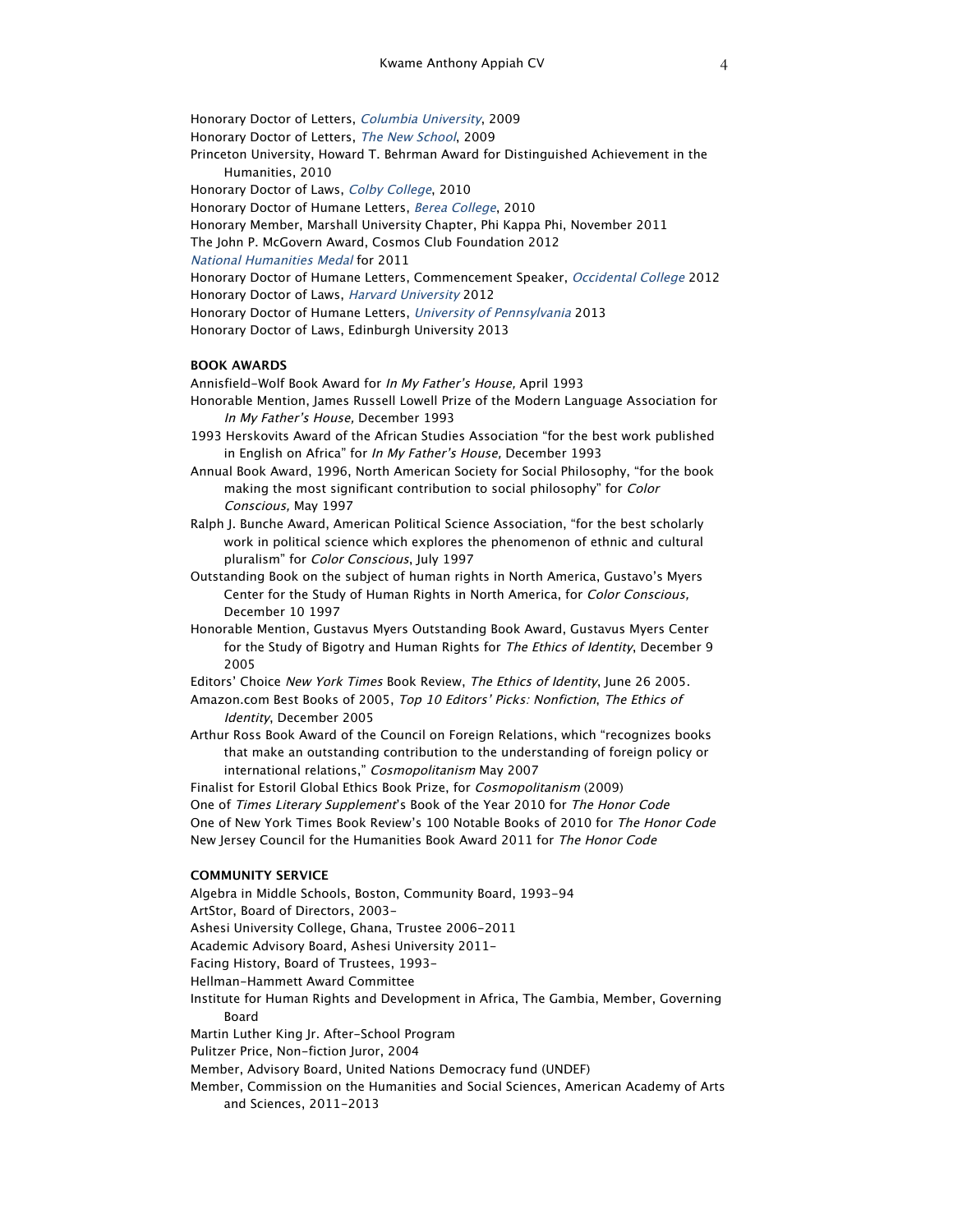Member, Advisory Board of the National Museum for African Art, The Smithsonian Institution, 2012-2015 Member, Global Citizenship Commission, 2013-2015

# **EDITORIAL POSITIONS**

Assistant Editor, Theoria to Theory 1974-79 Editorial Board, Universitas 1976-78 Advisory Editor, Critical Studies in Black Life and Culture (Greenwood Press) 1984 Reviews Committee, Philosophical Review 1986-87 Editorial Consultant, African Philosophical Inquiry 1986- Editorial Board, Perspectives in Auditing and Information Systems 1986- Associate Editor, Philosophical Review 1987-89 Editorial Board, Diacritics 1987-89 Editorial collective, Public Culture 1989-1995 Editorial Advisory Board, Callaloo 1990-1998 Editorial Board, Common Knowledge 1990- Editor, Transition 1991-2005 Publisher, Transition 2005- Editorial Board, GLQ: A Journal of Lesbian and Gay Studies 1992-2005 Editorial Board, Wilson Quarterly 1993 Board of Editors, Vanderbilt Library of American Philosophy, Vanderbilt University Press, Nashville 1994 Board of Editors, Nationalism and Internationalism, Berg Publishers, Oxford 1995 Editorial Advisor on African Philosophy, The Routledge Encyclopedia of Philosophy, 1993-97 Editorial Consultant, Essence, An International Journal of Philosophy 1997 Editorial Board, Ethnic and Racial Studies 1998-2008 Editorial Advisor on African Philosophy, Routledge Encyclopedia of Philosophy Online 2004 Scientific Committee, Translation, 2010- General Editor, Norton Global Ethics Series, 2012-

### **PROFESSIONAL ASSOCIATIONS AND POSITIONS**

African Literature Association (A.L.A. Coordinating Committee, Annual Meeting 1987) African Studies Association (A.S.A. Herskovits Award Committee, 1994-96) American Academy in Berlin, (Board 2005-2006) American Academy of Religion (June 1993) American Council of Learned Societies (Board, 2004-) (Board Chair, 2005-2012) American Philosophical Association (A.P.A. Eastern Division Committee on Blacks in Philosophy, 1983-86) (A.P.A. Eastern Division Advisory Committee to the Program Committee; Philosophy of Language, 1988-91) (A.P.A. Committee on International Cooperation, 1989-92) (Vice-President of the Eastern Division, 2006) (President of the Eastern Division, 2007) (Chairman of the Board of Officers, 2008-2011) Aristotelian Society Cornell Center for the Humanities (Member, Advisory Board, 1998-2008) Council on Foreign Relations (October 1993-) Du Bois Institute, Working Group on African-American Intellectual History Du Bois Institute, Working Group on Black-Jewish Relations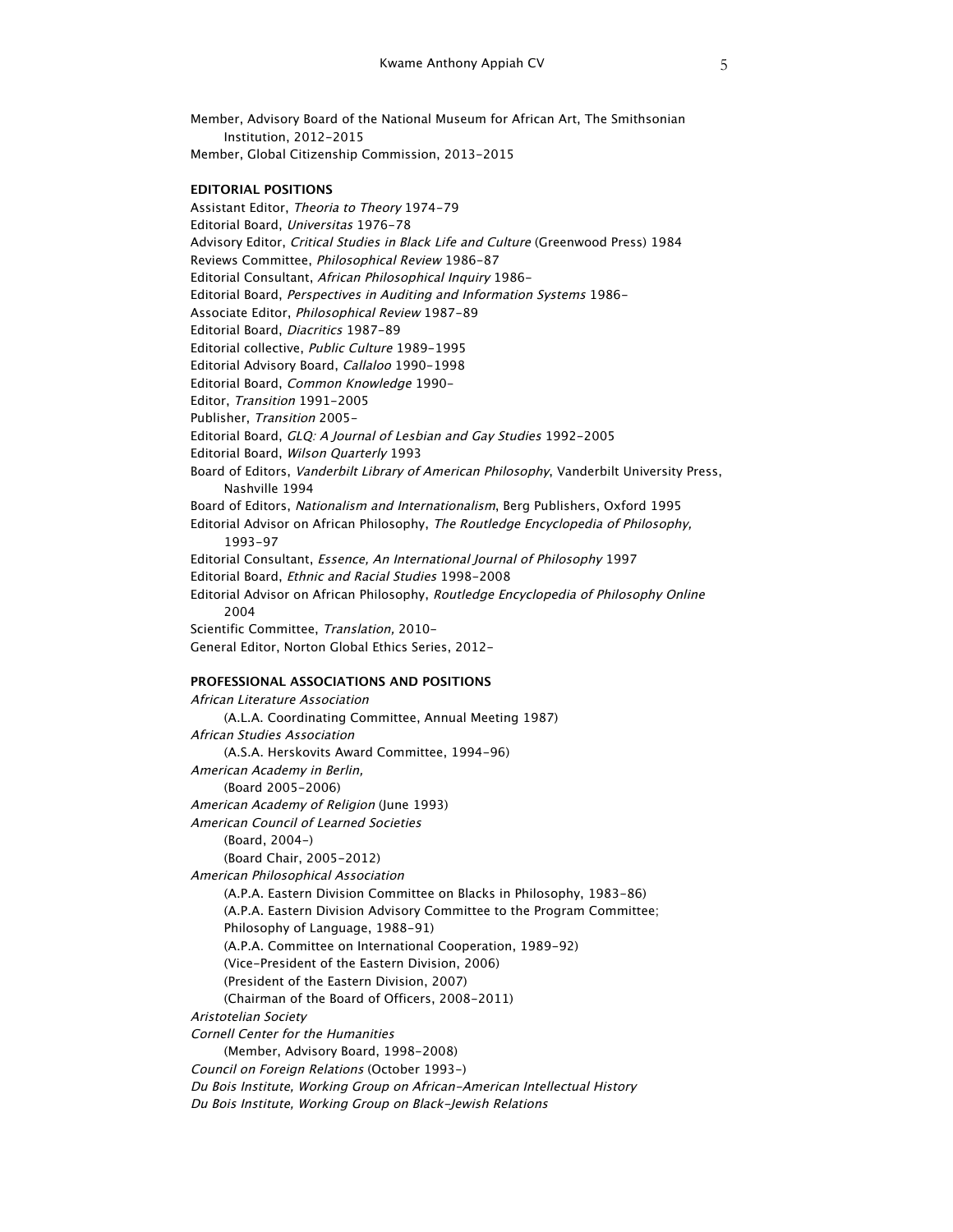English Institute, Supervising Committee (1992-94; Chair, 1993-94; Trustee 1996-2000) Harvard University Libraries (Visiting Committee, 2003-2008) Howard University Press, Commissioner Joint Committee on African Studies of the Social Science Research Council and the American Council of Learned Societies (J.C.A.S. Working Group on the African Humanities, July 1987-June 1991) (Chair, J.C.A.S. Working Group on the African Humanities, July 1988-June 1991) (Chair, J.C.A.S. July 1991-June 1994) Modern Language Association of America (Executive Council, 2003-2006) National Humanities Center (Trustee (1999-2001, re-elected 2002-2004, re-elected 2005-7) PEN American Center, Member (1996-) (Chair, PEN Freedom to Write Committee, 1996-2003) (Member, Nominating Committee, 1997) (Board Member, 2000-2003) (Member, Search Committee for Executive Director, 1998) (President, 2009-2012) Society for African Philosophy in North America (Founder member, President, 1991-94) University of Maryland Center for Ethics and Public Policy: Multicultural Education Working Group (1993)

#### **SELECTION COMMITTEES**

American Academy of Berlin Fellowship Selection Committee (2003-2005) (Chair, 2004- 2005) American Council of Learned Societies Fellowship Selection Committee (January 1993, 1994, 1995, 1998, 1999) Cornell University Society for the Humanities, Faculty Fellow Selection Committee (1999- 2008) Martin Duberman Fellowship in Lesbian and Gay Studies, Award Committee (1997) University of Michigan Humanities Institute Fellowship Selection Committee (1995) National Humanities Center Fellowship Selection Committee (1995) President's Commission on White House Fellowships, North-East Selection Committee, April 1993 Woodrow Wilson Center, Selection Committee (January 1993, 1994) Fletcher Fellowship Selection Committee (2004-2009) Cullman Center, New York Library, Fellowship Selection Committee (2008-2013) Nominating Committee, Arthur Ross Award, Council on Foreign Relations (2008, 2009) Literature Committee, American Academy of Arts and Letters (2008-9) Holberg Prize Academic Committee (2008-2013)

# **UNIVERSITY COMMITTEES**

#### **Yale**

Council on African Studies 1981-83, 1984-85 Minority Advisory Committee 1981-83 Board of Governors, Elizabethan Club 1983-85

# **Cornell**

Undergraduate Curriculum Committee, College of Arts and Sciences Fall 1987-January 89 Ad Hoc Committee on African Studies Program 1987-89 Search Committee: Director of African Languages Program Spring 1988

Humanities Council, College of Arts and Sciences 1987-89 Chair, Humanities Council July 1988-January 89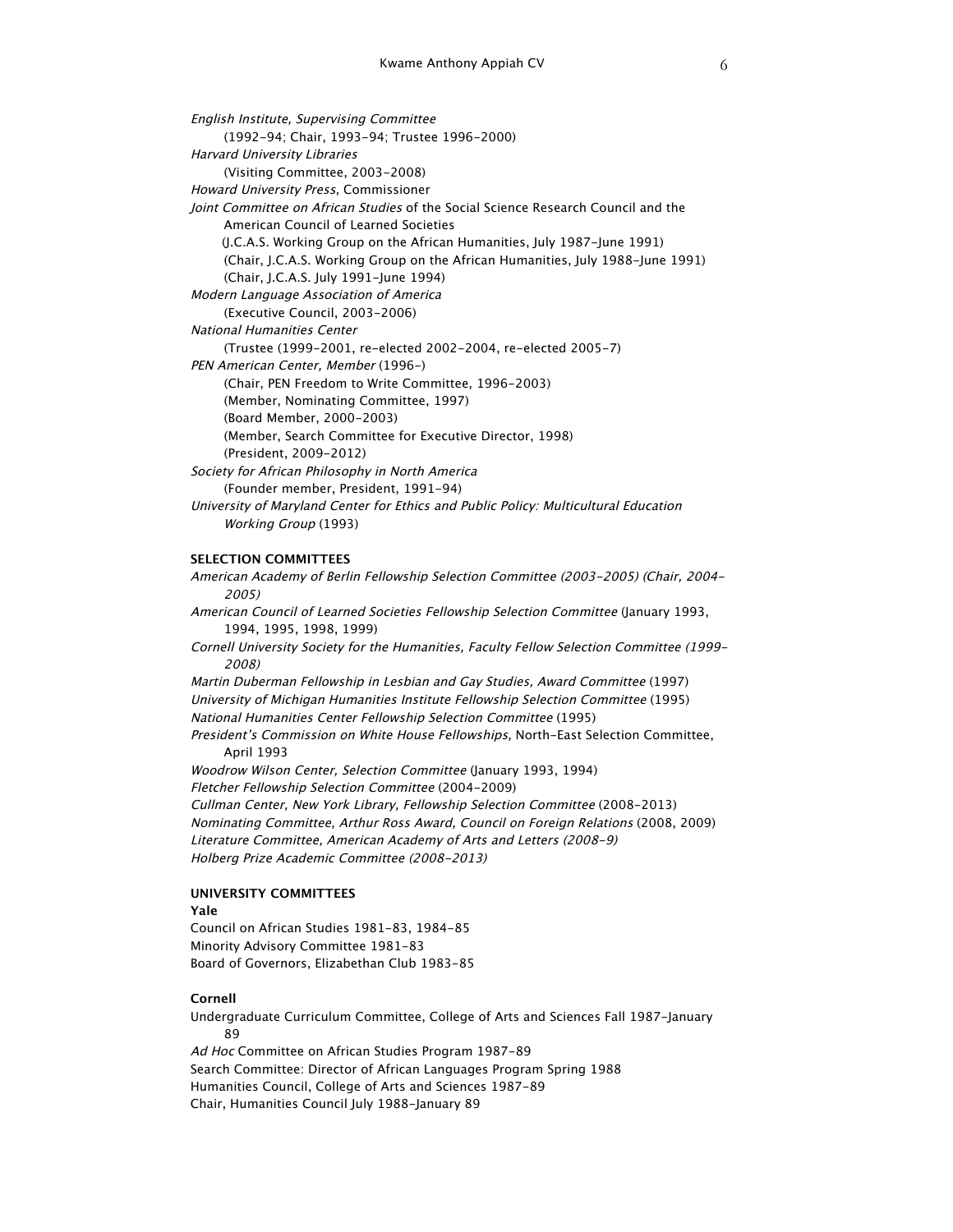Faculty Council of Representatives Fall 1988-January 89 Chair, University Committee on African Studies Fall 1988-December 89 Search Committee: African History Positions, Africana Center Spring 1989-Fall 1989 Director, Rockefeller Humanities Institute Program in African Cultural Studies Fall 1989

#### **Duke**

Committee on the African-American Studies Program 1990- Search Committee for Dean of Arts and Sciences Fall 1990-Spring 1991 Committee on Non-Discrimination, 1991- Member Executive Committee, Academic Council 1991-1992

### **Harvard**

Search Committee in Fine Arts 1991 Boylston Prize Committee 1991 Chair, Curriculum Committee, Afro-American Studies 1991-2001 Head Tutor, Afro-American Studies 1991-2001 Committee on African Studies (chair, 1995-) 1991- Standing Committee on Degrees in History and Literature 1992-2001 Faculty Council 1992-93 Faculty Committee on Race Relations, Chair 1992-93 Search Committee in Afro-American Studies and Comparative Literature 1992 Standing Committee on Administration of the Bowdoin Prize 1992-93 Standing Committee on Study Out of Residence 1992-94 Selection Committee for Harvard Mellon Fellows 1992-94 Chair, Selection Committee for Du Bois Fellows 1993-2000 Educational Policy Committee Subcommittee on Ethnic Studies 1993-94 Advisory Committee on Race Relations 1993-94 Standing Committee on the Hoopes Prize 1994, 1997, 2000 Faculty Coordinator, Mellon Minority Undergraduate Mentorship Program 1993- Executive Committee, Center for Literary and Cultural Studies 1993- Selection Committee, Bunting Institute Fellows 1994, 1996, 2000 Advisory Committee, Center for the Study of World Religions 1994- Ad Hoc Committee to Review the Core Program 1995-97 Standing Committee on Neuroscience 1995 Standing Committee on Degrees in Literature 1996-2001 Advisory Committee, Children's Studies 1997-1999 Ad Hoc Committee to prepare Graduate Program in Afro-American Studies, Chair 1998-2000 Standing Committee on Degrees in Social Studies 1999-2001 Search Committee in Afro-American Studies and Social Studies 1999 Foreign Cultures Committee, Core Program 1999- University Committee on Human Rights 2000- Curriculum Subcommittee 2001- University Committee on Justice, Economics, and Human Development 2001- Committee on Out of School Programs 2001-

# **Princeton**

Interdepartmental Committee on African-American Studies 2002-2006 Executive Committee, Center for African-American Studies (CAAS), 2006-2004, 2005- 2008, 2009-2013 Interdepartmental Committee on African Studies 2002-2008, 2009-2013 Chair, Library Committee, Department of Philosophy 2002-2003 University Target of Opportunity Search Committee 2002-2003 Selection Committee, Rockefeller Fellows, University Center for Human Values (UCHV) 2002-2008, 2009-2013 Graduate Committee, Department of Philosophy 2003-2004, 2005-2007 Chair, Tanner Committee, UCHV 2005-2008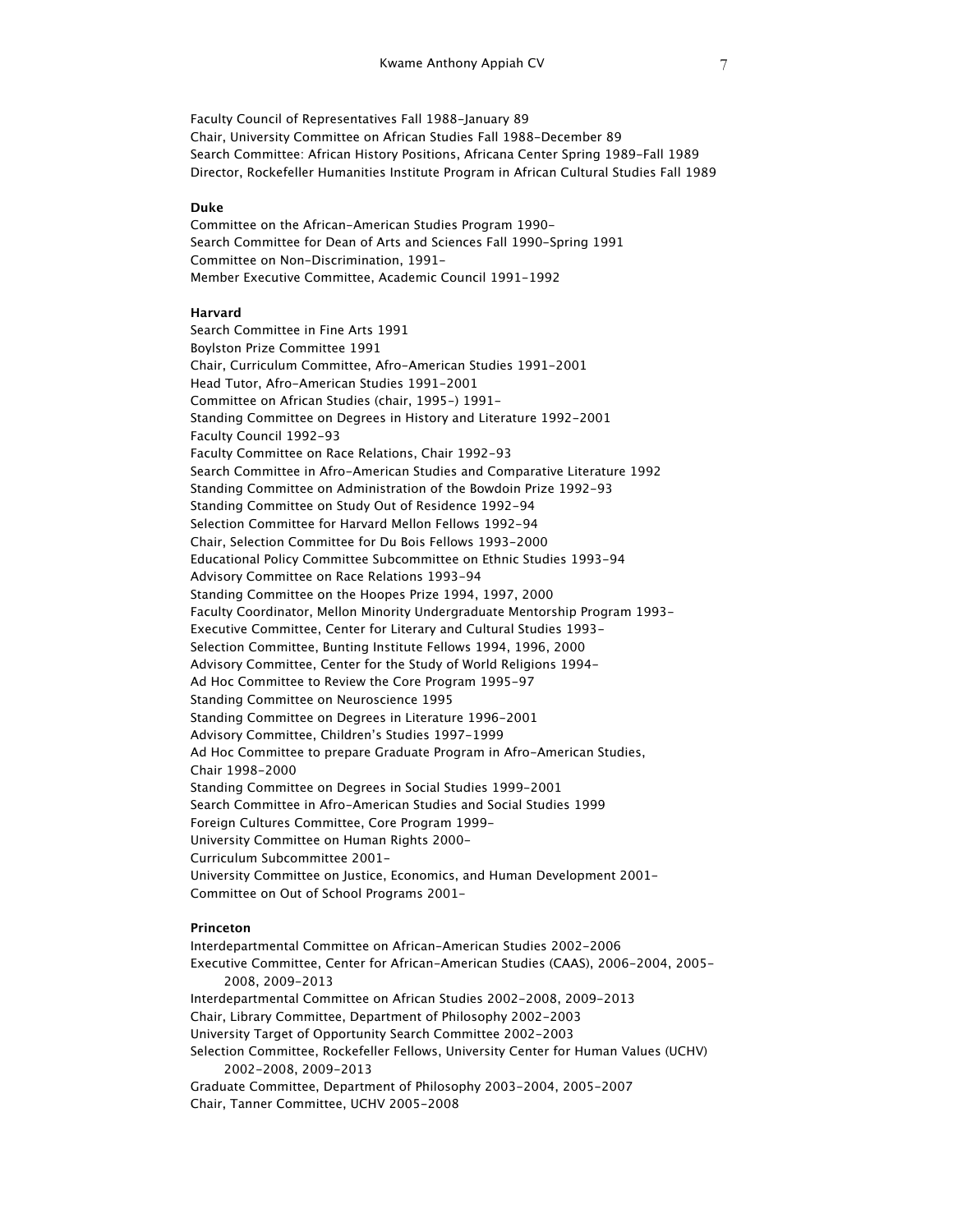Member, Tanner Committee, UCHV 2009 Humanities Council 2005-2008 Placement Committee, Department of Philosophy 2005-2006 Ad Hoc Committee on the Future of African-American Studies 2005-2006 Committee of Three 2005-2006 Undergraduate Curriculum Committee, Department of Philosophy 2006-2007 Executive Committee, Program in Law and Public Affairs (LAPA) 2006-2011 Acting Director, UCHV 2006-2007 Program on Translation and Intercultural Communication, Executive Committee 2007- University Lectures Committee 2011-2013 Ad Hoc Committee on Alumni Interviewing 2012

# **NYU**

Climate/Inclusiveness Committee, Philosophy Department Spring 2014 Bioethics Search Committee, NYU Abu Dhabi, 2014 Faculty Senate, 2014-2017 Presidential Search Committee, 2014-2015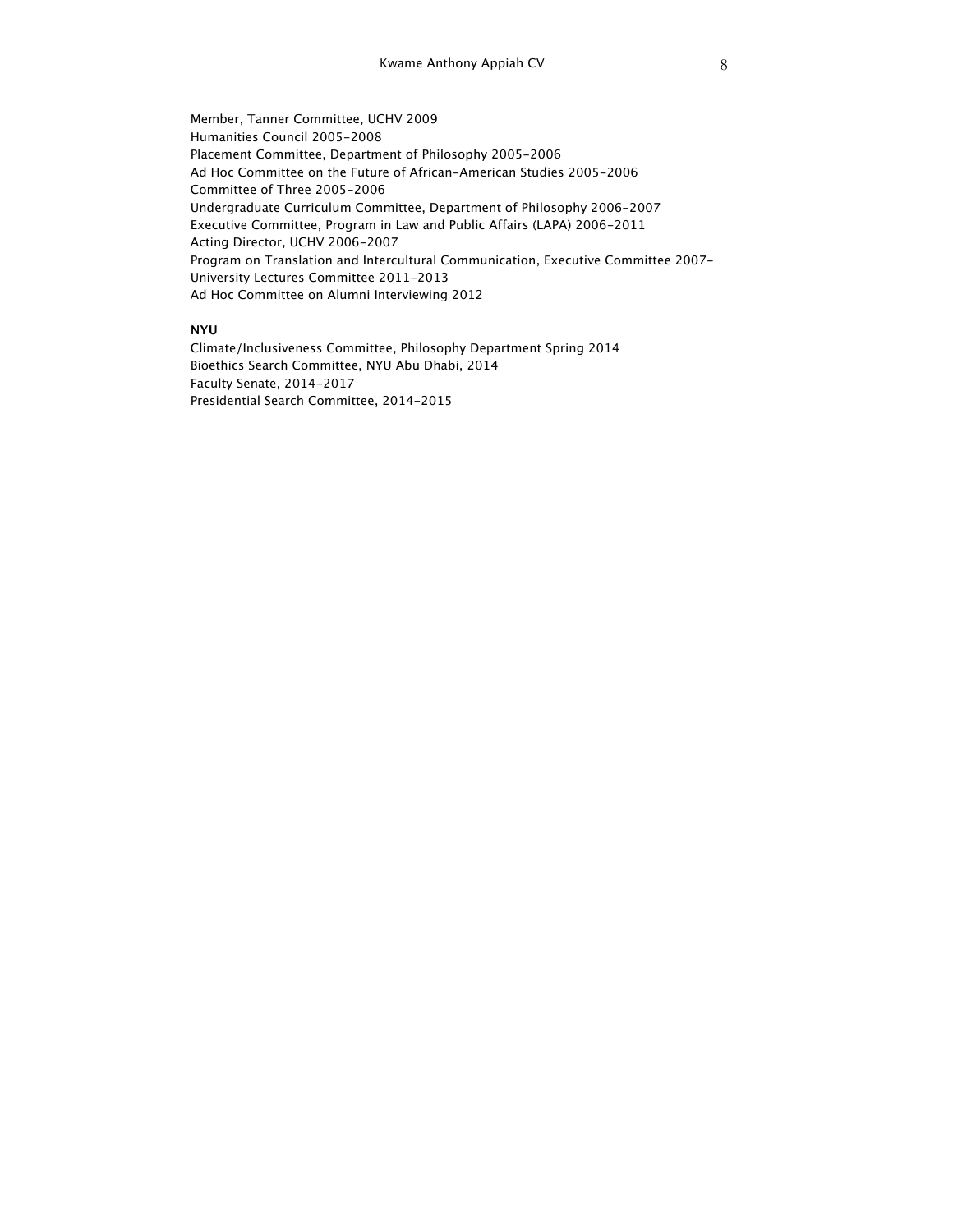# **PUBLICATIONS NON-FICTION**

- Assertion and Conditionals (Cambridge: Cambridge University Press, 1985; digitally printed version 2008).
- For Truth in Semantics (Oxford: Blackwell's, 1986).
- Necessary Questions: An Introduction to Philosophy (New York: Prentice-Hall/Calmann & King, 1989).
- In My Father's House: Africa in the Philosophy of Culture (London: Methuen, 1992; New York: Oxford University Press, 1992); Na casa de meu pai: a África na filosofia da cultura Brazilian Edition trans. Vera Ribeiro (Rio de Janeiro: Contraponto Editora, Rio De Janeiro, 1997).
- Color Conscious: The Political Morality of Race (Princeton, NJ: Princeton University Press, 1996) with Amy Gutmann. Introduction by David Wilkins.
- Bu Me Bé: The Proverbs of the Akan with Peggy Appiah, and with the assistance of Ivor Agyeman-Duah (Accra: The Center for Intellectual Renewal, 2002); 2nd ed. (Banbury, Oxon.; Ayebia Clarke Publishing, 2008).
- Thinking It Through: An Introduction to Contemporary Philosophy (New York: Oxford University Press, 2003). Translations: Brazilian Portuguese: Introdução à filosofia contemporânea, trans. Vera Lúcia Mello Joscelyne (Petrópolis: Vozes, 2006); Simplified Chinese: (Beijung: Xinhua Press, forthcoming); Italian: "Quell'x tale che ...," Introduzione alla filosofia contemporanea trans. S. Levi (Bari: Giuseppe Laterza, 2009).
- The Ethics of Identity (Princeton: Princeton University Press, 2005). Translations: Spanish: La ética de la identidad trans. Lilia Mosconi (Buenos Aires, Madrid: Katz Editores, 2007); Turkish: (Istanbul: Merkez Kitaplar, forthcoming); Simplified Chinese: (Nanjing, Yilin Press, forthcoming).
- Cosmopolitanism: Ethics in a World of Strangers (New York: W. W. Norton, 2006; London: Allen Lane, 2006). Translations: Brazilian Portuguese: forthcoming; Simplified Chinese: trans. Miao Huajian (Central Compilation & Translation Press, 2012); Dutch: Kosmopolitisme: Ethiek in een wereld van vreemden trans. Han van der Vegt (Amsterdam: Uitgeverij Bert Bakker, 2007); French: Pour un Nouveau Cosmopolitisme trans. Agnès Botz (Paris: Odile Jacob, 2008); German: Der Kosmopolit: Philosophie des Weltbürgertums trans. Michael Bischoff (Munich: C. H. Beck, 2007) & (Bonn: Lizenzausgabe für die Bundeszentrale für politische Bildung, 2007); Greek: (Alexandria Publications: Athens, forthcoming); Hebrew: קוסמופוליטיות trans. Idit Shorer (Tel Aviv: Xargol, 2008); Indonesian: Kosmopolitanisme: Etika di Dunia yang Mengglobal (Serpong-Tangerang: Marjin Kiri, forthcoming); Italian: Cosmopolitismo: L'etica in un mondo di stranieri trans. S. Liberatore (Bari: Giuseppe Laterza, 2007); Korean: 세계시민주의 trans. The

Society of Practical Philosophy (Min-Young Kim , Sang-Hyun Kim, Ji-Hyun Kim, Dae-Won Park, Byung-Tak Lee, and Sang-Hwan Rhie) (Seoul: ByBooks, 2008); Polish: Kosmopolityzm. Etyka w świecie obcych trans. Joanna Klimczyk (Warsaw: Prószynski i S-ka, 2008); Portuguese Cosmopolitismo trans. Ana Catarina Fonseca (Mem Martins: Publicações Europa-América, 2008); Romanian: Cosmopolitism: Etica intr-o lume a strainilor trans. Andrei Mihai Pogonaru (Bucharest: Andreco Educational Grup SA, 2007); Spanish: Cosmopolitismo: La ética en un mundo de extraños trans. Lilia Mosconi (Buenos Aires, Madrid: Katz Editores, 2007); Turkish: Kozmopolitizm: Yeni Küresel Ahlak trans. Fezal Gülfidan (Istanbul: BZD, 2008).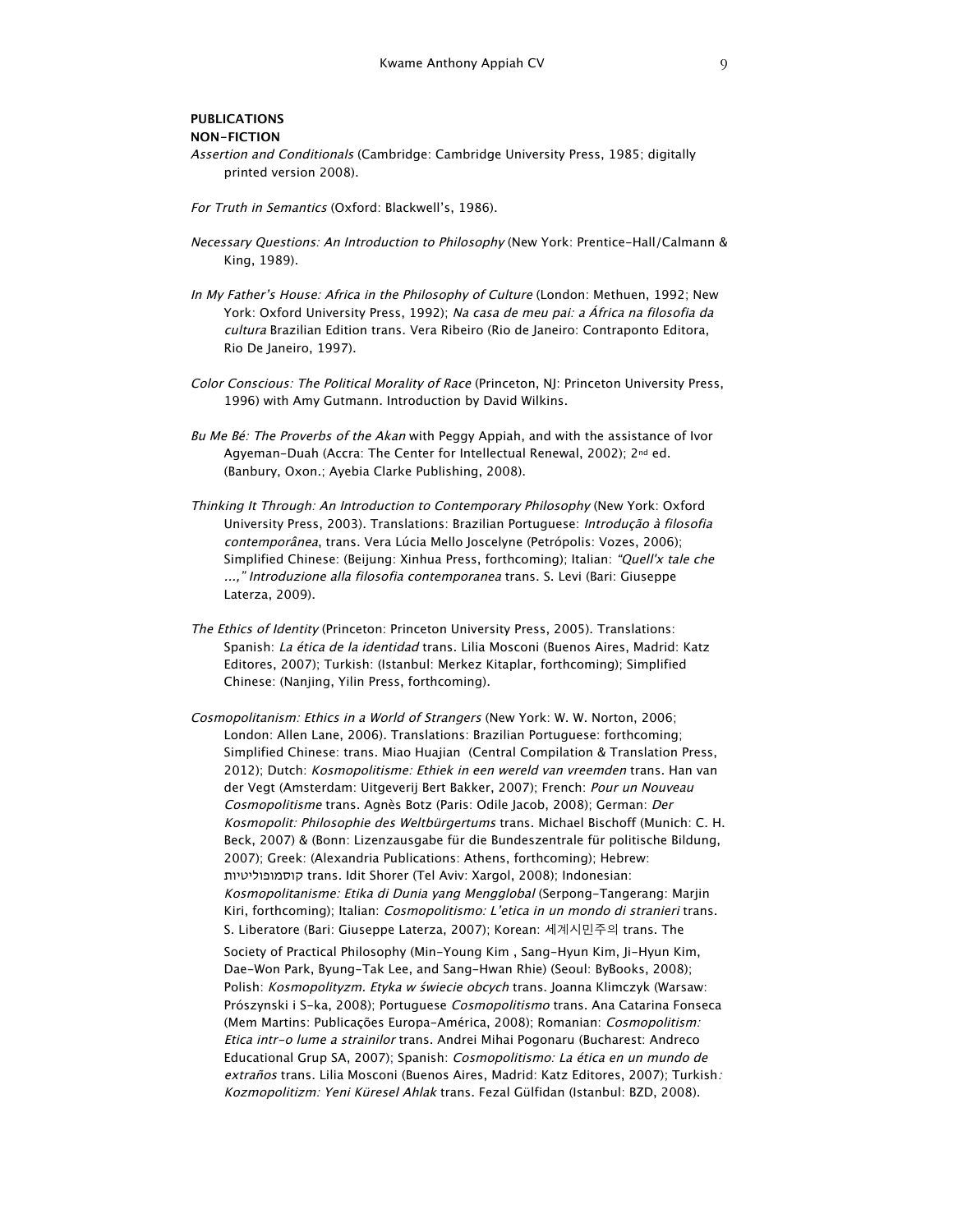- Experiments in Ethics. The Mary Flexner Lectures Series of Bryn Mawr College. (Cambridge: Harvard University Press, 2008). Translations: German: Ethische Experimente: Übungen Zum Guten Leben trans. Michael Bischoff (Munich: C. H. Beck, 2009); Korean: 윤리학의 배신: 우리의 행동을 지배하는 윤리적 판단을 실험하다 trans. Eun-Ju Lee (Seoul: ByBooks Publishing, 2011).
- El meu cosmopolitisme/My cosmopolitanism. Catalan/English parallel text: Trans. Daniel Gamper (Barcelona: Centre de Cultura Contemporània de Barcelona, 2008).
- Mi Cosmopolitismo. Spanish: Trans. Lilia Mosconi. With an interview with Daniel Gamper Sachse "Las culturas sólo importan si les importa las personas." (Buenos Aires, Madrid: Katz Editores, 2008).
- Che cos'è l'Occidente? (Modena: paginette festivalfilosofia, Fondazione San Carlo di Modena, 2008).
- The Politics of Culture, the Politics of Identity, Eva Holtby Lecture on Contemporary Culture No. 2, (Toronto: Institute for Contemporary Culture at the Royal Ontario Museum, 2008).
- The Honor Code: How Moral Revolutions Happen (New York, London: W. W. Norton, 2010). Translations: Arabic, trans. Radwa Kotait, online at http://www.hindawi.org/kalimat/82483074/; Brazilian Portuguese: O Código De Honra—Como ocorrem as revoluções morais trans. Denise Bottmann (São Paulo: Companhia das Letras, 2012); Chinese (Taiwan): trans. Zhuang Anqi (Taipei: Locus Publishing, 2012); Simplified Chinese (Mainland): 荣誉法则: 道德革命是如何发生的 trans.

Miao Huajian (Central Compilation & Translation Press, 2011); French: Le code d'honneur trans. Jean-François Sené (Paris: Gallimard, 2012) and for francophone Africa and Haiti: (Paris: Nouveaux Horizons, 2012); Georgian (Tbilisi: Radarami, forthcoming); German: Eine Frage der Ehre oder Wie es zu moralischen Revolution kommt trans. Michael Bischoff (Munich: C. H. Beck, 2011); Italian: Il codice d'onore: Come cambia la morale trans. D. Damiani (Milan: Raffaello Cortina, 2011).

- Lines of Descent: W. E. B. Du Bois and the Emergence of Identity (Cambridge, MA: Harvard University Press, 2014).
- A Decent Respect: Honor in the Life of People and of Nations (Hong Kong: University of Hong Kong Press, forthcoming).

Idealization and Ideals: The 2013 Paul Carus Lectures (in preparation).

### **OFFICIAL REPORT**

Civil Paths to Peace: Report of the Commonwealth Commission on Respect and Understanding (London: Commonwealth Secretariat, 2007) Commission Members: Amartya Sen (India) (Chair), John, Lord Alderdice (United Kingdom), Kwame Anthony Appiah (Ghana), Adrienne Clarkson (Canada), Noeleen Heyzer (Singapore), Kamal Hossain (Bangladesh), Elaine Sihoatani Howard (Tonga), Wangari Muta Maathai (Kenya), Ralston Milton Nettleford (Jamaica), Joan Rwabyomere (Uganda), Lucy Turnbull (Australia).

# **EDITED BOOKS**

Early African-American Classics (edited with an introduction) (New York: Bantam, 1990). Langston Hughes: Critical Perspectives Past and Present, Amistad Literary Series (New York: Amistad Press, 1993), edited with H. L. Gates Jr.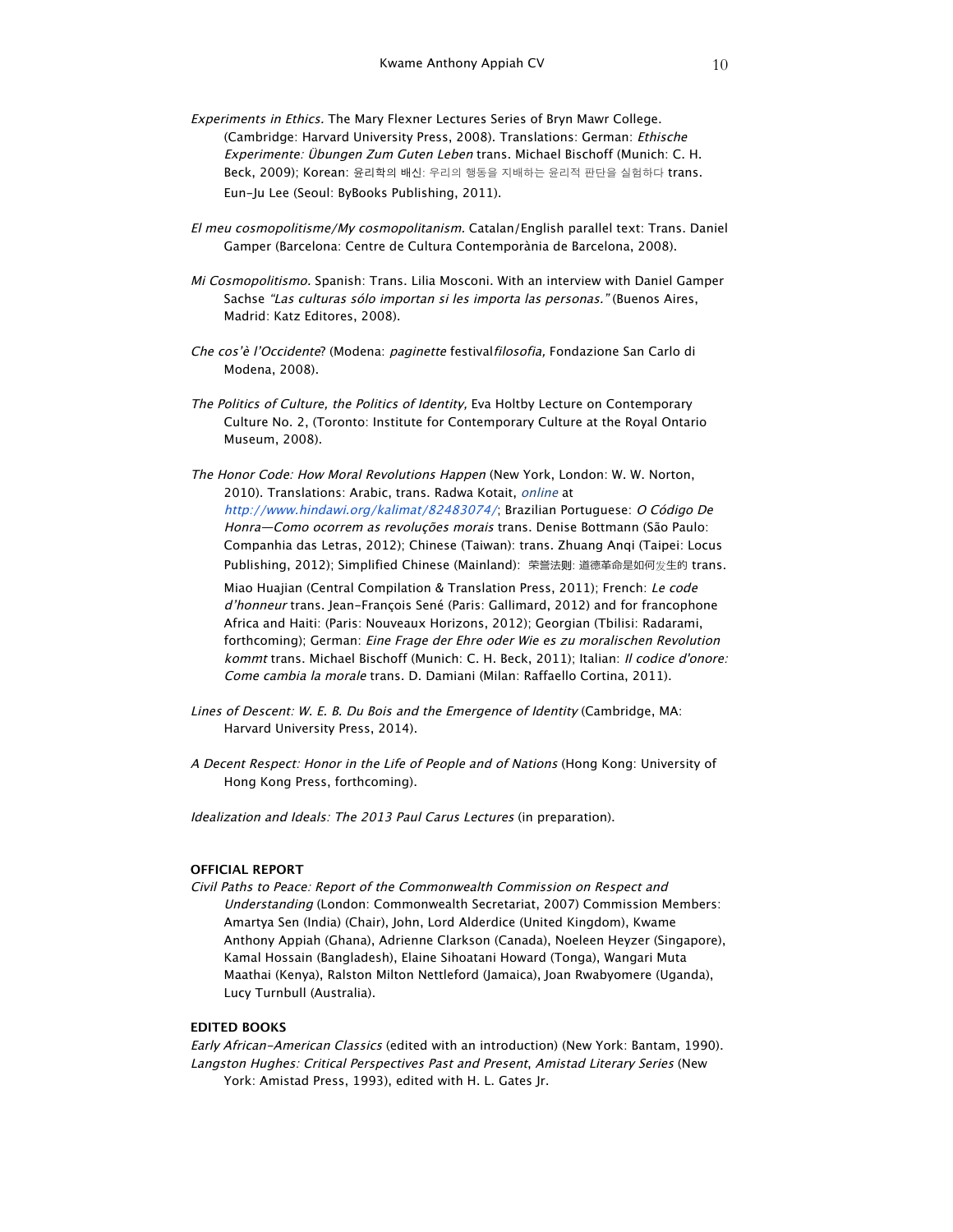- Zora Neale Hurston: Critical Perspectives Past and Present, Amistad Literary Series (New York: Amistad Press, 1993), edited with H. L. Gates Jr.
- Toni Morrison: Critical Perspectives Past and Present, Amistad Literary Series (New York: Amistad Press, 1993), edited with H. L. Gates Jr.
- Gloria Naylor: Critical Perspectives Past and Present, Amistad Literary Series (New York: Amistad Press, 1993), edited with H. L. Gates Jr.
- Alice Walker: Critical Perspectives Past and Present, Amistad Literary Series (New York: Amistad Press, 1993), edited with H. L. Gates Jr.
- Richard Wright: Critical Perspectives Past and Present, Amistad Literary Series (New York: Amistad Press, 1993), edited with H. L. Gates Jr.
- Ann Petry: Critical Perspectives Past and Present, Amistad Literary Series (New York: Amistad Press, 1994), edited with H. L. Gates Jr.
- Frederick Douglass: Critical Perspectives Past and Present, Amistad Literary Series (New York: Amistad Press, 1994), edited with H. L. Gates Jr.
- Chinua Achebe: Critical Perspectives Past and Present, Amistad Literary Series (New York: Amistad Press, 1993), edited with H. L. Gates Jr.
- Identities (Chicago: University of Chicago Press, 1995), edited with H. L. Gates Jr. A Dictionary of Global Culture (New York: Knopf, 1996) edited with H. L. Gates Jr.
- Encarta Africana (Redmond, Washington: Microsoft, 1999) edited with H. L. Gates Jr.
- Africana: The Encyclopedia of the African and African-American Experience (New York: Basic-Civitas, 1999) edited with H. L. Gates Jr.
- Encarta Africana 2000 (Redmond, Washington: Microsoft, 1999) edited with H. L. Gates Jr.
- The Poetry of our World: An International Anthology of Contemporary Poetry Edited by Jeffrey Paine with Kwame Anthony Appiah, Sven Birkerts, Joseph Brodsky, Carolyn Forché, and Helen Vendler (Edited and introduced African section.)
- Africana: The Concise Desk Reference (Philadelphia, Running Press, 2003) edited with H. L. Gates Jr.
- Africana: The Encyclopedia of the African and African-American Experience, Second Edition (New York: Oxford University Press, 2005) edited with H. L. Gates Jr.
- Buying Freedom (Princeton: Princeton University Press, 2007) edited with Martin Bunzl. The Encyclopedia of Africa (Oxford University Press, 2010) edited with H. L. Gates Jr.

# **GUEST-EDITED JOURNAL**

Critical Inquiry 18.4 Identities. Guest-edited with Henry Louis Gates Jr. Editors' Introduction "Multiplying Identities."

# **NOVELS**

Avenging Angel (London: Constable, 1990; New York: St. Martin's Press, 1991). Nobody Likes Letitia (London: Constable, 1994). Another Death in Venice (London: Constable, 1995).

# **SHORT STORIES**

"The Pool." In Shade: An Anthology of Short Fiction By Gay Men of African Descent Bruce Morrow and Charles Rowell (ed.) (New York: Avon Books, 1996.)

### **JOURNAL SPECIAL ISSUE**

Neuroethics, Volume 3, Number 3, November 2010. Special Issue: Symposium on Anthony Appiah Experiments in Ethics / Guest Edited by Neil Levy http://www.springerlink.com/content/n0p7484k2802/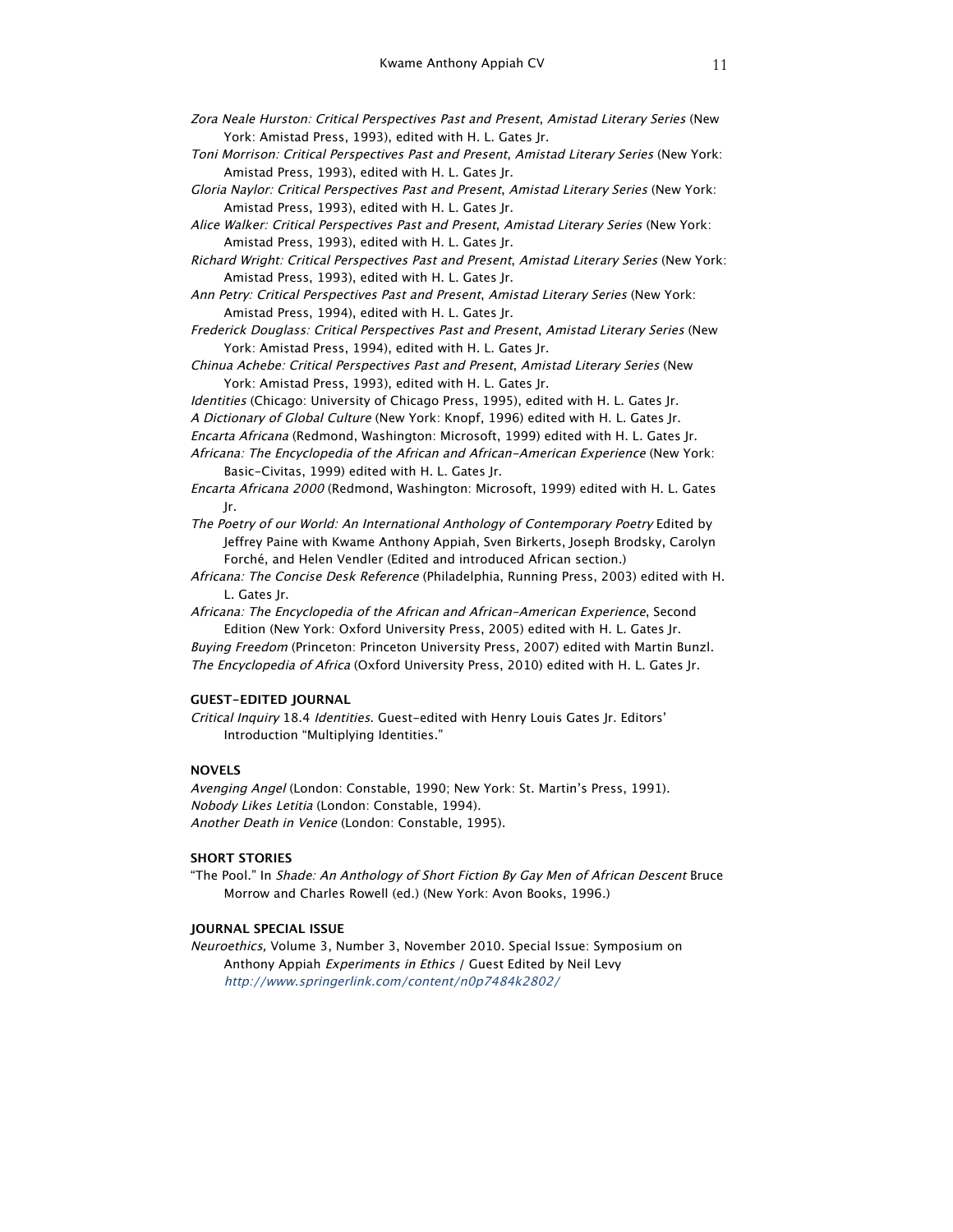# **ESSAYS & ARTICLES**

- "Expressive Neutrality," in Daniel Weinstock and Roberto Merrill (ed.) Political Neutrality: A Reevaluation (New York: Palgrave Macmillan, forthcoming.)
- "A Master of his Trade," in Ivor Agyeman-Duah and Ogochukwu Promise Essays in Honour of Wole Soyinka at 80 (Banbury, Oxfordshire: Ayebia, 2014): 98-107.
- "Achebe Took Literature about Africans Global," The Root, March 22 2013. Reprinted in Nana Ayebia Clarke and James Currey (ed.) Chinua Achebe: Tributes and Reflections (Banbury, Oxon.; Ayebia Clarke Publishing, 2014).
- "Mondo plurale e codici d'onore: Ecco come cambia la morale," Reset, March 22 2013. http://www.reset.it/reset-doc/lonore-e-letica-come-cambia-la-morale
- "L'onore della Democrazia: Perché essere rispettati è il fondamento della politica," La Repubblica Anno 38 No. 61 (March 13 2013): 58-59. http://ricerca.repubblica.it/repubblica/archivio/repubblica/2013/03/13/lonoredella-democrazia.html?
- "Identity in the Twenty-First Century," with Amartya Sen in The Brilliant Art of Peace: Lectures from the Kofi Annan Series Abiodun Williams (ed.) (Washington, D.C.: United States Institute of Peace, 2013): 59-72.
- "The Democratic Spirit," in *Daedalus* 142 (2) (Spring 2013): 1-13.
- "Wir Kosmopoliten," FIPH Journal (Forschungs Institut für Philosophie Hannover) Nr. 2 (October 2012): 6-7.
- "Courageux comme un lâche," Libération, Special Issue: En voilà des idées, (20 November 2012): 7-8.
- "The Election," New York Review of Books November 8, 2012 Volume LIX, Number 17, 52.
- "Anthropology and Moral Philosophy," in A Companion to Moral Anthropology Didier Fassin (ed.) (Oxford: Blackwell, 2012): 561-577.
- "From 'Thick Translation,'" Translation: A Transdisciplinary Journal, Inaugural Issue, September 2011, 21-22.
- "From Cosmopolitanism: Ethics in a World of Strangers," Translation: A Transdisciplinary Journal, Inaugural Issue, September 2011, 32-33.
- "Foreword," in Adjaye, Africa, Architecture: Essays Peter Allison (ed.) (London: Thames and Hudson, 2011).
- "Identity, Politics and the Archive," in Becoming Worthy Ancestors: Archive, Deliberation and Identity in South Africa Xolela Mangcu (ed.) (Johannesburg: Wits University Press, 2011): 89-108.
- "What's wrong with defamation of religion?" in The Content and Context of Hate Speech: Rethinking Regulation and Responses Michael Herz & Peter Molnar (ed.) (New York: Cambridge University Press, 2011): 164-182.
- "Identity Against Culture," in Teresa Stojkov ed. Critical Views: Essays on the Humanities and the Arts The Townsend Papers in the Humanities No. 4 (Berkeley: University of California Press, 2011): - .
- "Den Toten die Ehre erwiesen" in the catalog for the exhibition "Angelo Soliman: Ein Afrikaner in Wien," Phillip Blom ed. (29 September 2011-29 January 2012) Wien Museum.
- "Occidente, monolite inesistente," Enrico DelSero (trans.) Reset 127, (Settembre/Ottobre 2011): 71-79.
- "Our Library," in Know the Past, Find the Future: The New York Public Library at 100 Caro Llewellyn ed. (New York: Penguin Classics, 2011): 7-10.
- "De liberale aard van de gewortelde kosmopolitiet," in "Liberalisme & Identiteit," Idee: Tijdschrift van d Mr. Hans van Mierlo stichting 32.3 June 2011: 4-9.
- http://site.d66.nl/kennis/document/idee\_3\_2011\_identiteit/f=/vir0igqvrpw9.pdf "'Group Rights' and Racial Affirmative Action." The Journal of Ethics, (25 March 2011): 1-16. http://dx.doi.org/10.1007/s10892-011-9103-5
- "Zurück in der Zukunft: was es heißt, ein Kosmopolit zu sein," in Multikultur 2.0: Willkommen im Einwanderungsland Deutschland Susanne Stemmler ed. (Berlin: Wallstein Verlag, 2011): 52-59.
- "The First Liberal," Slate, Friday, March 11, 2011 http://www.slate.com/id/2287982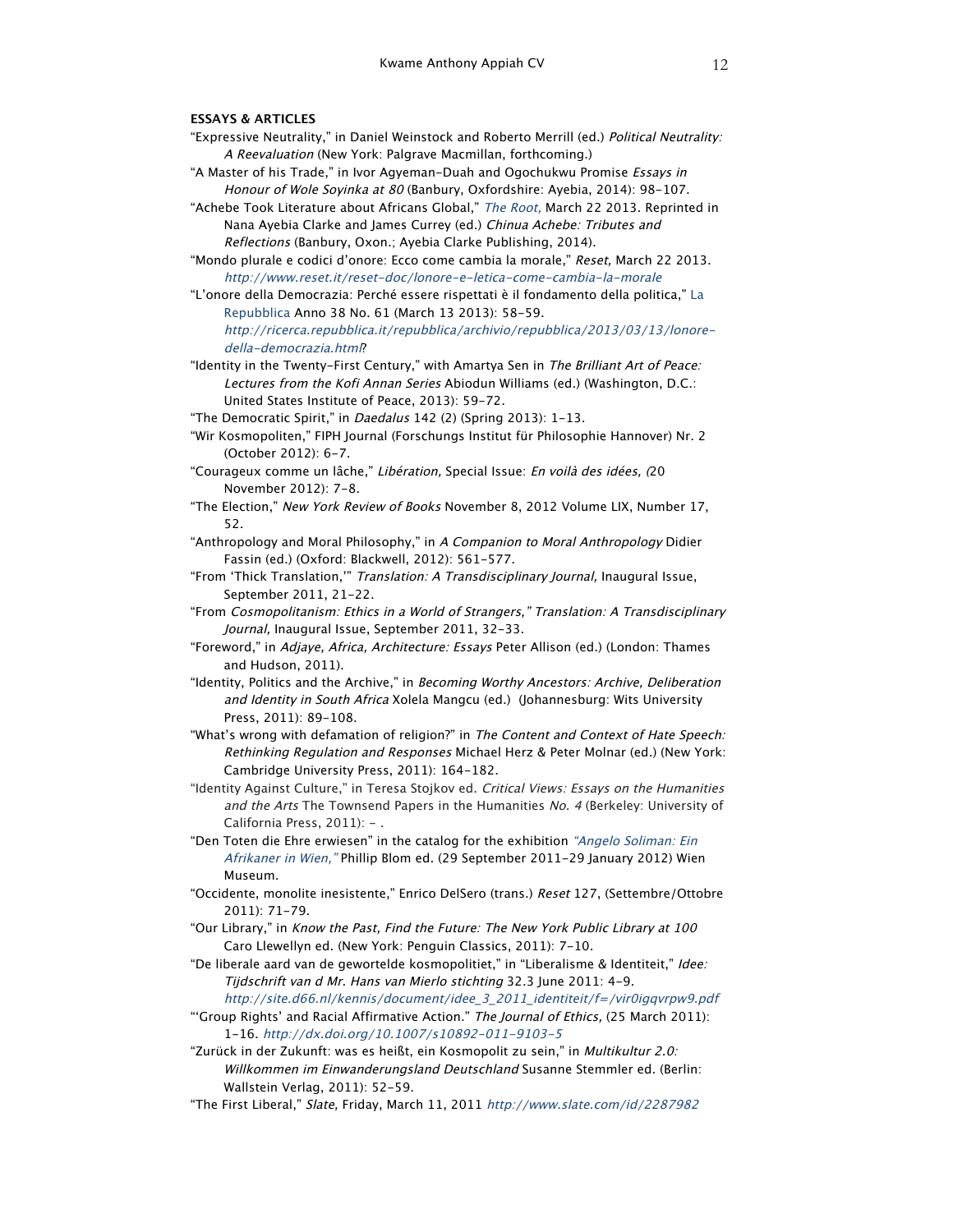- "Se människan!" Axess Magasin: Sveriges Största Intellektuella Tidskrift No. 1 (Feb 2011): 38-41. http://www.axess.se/shop/search.aspx?str=Kosmopoliter
- "Prepared Testimony," Hearing before the Congressional-Executive Commission on China, One Hundred Eleventh Congress, Second Sesssion, November 10, 2010, (Washington: U.S. Government Printing Office, 2012): 30-31. http://www.cecc.gov/pages/hearings/2010/20101109/index.php
- "The Art of Social Change," New York Times Sunday Magazine, Sunday, October 24, 2010 http://www.nytimes.com/2010/10/24/magazine/24FOB-Footbinding-t.html
- "Kwame Anthony Appiah on Honour," The Daily Telegraph, London, Friday, October 15 2010 http://www.telegraph.co.uk/culture/books/bookreviews/8063931/Kwame-Anthony-Appiah-on-Honour.html
- "Philippa Foot," in Time Magazine, Monday October 25 2010 http://www.time.com/time/magazine/article/0,9171,2025635,00.html
- "Why I nominated Liu Xiaobo," in Foreign Policy, Friday October 10 2010
- http://www.foreignpolicy.com/articles/2010/10/08/why\_i\_nominated\_liu\_xiaobo "China's Burden of Shame," in Foreign Policy, Friday October 10 2010
- http://www.foreignpolicy.com/articles/2010/10/08/china\_s\_burden\_of\_shame "The Multicultural Mirage," in the Toronto Globe and Mail, Commentary, Wednesday
- October 6, 2010 http://www.theglobeandmail.com/news/opinions/themulticultural-mirage/article1744245/
- "What will future generations condemn us for?" The Washington Post, Outlook, September 26, 2010, B1, B4. http://www.washingtonpost.com/wpdyn/content/article/2010/09/24/AR2010092404113.html Reprinted in: The Sydney Morning Herald, September 29, 2010. Minneapolis Star-Tribune, October 1, 2010.The Wisconsin Cap Times October 2, 2010. Commondreams.org. October 3, 2010. The Pittsburgh Post-Gazette, Forum, October 3, 1010. The Maine Sunday Telegram, October 3, 2010. Dallas Morning News, October 15, 2010.
- "Best Weapon Against Honor Killers: Shame," in The Wall Street Journal, Life and Culture, September 25, 2010
	- http://online.wsj.com/article/SB100014240527487039893045755041107029395 10.html
- "Malthusian Madness," in Slate Magazine, September 23 2010 http://www.slate.com/id/2268333/
- "My Daily Read," Chronicle of Higher Education, September 21 2010, http://chronicle.com/blogPost/My-Daily-Read-Kwame-Anthon/26491/
- "Going Back to Aristotle." New York Times, Room for Debate, August 19, 2010. http://www.nytimes.com/roomfordebate/2010/08/19/
- "More Experiments in Ethics." Neuroethics Vol. No. 3, (April 2010): 233-242. http://dx.doi.org/10.1007/s12152-010-9062-8
- "Relativism and Cross-Cultural Understanding." In Relativism: A Contemporary Anthology Michael Krausz (ed.) (New York: Columbia University Press, 2010): 488- 500.
- "Dignity and Global Duty." Boston University Law Review Vol. 90 No. 2 (April 2010): 661- 675.
- "Cosmopolitan Ethics," in Witnesses to History: Documents and Writings on the Return of Cultural Objects Lyndel V. Prott (ed.) (Paris: UNESCO, 2009): 95-109.
- "Whose Culture Is It, Anyway?" in Cultural Heritage Issues: The Legacy of Conquest, Colonization and Commerce James A. R. Nafziger and Ann M. Nicgorski (ed.) (Leiden: Martinus Nijhof, 2009): 209-221.
- "Defending the Universal (Encylopedic) Museum," in Beyond the Turnstile: Making the Case for Museums and Sustainable Values Selma Hol and Mari-Tere Álvarez (ed.) (Lanham, MD: AltaMira Press, 2009): 82-83.
- "La diversidad de la identitad," Mercedes García Bolós (trans.) in Identitad y Cosmopolitismo: La filosofía de Kwame Anthony Appiah Antonio Lastra and Antonio Fernández Díez (ed.) (Valencia: Letra Capital, 2009): 25-52.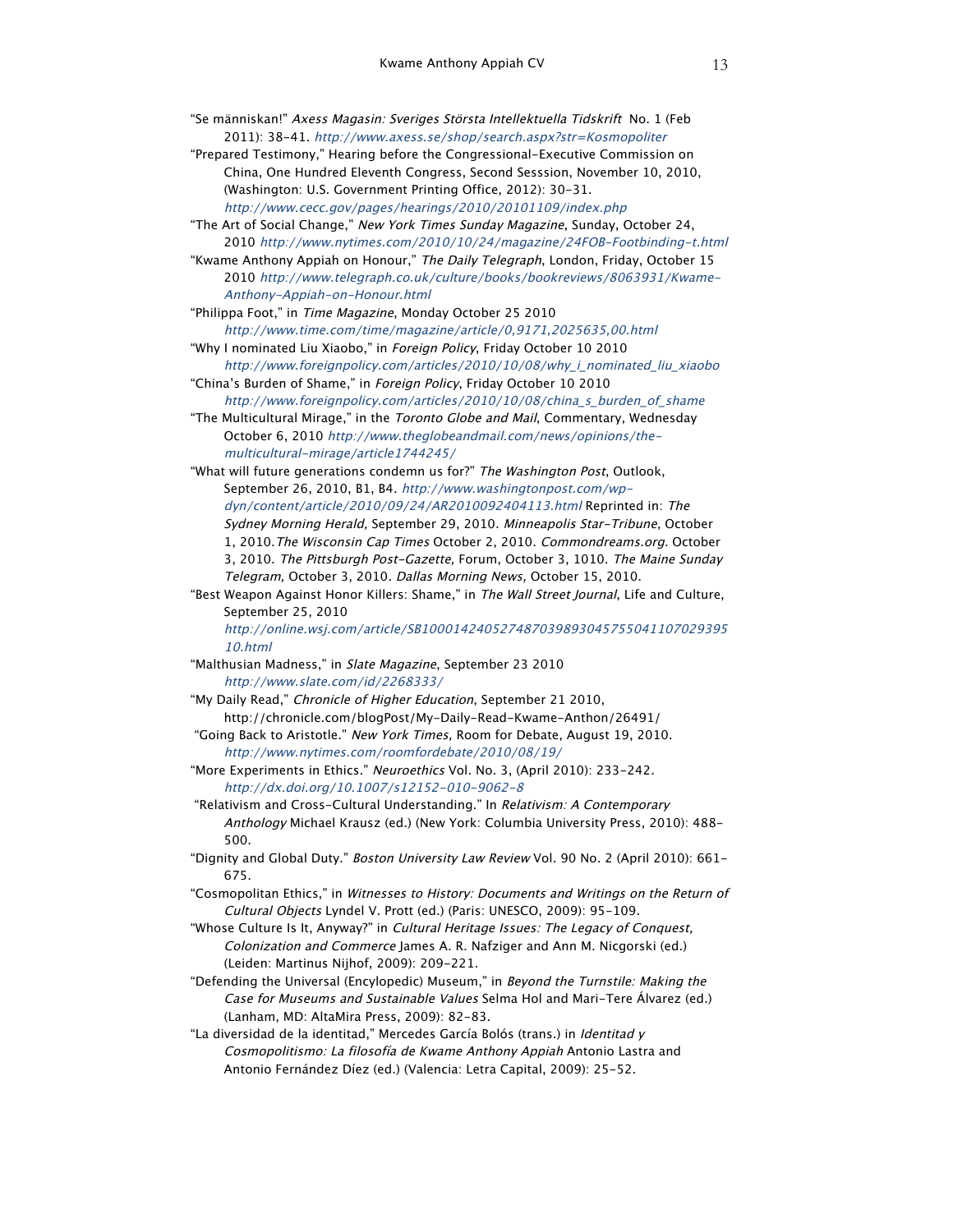- "Ciudadinia global" María Ángeles Romeo (trans.) in Identitad y Cosmopolitismo: La filosofía de Kwame Anthony Appiah Antonio Lastra and Antonio Fernández Díez (ed.) (Valencia: Letra Capital, 2009): 105-130.
- "Philosophy in and out of the Armchair:" in The Force of Argument: Essays in Honor of Timothy Smiley Jonathan Lear and Alex Oliver (ed.) (London: Routledge, 2009): 1- 18.
- "Explaining Religion," in Simon Levin (ed.) Groups, Games and the Global Good (New York: Springer, 2009): 195-203.
- "Experimentálna filozofia," Kritika & Kontext, No. 37, Volume XIII, 2008, 112-115.
- "Experimental Philosophy," Presidential Address to the Eastern Division of the American Philosophical Association, 2007. Proceedings and Addresses of the American Philosophical Association Vol. LXXXII No. 2. (November 2008): 7-22.
- Untitled Essay in Home is the Place You Left Michael Elmgren and Ingar Dragset (ed.) (Berlin: Verlag der Buchhandlung Walther König, 2008): 47-50. (For the Trondheim Kunstmusem in association with the exhibition "Home is the Place You Left.")
- "Lyle's Images," in Blow Up: Lyle Ashton Harris Terry Ann R. Neff (ed.) (Scottsdale, AZ: Scottsdale Museum of Contemporary Art, 2008): 15-22.
- "Causes of Quarrel: What's Special about Religious Disputes?" in Tom Banchoff (ed.) Religious Pluralism, Globalization, and World Politics (Oxford University Press, 2008): 41-64.
- "Sen's Identities" in K. Basu and R. Kanbur (ed.) Arguments for a Better World: Essays in Honour of Amartya Sen Vol 1. Ethics, Welfare and Measurement (Oxford: Oxford University Press, 2008): 475-488.
- "Education for Global Citizenship," in David L. Coulter, John R. Wiens (ed.) Why Do We Educate? Renewing the Conversation. 107th Yearbook of the National Soceity for the Study of Education Vol. I, (Boston: Wiley-Blackwell, 2008): 83-99.
- "'Causas De Discordia': ¿Qué Hay De Especial En Las Disputas Religiosas?" Antonio Fernández Díez y Antonio Lastra trans. La Torre del Virrey, No. 5, (Summer 2008): 11-22.
- "Kosmopolitisme anno 2008," Ny Tid, Oslo, April 4 2008, 38.
- "De qui est-ce la culture?" Le débat, (January-February 2008): 158-169.
- "Bending Towards Justice." Journal of Human Development Vol. 9, No. 3, (November 2008): 343-355.
- "Ser ciudadanos del mundo," Mirta Rosenberg trans. La Nación. ADN Cultura. Buenos Aires. February 23 2008.

http://adncultura.lanacion.com.ar/Nota.asp?nota\_id=988730&high=Appiah

"Llegó la hora del cosmopolitismo," Jesús Cuéllar Menezo trans. El Pais. Madrid. January 10 2008. Òpinion.

http://www.elpais.com/articulo/opinion/Llego/hora/cosmopolitismo/elpepiopi/20 080110elpepiopi\_12/Tes

"The new new philosophy," New York Times Sunday Magazine, Idea Lab, December 9 2007, 34, 36.

"The Primacy of Practice," The Kettering Review Vol. 26.2 Fall 2007, 43-51.

"Ethics in a World of Strangers: W. E. B. Du Bois and the Spirit of Cosmopolitanism," in Justice, Governance, Cosmopolitanism, and the Politics of Difference: Reconfigurations in a Transnational World (Humboldt University Distinguished W. E. B. Du Bois Lectures, 2004-2005) with an introduction by Günther H. Lenz and Antje Dallmann (Berlin: Präsident der Humboldt-Universität zu Berlin, 2007).

- "Immigrants and Refugees: Individualism and the Moral Status of Strangers," in The Philosophy of Michael Dummett, The Library of Living Philosophers Vol. XXXI Randall E. Auxier and Lewis Edwin Hahn (ed.) (Chicago and La Salle: Open Court, 2007): 825-840.
- "Keynote Address: Global Citizenship," in Symposium: New Dimensions of Citizenship, Fordham University Law Review Vol. 75, No. 5, April 2007, 2375-2391.
- "What's wrong with slavery?" in Buying Freedom Martin Bunzl and K. Anthony Appiah (ed.) (Princeton: Princeton University Press, 2007): 249-258.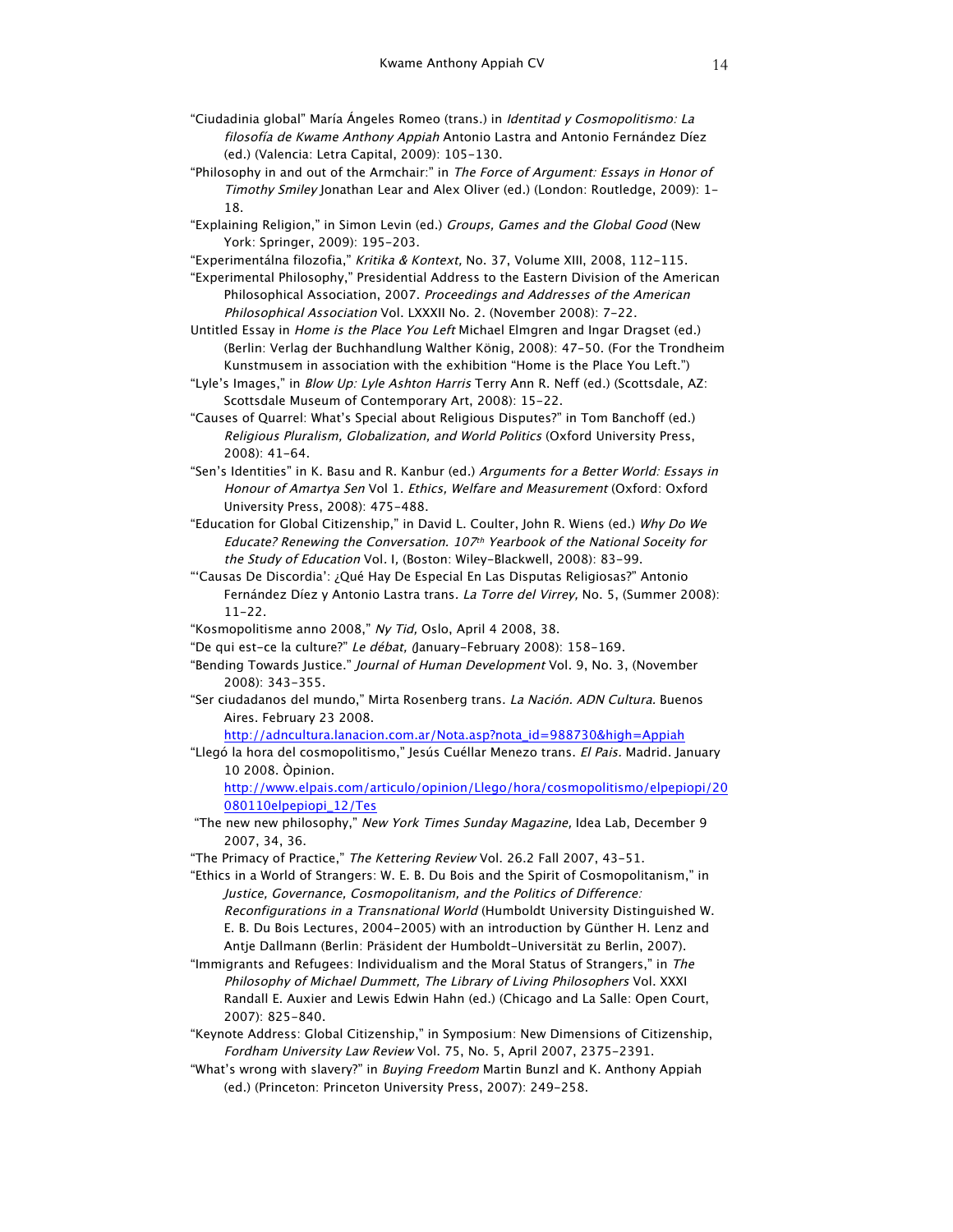- "Does Truth Matter to Identity?" in Race or Ethnicity: On Black and Latino Identity Jorge Gracia (ed.) (Ithaca: Cornell University Press, 2007): 19-44.
- "A Slow Emancipation," New York Times Sunday Magazine, The Way We Live Now, March 18 2007, 15-17. Reprinted in Best African American Essays 2009 Gerald Early, Debra J. Dickerson (ed.) (New York: Bantam Press, 2009): 165-170.
- "Language Rights," PMLA, 121.5 October 2006, 1618-1620.
- "The Politics of Identity," Daedalus Fall 2006, 135.4, 15-22.
- "Reply to Gracia, Moody-Adams and Nussbaum," Journal of Social Philosophy, XXXVII.2, Summer 2006, 314-322. (Symposium on The Ethics of Identity with papers by Jorge Gracia, Michele Moody-Adams and Martha Nussbaum.)
- "How to Decide if Races Exist," Proceedings of the Aristotelian Society CVI (May 2006): 363-380.
- "Sixth Dialogue: The Power of the Prize," with Marika Hedin and George Steiner, in The Power of the Word/La Puissance du verbe The Cambridge Colloquia (Cross Cultures: Readings in Post/Colonial Literatures in English, Volume 83) T. J. Cribb (ed.) (Amsterdam, New York: Rodopi, 2006): 95-99.
- "Introducing Maryse Condé," in Feasting on Words: Maryse Condé, Cannibalism and the Caribbean Text, Vera Broichhagen, Kathryn Lachman & Nicole Simek (ed.) Cuadernos 8, (Princeton: Program in Latin American Studies, 2006): 29-34.
- "Whose Culture Is It?" New York Review of Books, Vol. LIII, No. 2, February 9, 2006, 38-41.
- "The Case for Contamination," New York Times Sunday Magazine, January 1, 2006 http://www.nytimes.com/2006/01/01/magazine/01cosmopolitan.html; translated as "Elogia della contaminazione," Internazionale 10/16 March 2006, No. 632, Anno 13, 32-41; reprinted in the art catalog Brave New Worlds Doreen Chong and Yasmil Raymond (ed.) (Minneapolis: Walker Art Center) October 2007, 179-185.
- "College Makeover: Learn Statistics, Go Abroad," Slate Magazine Online, November 15 2005, http://www.slate.com/id/2130328/
- "Ethics in a World of Strangers: W. E. B. Du Bois and the Spirit of Cosmopolitanism" The Berlin Journal, Number 11, Fall 2005, 23-26.
- "African Studies and the Concept of Knowledge," in Knowledge Cultures: Comparative Western and African Expistemology (Poznan Studies in the Philosophy of the Sciences and the Humanities 88) Bert Hamminga (ed.) (Amsterdam, New York: Rodopi, 2005): 23-56.
- "Humane, All too Humane," Profession 2005, 39-46.
- "The Election and America's Future," New York Review of Books. Vol. LI, No. 17 November 4, 2004, 6.
- "Language, Race, and the Legacies of the British Empire," Black Experience and the Empire Philip D. Morgan and Sean Hawkins (ed.) (New York: Oxford University Press, 2004): 387-407.
- "Comprendre les réparations: une réflexion préliminaire" Cahiers d'études africaines, 2004, 173-174.
- "The Need for Roots," (with sculpture and commentary by Sokari Douglas Camp) African Arts Volume XXXVII, No. 1, Spring 2004, 26-31.
- "The Limits of Being Liberal," Global Agenda (Magazine of the World Economic Forum) January 2004.
- "Akan and Euro-American Concepts of the Person." In African Philosophy Lee Brown (ed.) (New York: Oxford University Press, 2004): 21-34.
- "Liberal Education: The United States Example." In Citizenship and Education in Liberal-Democratic Societies: Teaching for Cosmopolitan Values and Collective Identities Kevin McDonough and Walter Feinberg (ed.) (New York: Oxford University Press, 2003): 56-74.
- "Philosophy and Literature." In Companion to African Philosophy Kwasi Wiredu (ed.) (New York: Blackwell, 2003): 538-548.
- "Race and IQ." In History and Philosophy of Science for African Undergraduates Helen Lauer (ed.) (Lagos: Hope Publishing, 2002.).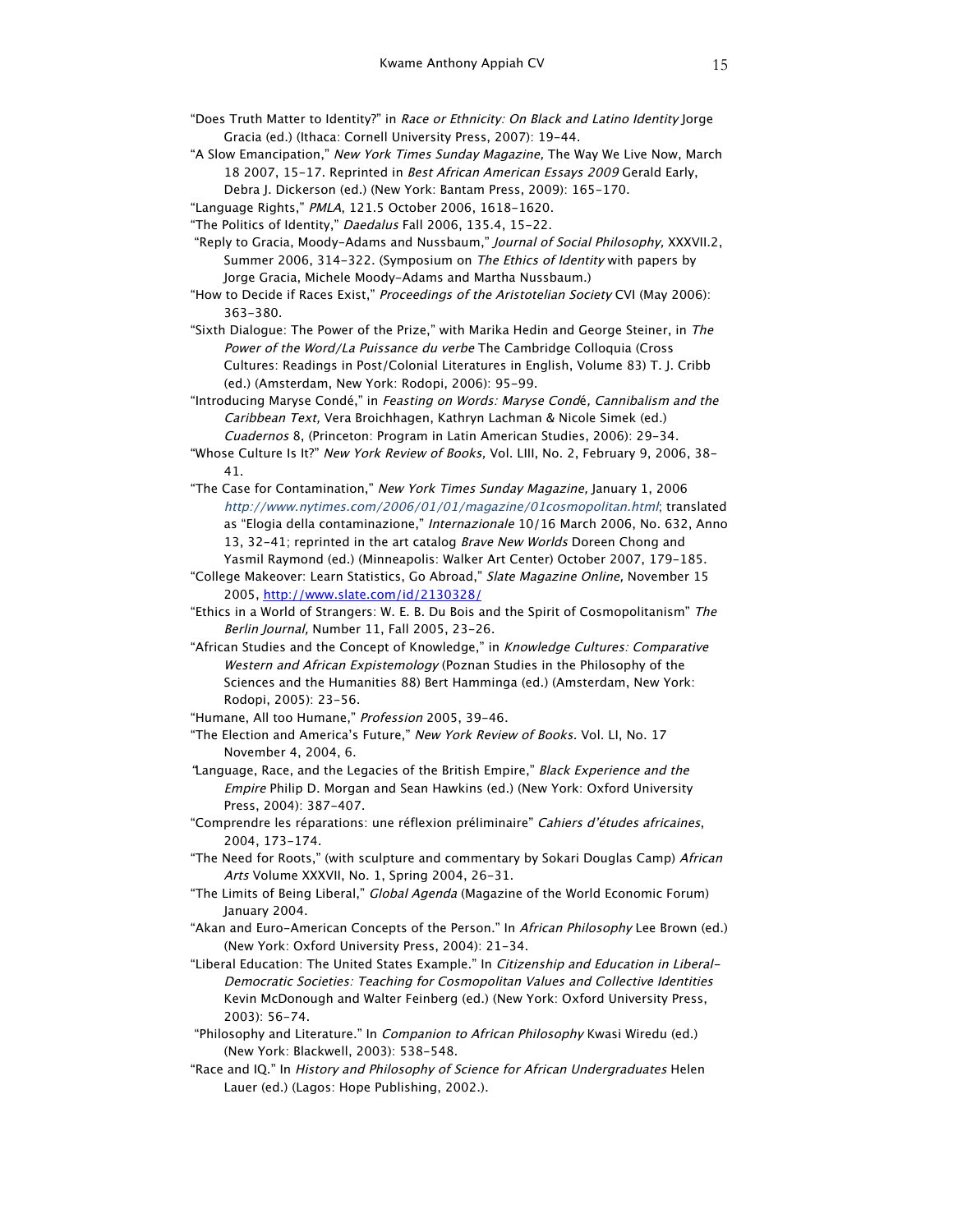- Foreword to Paulin Hountondji The Struggle for Meaning (Ohio University Center for International Studies, 2002). Translation of Combat pour le sens (trans. John Conteh-Morgan.)
- "États altérés," Le Débat Janvier-Fevrier 2002 Numéro 118, 18-33. (trans. Pierre-Emmanuel Dauzat).
- "Individuality and Identity." In The Tanner Lectures on Human Values Volume 23 Grethe Petersen (ed.) (Salt Lake City: University of Utah Press, 2002): 53-136. http://tannerlectures.utah.edu/lectures/documents/Appiah96.pdf
- "Stereotypes and the Shaping of Identity." In Prejudicial Appearances: The Logic of American Anti-Discrimination Law by Robert C. Post, with K. Anthony Appiah, Judith Butler, Thomas C. Grey, and Reva B. Siegel (Durham: Duke University Press, 2001): 55-71.
- "Grounding Human Rights." In Human Rights As Politics and Idolatry by Michael Ignatieff with commentaries by K. Anthony Appiah, David Hollinger, Thomas W. Laqueur and Diane F. Orentlicher, edited by Amy Gutmann (Princeton: Princeton University Press, 2001): 101-116.
- "Ethnic Identity as a Political Resource." In Explorations in African Political Thought: Identity, Community, Ethics Teodros Kiros (ed.) (New York: Routledge, 2001): 45- 54.
- "African Identities." In Race and Racism Bernard Boxill (ed.) (New York: Oxford University Press, 2001): 371-382.
- "Cosmopolitan Reading." In Cosmopolitan Geographies: New Locations in Literature and Culture Vinay Dharwadker (ed.) (New York: Routledge, 2001): 197-227.
- "Liberty, Individuality and Identity," Critical Inquiry 27, Winter 2000, 305-332.

"Some Akan proverbs (In the Twi language of Ghana with English translations and explicatory notes)," with Peggy Appiah. New England Review Middlebury Series 21.1, Winter 2000, 119-127.

"Introduction," Narrative of the Life of Frederick Douglass, An American Slave & Incidents in the Life of a Slave Girl Frederick Douglass and Harriet Jacobs Modern Library Edition (New York: Random House, 2000): xi to xvi.

- "The Right to Write," Free Speak The Namibian 15<sup>th</sup> Anniversary Magazine Gwen Lister (ed.) (Windhoek: The Free Press of Namibia, August 2000).
- "Wereldburgers?" In Kosmopolitisme, Rob Rieman (ed.) Nexus Nummer 26 (Tilburg: Nexus Institute, 2000): 59-85.
- "African Literature: Old Voices and New," Correspondence: An International Review of Culture and Society Spring/Summer 2000 Issue No. 6, 35-36.
- "Aufklärung und Dialog der Kulturen." In Zukunftsstreit Wilhelm Krull (ed.) (Weilerswist: Velbrück Wissenschaft, 2000): 305-328.
- "Preface." In Albert Memmi Racism (Minneapolis: University of Minnesota Press, 1999)
- "Yambo Ouologuem and the Meaning of Postcoloniality." In Yambo Ouologuem: Postcolonial Writer, Islamic Militant Christopher Wise (ed.) (Boulder, CO: Lynne Rienner Publishers, 1999),55-63.
- "For Nurrudin Farah," World Literature Today 72.4 Autumn 1998, 703-705.
- "Against National Culture," English in Africa. 23.1 May 1996, 11-27.

"Reconstructing Racial Identities," Research in African Literatures 27.3 Fall 1996, 58-72.

- "Afterword: How Shall We Live As Many?" In Beyond Pluralism: The Conception of Groups and Group Identities in America Wendy Katkin, Ned Landsman and Andrea Tyree (ed.) (Urbana and Chicago: University of Illinois Press, 1998): 243-259.
- "Old Gods, New Worlds." In African Philosophy: A Classical Approach Parker English and Kibujo M. Kalumba (ed.) (Upper Saddle River, NJ: Prentice Hall, 1996): 229-250.
- "Ethnophilosophy and its Critics." In The African Philosophy Reader P.H. Coetzee and A. J. P. Roux (ed.) (London and New York: Routledge, 1998): 109-130.
- "Old Gods, New Worlds." In The African Philosophy Reader P.H. Coetzee and A. J. P. Roux (ed.) (London and New York: Routledge, 1998): 245-274.
- "Naturalization in Theory and Practice: A Response to Charles Kesler." In Immigration and Citizenship in the 21st Century: True Faith and Allegiance Noah M. Jedediah (ed.) (New York: Rowman and Littlefield, 1998): 41-48.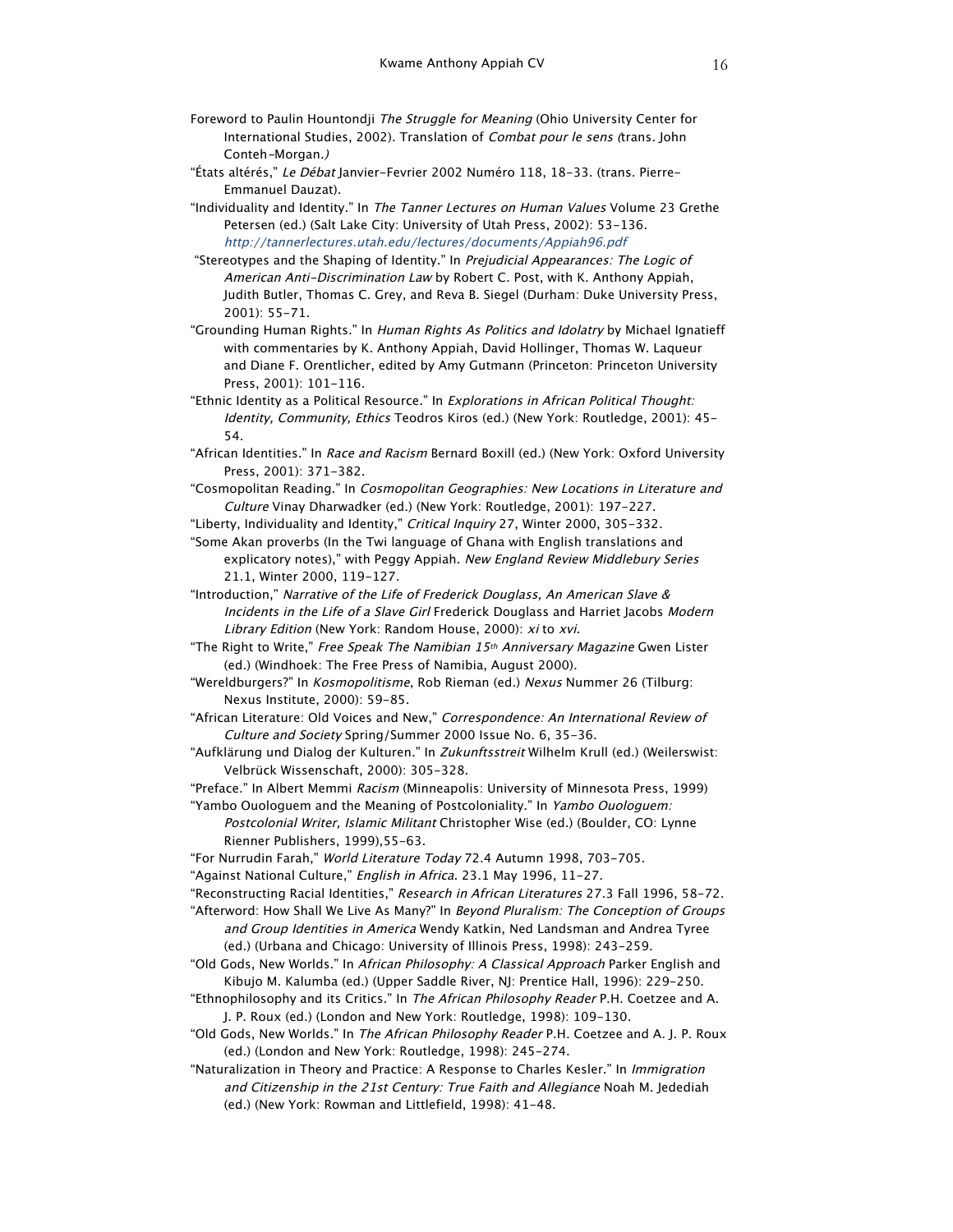- "Foreword" to Saskia Sassen Globalization and its Discontents (New York: The New Press, 1998): xi-xv.
- "Race, Pluralism and Afrocentricity" The Journal of Blacks in Higher Education Number 19 (Spring 1998): 116-118.
- "The Limits of Pluralism." In Multiculturalism and American Democracy Arthur M. Melzer, Jerry Weinberger and M. Richard Zinman (ed.) (Lawrence: University of Kansas Press, 1998): 37-54.
- "Liberalism and the Plurality of Identity." In Knowledge, Identity and Curriculum Transformation in Africa N. Cloete, M.W. Makgoba and D. Ekong (ed.) (Johannesburg: Maskew Miller Longman, 1997): 79-99. Reprinted in Pretexts: Studies in Writing and Culture 6.2 Nov. 1987, 213-22.
- "South African English Lessons." Venue: An International Literary Magazine 1.1 1997, 132-138.
- "Cosmopolitan Patriots." Critical Inquiry 23 (Spring 1997): 617-639. Reprinted in Cosmopolitics: Thinking and Feeling beyond the Nation Pheng Cheah & Bruce Robbins (ed.): 91-114. Translated as Patriotas Cosmopolitas by Antonio Sérgio Alfredo Guimarães in Revista Brasileira de Ciências Sociais 13.36 February 1998, 79-94.
- "What is African Art?" New York Review of Books. Vol. XLIV, No. 7 April 24, 1997, 46-51. Reprinted as "The Arts of Africa" in Ideas Matter: Essays in Honour of Conor Cruise O'Brien Richard English and Joseph Morrison Skelly (ed.) (Dublin: Poolbeg, 1998): 251-264.
- "Preliminary Thoughts on Liberal Education." New Political Science, Winter/Spring 1997, 38/39, 41-62. Reprinted in The Promise of Multiculturalism: Education and Autonomy in the 21st Century George Katsiaficas and Teodros Kiros (ed.) (New York and London: Routledge, 1998): 34-55.
- "Europe Upside Down: Fallacies of the New Afrocentrism" in Perspectives on Africa, ed. Richard Roy Grinker and Christopher B. Steiner (London: Blackwell Publishers, 1997): 728-731.
- "Cosmopolitan Patriots." In For Love of Country: Debating the Limits of Patriotism Josh Cohen (ed.) (Boston: Beacon Press, 1996): 21-29.
- "Only Connect: The Humanities in an Age of Information Overload." In Gateways to Knowledge: The Role of Academic Libraries in Teaching, Learning, and Research Larry Dowler (ed.) (Cambridge: MIT Press, 1996): 35-39.
- "Eine Rasse ist eine Familie." Excerpted and translated from Chapters 1 and 2 of In My Father's House by Bernhard Veitenheimer. In the exhibition catalog Family, Nation, Tribe Community SHIFT: Zeitgenössische künstlerische Konzepte im Haus der Kulturen der Welt (Berlin: Neue Gesellschaft für Bildende Kunst HGBK, 1996): 133-137.
- "Against National Culture." In Text and Nation Peter Pfeiffer and Laura Garcia-Moreno (ed.) (Columbia, SC: Camden House, 1996): 175-190.
- "Race, Culture, Identity: Misunderstood Connections." The Tanner Lectures on Human Values Vol. 17 (Salt Lake City: University of Utah Press, 1996): 51-136.
- "Around the World in Family Ways." (Italian Title: Il Giro Del Mondo in Famiglia.) Aspenia, Rivista Di Aspen Institute Italia Anno 2. No. 3, September 1996, 44-57.
- "Against National Culture." English in Africa Vol. 23 No. 1, May 1996, 11-27.
- "Identity: Political not Cultural." In Field Work: Sites in Literary and Cultural Studies Marjorie Garber, Rebecca L. Walkowitz, Paul B. Franklin (ed.) (New York: Routledge, 1997): 34-40.
- "Introduction." Part One: "Mass Media, Biography, and Cultural Media" in The Seductions of Biography Mary Rhiel and David Suchoff (ed.) (New York: Routledge, 1996): 9-11.
- "Why Africa? Why Art?" In the exhibition catalog Africa: The Art of a Continent Tom Phillips (ed.) (London: Royal Academy, 1995): 21-26. Reprinted in The Royal Academy Magazine No. 48 Autumn 1995, 40-41; and in the exhibition catalog Africa: The Art of a Continent: 100 Works of Power and Beauty (New York: The Guggenheim Museum, 1996):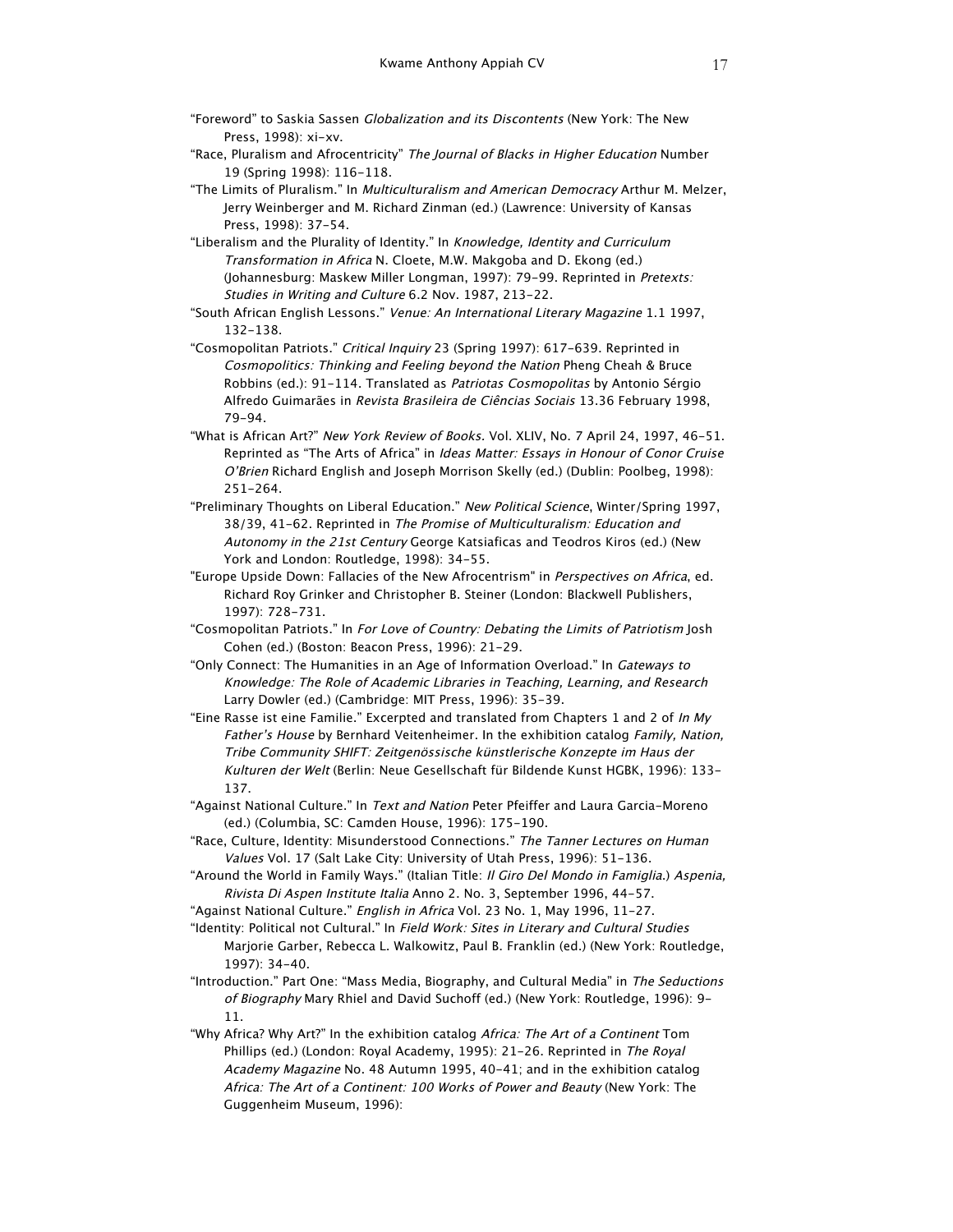- "Philosophy and Necessary Questions." in Readings in African Philosophy: An Akan Collection Safro Kwame (ed.) (Washington, DC: University Press of America, 1995): 1-22.
- "Culture, Subculture, Multiculturalism: Educational Consequences." In Public Education in a Multicultural Society Robert Fullenwider (ed.) (New York: Cambridge University Press, 1996): 65-89. Reprinted in *Philosophy of Education: An Anthology* Randall Curren (ed.) (Oxford: Blackwell Publishing, 2007): 55-65.
- "Script Reading." In the exhibition catalog Worlds Envisioned: Alighiero e Boetti and Frédéric Bouabré Lynne Cooke and André Magnin, Curators; Lynne Cooke and Karen Kelly (ed.) (New York: Dia Foundation for the Arts, 1995): -.
- "Dal villaggio allo Stato Mondo." Translation of "Loyalty to Humanity." The Boston Review. Vol. XIX No. 5, October/November 1994 by Marina Astorlogo and Biancamaria Bruno in Piccole patrie, grande mondo introduction by Maurizio Viroli (Milan: I Libri di Reset 1995): 29-33.
- "Geist Stories." In Comparative Literature in the Age of Multiculturalism Charlie Bernheimer (ed.) (Baltimore: Johns Hopkins University Press, 1995): 51-57.
- "Identity Against Culture: Understandings of Multiculturalism." Doreen B. Townsend Center Occasional Papers 1: Avenali Lecture, Commentators: Jorge Klor de Alva, David Hollinger, and Angela Harris. Berkeley: Doreen B. Townsend Center, 460 Stephens Hall, The University of California, Berkeley CA 94720, 1994. http://townsendcenter.berkeley.edu/op1.shtml
- "Ancestral Voices." In Salmagundi Fall 1994-Winter 1995 (nos. 104-5): 88-100. Reprinted in The New Salmagundi Reader Robert Boyers and Peggy Boyers (ed.) Syracuse, NY: Syracuse University Press, 1996),122-134.
- "Loyalty to Humanity." The Boston Review. Reply to Martha Nussbaum's essay "Patriotism and Cosmopolitanism." Vol. XIX No. 5, October/November 1994, 10.
- "Identity, Authenticity, Survival: Multicultural Societies and Social Reproduction." In Multiculturalism: Examining "The Politics of Recognition." An essay by Charles Taylor, with commentary by Amy Gutmann (editor), K. Anthony Appiah, Jürgen Habermas, Steven C. Rockefeller, Michael Walzer, Susan Wolf (Princeton, NJ: Princeton University Press, 1994): 149-164.
- "Free Speech and the Aims of the University: Some Modest Proposals." In An Ethical Education edited by Mortimer Sellers (Oxford: Berg Publishers, 1995): 143-161.
- "Multiculturalism and Elementary Education." In The Challenge of Elementary Education: Shaping Common Values for Tomorrow's Pluralistic World (A symposium at Grace Church School) (Privately published by: Grace Church School, 86 Fourth Avenue, New York, NY 10003, 1994.)
- "Myth, Literature and the African World." In Wole Soyinka: An Appraisal edited by Adewale Maja-Pearce (London: Heinemann, 1994): 98-115.
- "Preface." Claude Sumner Classical Ethiopian Philosophy (Los Angeles: Adey Publishing Company, 1994): xi.
- "Beyond Race: Fallacies of Reactive Afrocentrism." In The Skeptic Vol. 2. No. 4, 104-7. (Revised version of "Europe Upside Down: Fallacies of the new Afrocentrism." Times Literary Supplement February 12 1993, 24-25.)
- "Only Ifs." In Philosophical Perspectives, 7: Language and Logic, 1993 edited by James E. Tomberlin (Atascadero, CA: Ridgeview Publishing Company, 1993): 397-410.
- "Thick Translation." Callaloo Vol. 16 No. 4 (Fall, 1993): 808-819. Special issue On "Post-Colonial Discourse" guest-edited by Tejumola Olaniyan,
- "Foreword: Art and Secret." In the exhibition catalog Secrecy: African Art that Conceals and Reveals Mary H. Nooter (ed.) (New York: Center for African Art, 1993): - .
- "The Impact of African Studies on Philosophy." With V. Y. Mudimbe. In The Impact of African Studies on the Disciplines edited by Robert Bates, V. Y. Mudimbe and Jean O'Barr (Chicago: Chicago University Press, 1993): 113-138.
- "'No Bad Nigger': Blacks as the Ethical Principle in the Movies." In Media Spectacles Marjorie Garber, Jann Matlock, Rebecca Walkowitz (ed.) (New York: Routledge, 1993): 77-90.
- "Object Lessons." Voice Literary Supplement 108 (September 1992): 11.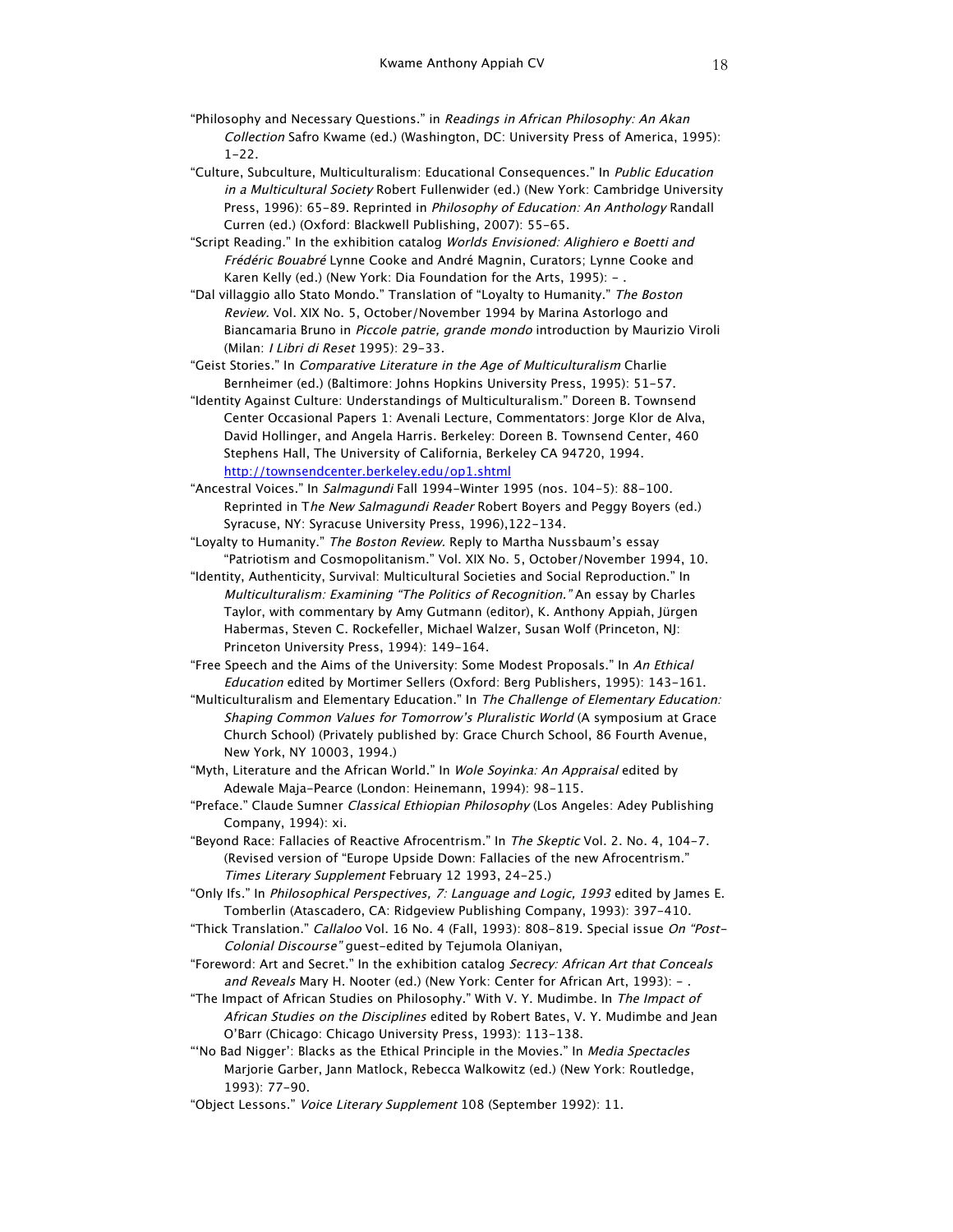"African-American Philosophy?" Philosophical Forum Vol. XXIV, Nos. 1-3 (Fall-Spring 1992-93): 1-24. Reprinted in African-American Philosophical Perspectives and Philosophical Traditions John Pittman (ed.) (New York: Routledge, 1997): 11-34.

"African Identities." In Constructions identitaires: questionnements théoriques et études de cas. Jean-Loup Amselle, Anthony Appiah, Shaka Bagayogo, Jean-Pierre Chrétien, Jocelyne Dakhlia, Ernest Gellner, Richard LaRue, Valentin-Yves Mudimbe, Jerzy Topolski, Fernande Saint-Martin sous la direction de Bogumil Jewsiewicki et Jocelyn Létourneau Actes du Célat No. 6, Mai 1992 (CÉLAT, Université Laval, 1992): - .

"Thought Police." Voice Literary Supplement 103 (February 1992), 14.

"Out of Africa: Topologies of Nativism." Revised from The Yale Journal of Criticism 2.1, 1988 in The Bounds of Race Dominic LaCapra (ed.) (Ithaca: Cornell University Press, 1991): 134-163. Reprinted in: African Literature: An Anthology of Criticism and Theory, Tejumola Olaniyan and Ato Quayson (ed.) (Oxford and Malden, MA: Wiley-Blackwell 2007): 242-250.

"Words on the Occasion of the Retirement of Hans Panofsky." Passages 2 (Late Fall, 1991), 4.

"Vital Signs." Voice Literary Supplement 99 (October 1991) Symposium on Postmodernism, 18.

"Social Forces, 'Natural' Kinds." In Exploitation and Exclusion: Race and Class in Contemporary US Society Abebe Zegeye, Leonard Harris and Julia Maxted (ed.) African Discourse series 3 (Oxford: Hans Zell, 1992): 1-13.

"Introduction." Chinua Achebe Things Fall Apart (London: Everyman, 1992): ix-xvii. "Inventing an African Practice in Philosophy: Epistemological Issues." In The

Surreptitious Speech: Présence Africaine and the Politics of Otherness 1947-1987 V.Y. Mudimbe (ed.) (Chicago: Chicago University Press, 1992): 227-237.

"Soyinka's Myth of an African World." In Crisscrossing Boundaries in African Literatures Ken Harrow, Jonathan Ngaté and Clarisse Zimra (ed.) (Washington, DC: Three Continents Press and the African Literature Association, 1991): 11-24.

"Representations and Realism." (Reply to Michael Devitt "Aberrations of the Realism Debate.") Philosophical Studies 61 (1991): 65-74.

"Is the 'Post' in 'Postcolonial' the 'Post' in 'Postmodern?'" Critical Inquiry 17 (Winter, 1991): 336-357. Reprinted in Contemporary Postcolonial Theory: A Reader Padmini Mongia (ed.) (New York, London, Sydney, Auckland: Arnold, 1996): 55-71. And in Dangerous Liaisons: Gender, Nation, & Postcolonial Perspectives Anne McClintock, Aamir Mufti, & Ella Shohat (ed.) (Minneapolis: University of Minnesota Press, 1997): 420-444. And in Theory of the Novel Michael McKeon (ed.) (Baltimore: Johns Hopkins University Press, 2000): 882-899. Translated into Italian by Edoardo Greblo as "Il 'post' di 'postmoderno' è il 'post' di 'postcoloniale'?" in aut aut, Vol 339 "Altre Afriche," July-September 2008, 17-45.

"Altered States," The Wilson Quarterly, Vol. XV, No. 1 (1991): 19-32.

"New Literatures, New Theory?" Mtatu, 7 Canonization and Teaching of African Literatures Raoul Granquist (ed.) (Amsterdam: Editions Rodopi B.V., 1990): 57-90.

"But would that still be me? Notes on gender, 'race,' ethnicity as sources of identity," The Journal of Philosophy, Vol. LXXXVII, No. 10 (October 1990): 493-499. Reprinted in Race, Sex: Their Sameness, Difference and Interplay Naomi Zack (ed.) (New York: Routledge, 1997): 75-81.

"Alexander Crummell and the Invention of Africa," The Massachusetts Review Vol. XXXI, No. 3 (Autumn, 1990): 385-406.

"Tolerable Falsehoods: Agency and the Interests of Theory." In Consequences of Theory, Barbara Johnson & Jonathan Arac (ed.) (Baltimore: Johns Hopkins University Press, 1991): 63-90.

"Racisms." In Anatomy of Racism, David Goldberg (ed.) (Minneapolis: Minnesota University Press, 1990): 3-17. Reprinted in Introduction to Philosophy: Classical and Contemporary Readings (Third Edition) John Perry and Michael Bratman (ed.) (New York: Oxford University Press, 1998): 668-678.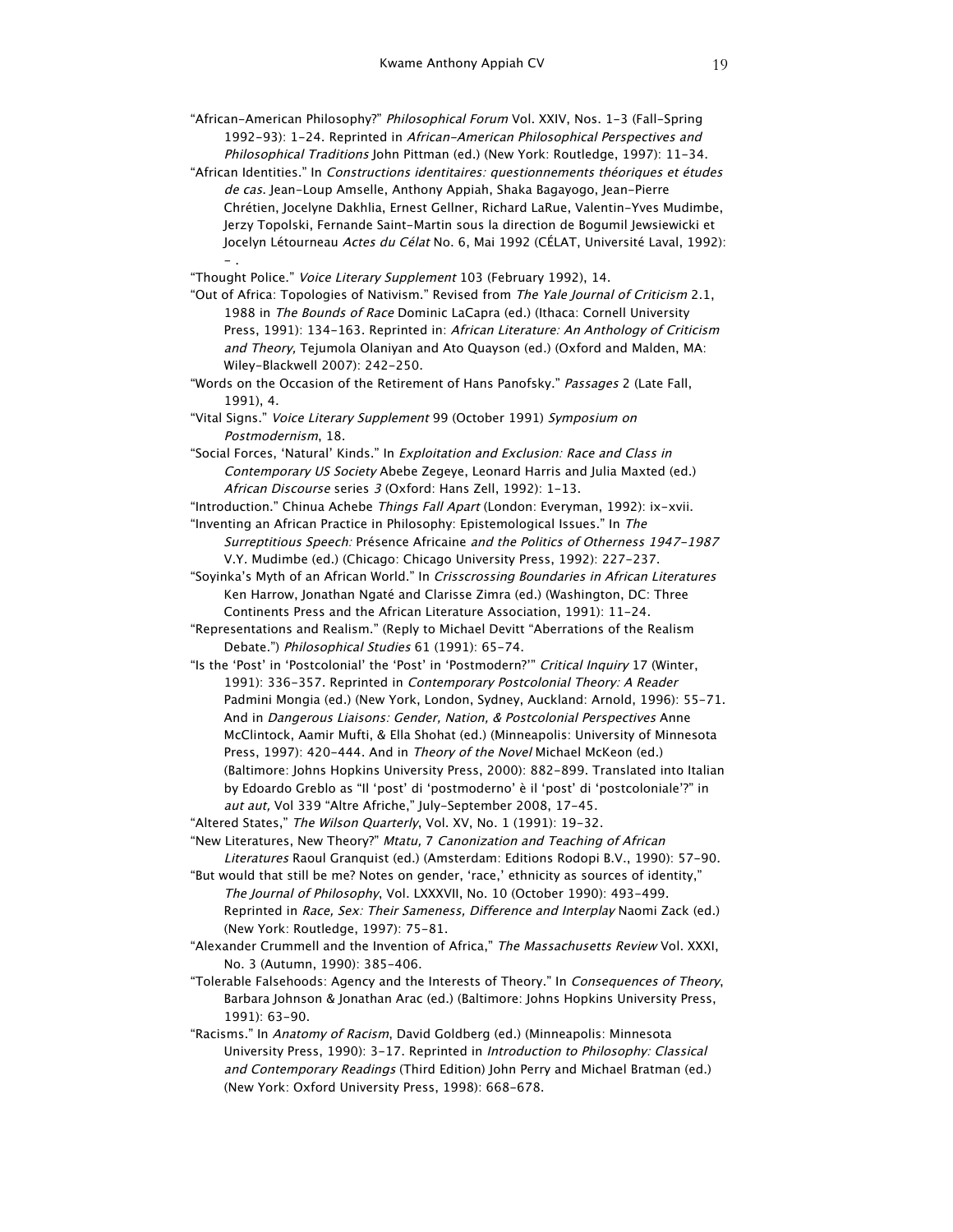- "The Institutionalization of Philosophy." In Proceedings of the Mellon Fellows' Conference on Teaching, Bonnie S. McElhinny (ed.) (Woodrow Wilson National Fellowship Foundation, 29.iii.1990): 128-141.
- "Race." In Critical Terms for Literary Study Frank Lentricchia & Tom McLaughlin (ed.) (Chicago University Press, 1989): 274-287. Excerpted in The Place of Thought in Writing Van. E. Hillard and JuliAnna Smith (ed.) (Needham Heights, MA: Simon and Schuster, 1995): 384-386.

"The Conservation of 'Race,'" Black American Literature Forum 23, Spring 1989, 37-60.

- "The Afro-American Novel Project: Finding, Databasing, and Analyzing Texts," with Henry Louis Gates Jr. and Cynthia D. Bond Literary Research 13, Winter 1988, 31-38.
- "Out of Africa: Topologies of Nativism," The Yale Journal of Criticism 2.1, 1988,153- 178.
- Reply to Cynthia Macdonald's review of Assertion and Conditionals. Philosophical Books, Vol. XXVIII No. 4 (October, 1987): 199-205.
- "Old Gods, New Worlds: Some Recent Work in the Philosophy of African Traditional Religion." In Contemporary Philosophy: A New Survey Vol. V, Guttorm Fløistad (ed.) (The Hague: Martinus Nijhoff, 1987): 207-234.
- "'If' Again," Analysis 47, 1987, 193-199.
- "Why Componentiality Fails: A Case Study," Philosophical Topics 15.1, 1987, 23-45.
- "A Long Way From Home: Richard Wright in the Gold Coast." In Richard Wright Harold Bloom (ed.) (New York: Chelsea House, Modern Critical Views, 1987): 173-190. Reprinted in Richard Wright: A Collection of Critical Essays Arnold Rampersad (ed.) (New York: Prentice Hall, New Century Views, 1994): 188-201.
- "Racism and Moral Pollution," Philosophical Forum Vol. XVIII, Nos. 2-3 (Winter-Spring, 1986-1987): 185-202. Reprinted in Collective Responsibility: Five Decades of Debate in Theoretical and Applied Ethics Larry May and Stacey Hoffman (ed.) (New York: Rowman and Littlefield, 1991): 219-238.
- "Are We Ethnic? The Theory and Practice of American Pluralism," Black American Literature Forum 20, Spring-Summer 1986, 209-224.
- "Deconstruction and the Philosophy of Language," Diacritics, Spring 1986, 49-64. "The Importance of Triviality," Philosophical Review 95, April 1986, 209-231.
- "Truth Conditions: A Causal Theory." In Language, Mind and Logic, Thyssen Seminar Volume, Jeremy Butterfield (ed.) (Cambridge: Cambridge University Press, 1986): 25-45.
- "The Uncompleted Argument: Du Bois and the Illusion of Race," Critical Inquiry 12, Autumn 1985. Reprinted in "Race," Writing and Difference Henry Louis Gates Jr. (ed.) (Chicago: Chicago University Press, 1986): 21-37. And in Overcoming Racism and Sexism Linda A. Bell & David Blumenfeld (ed.) (Lanham, Maryland: Rowman and Littlefield, 1995): 59-77.
- "Verificationism and the Manifestations of Meaning," Aristotelian Society Supplementary Volume 59, 1985, 17-31.
- "Soyinka and the Philosophy of Culture." In Philosophy in Africa: Trends and Perspectives P. O. Bodunrin (ed.) (Ile-Ife: University of Ife Press, 1985): 250-263.
- "An Argument Against Anti-realist Semantics," Mind 93, October 1984, 559-565.
- "Strictures on Structures: On Structuralism and African Fiction." (Revised version of "On structuralism and African fiction: an analytic critique." Black American Literature Forum 15, Winter 1981.) In Black Literature and Literary Theory Henry Louis Gates Jr. (ed.) (London: Methuen, 1984): 127-150.
- "An Aesthetics for Adornment in some African Cultures." In the catalogue of the exhibition Beauty by Design: The Aesthetics of African Adornment (New York: African-American Institute, Fall 1984): 15-19.
- "Anti-realism Unrealized," Philosophical Quarterly 34, April 1984, 85-103.
- "Jackson on the Material Conditional," Australasian Journal of Philosophy 62, March 1984, 77-81.
- "Lewis on the Material Conditional," International Logic Review 14, June 1983, 28-36. "Conversation and Conditionals," Philosophical Quarterly 32, October 1982, 327-338.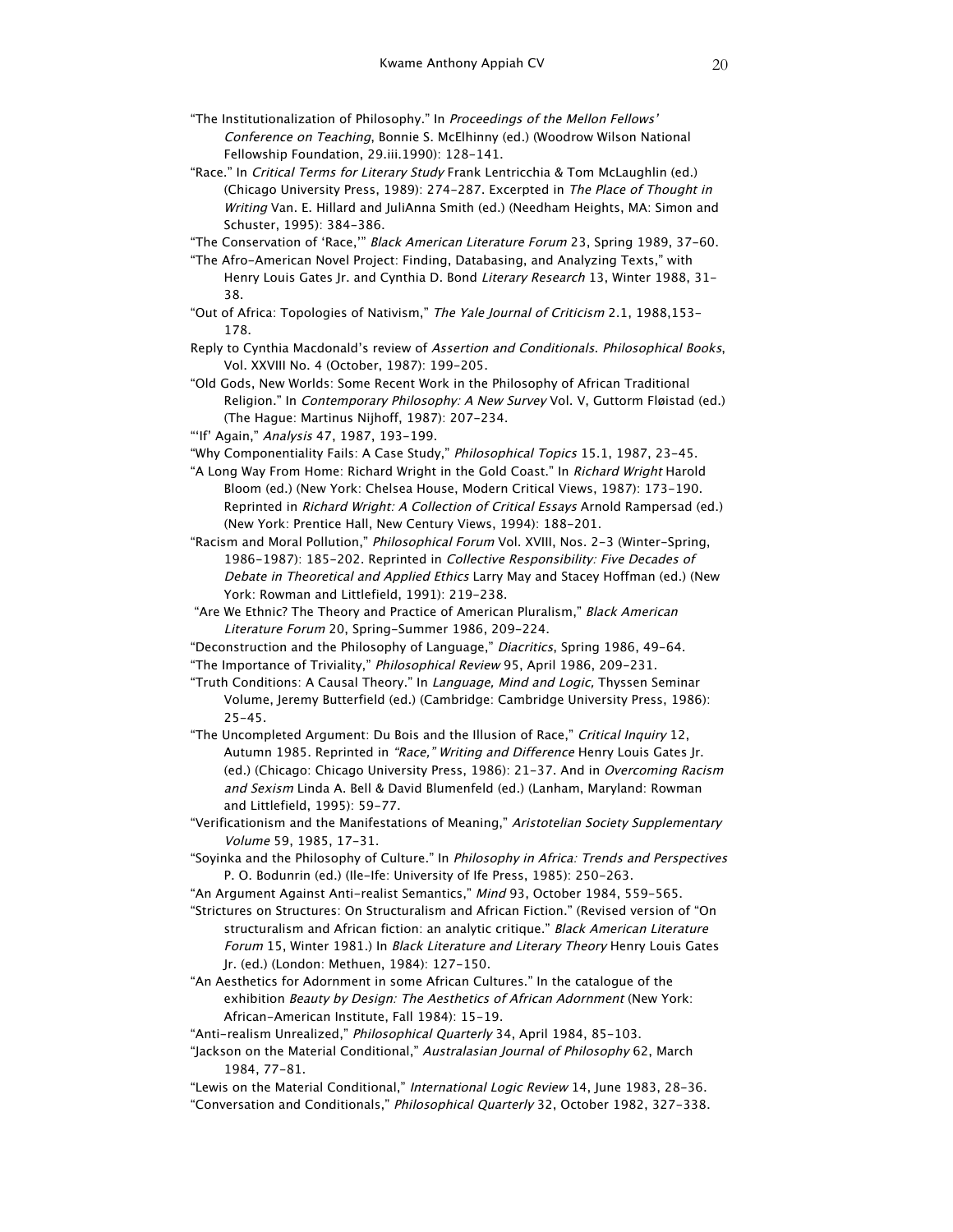"Structuralist Criticism and African fiction: an Analytic Critique," Black American Literature Forum Vol. 15 No. 4, Winter 1981, 165-174.

## **ENCYCLOPEDIA ARTICLES**

- "African Philosophy." In The Routledge Encyclopedia of Philosophy Edward Craig (ed.) (London: Routledge, book and CD-ROM, 1998)
- "African Ethical Systems." In The Routledge Encyclopedia of Philosophy Edward Craig (ed.) (London: Routledge, book and CD-ROM, 1998)
- "African Traditional Religions." In The Routledge Encyclopedia of Philosophy Edward Craig (ed.) (London: Routledge, book and CD-ROM, 1998)
- "Amílcar Cabral." In The Routledge Encyclopedia of Philosophy Edward Craig (ed.) (London: Routledge, book and CD-ROM, 1998)
- "Frantz Fanon." In The Routledge Encyclopedia of Philosophy Edward Craig (ed.) (London: Routledge, book and CD-ROM, 1998)
- "Pan-Africanism." In The Routledge Encyclopedia of Philosophy Edward Craig (ed.) (London: Routledge, book and CD-ROM, 1998)
- "Philosophy and the Study of Africa." The Encyclopedia of Sub-Saharan Africa (New York: Simon and Schuster, book and CD-ROM, 1998).
- "Africa." In Encyclopedia of Ethics Lawrence C. Becker (ed.) (New York: Garland, 1992): 25-28.
- "Anthropology." In *Encyclopedia of Ethics* Lawrence C. Becker (ed.) (New York: Garland, 1992): 48-9.

# **REVIEWS**

- "We're Still Puzzled." Rev: The Amateur: Barack Obama in the White House by Edward Klein and The New New Deal: The Hidden History of Change in the Obama Era by Michael Grunwald New York Review of Books November 8 2012, Volume LIX, Number 17, 68-70.
- "Battling with Du Bois." Rev: Democracy's Reconstruction: Thinking Politically with W. E. B. Du Bois by Lawrie Balfour and In the Shadow of Du Bois: Afro-Modern Political Thought in America by Robert Gooding-Williams New York Review of Books December 22 2011, Volume LVIII, Number 20, - .
- "The Apple Fell Far from the Tree." Rev: The Obamas: The Untold Story of an African Family by Peter Firstbrook New York Review of Books May 12, 2011, Volume LVIII, Number 8, -.
- "Religious Faith and John Rawls." Rev: A Brief Inquiry into the Meaning of Sin and Faith, with "On My Religion" by John Rawls and Reading Obama: Dreams, Hopes and the American Political Tradition by James T. Kloppenberg New York Review of Books December 9, 2010, Volume LVII, Number 19, 51-52.
- "Science Knows Best." Rev: The Moral Landscape by Sam Harris, New York Times Book Review, October 3, 2010, 12.
- "Seven Habits of Truly Liberal People. Alan Wolfe's Persuasive Portrait of Liberalism." Rev: The Future of Liberalism by Alan Wolfe, Slate Magazine Online, February 16, 2009, http://www.slate.com/id/2210158/
- "How Muslims Made Europe." Rev: God's Crucible: Islam and the Making of Modern Europe, 570-1215 by David Levering Lewis New York Review of Books November 6, 2008, Volume LV, Number 17, 59-62.
- "What was Africa to Them?" Rev: Middle Passages: African American Journeys to Africa 1787-2005 by James T. Campbell, Black Gold of the Earth: Searching for Home in Africa and Beyond by Ekow Eshun, American Africans in Ghana: Black Expatriates and the Civil Rights Era by Kevin J. Gaines, Lose Your Mother: A Journey Along the Atlantic Slave Route Saidiya Hartman, and The Door of No Return: The History of Cape Coast Castle and the Atlantic Slave Trade by William St. Clair, New York Review of Books September 27, 2007, Volume LIV, Number 14, - . Republished as "Le rêve Africain des Afro-américains" Claire Saint-Germain trans. in La revue Internationale des livres et des idées Janvier-Février 2008 No. 3, 3-7.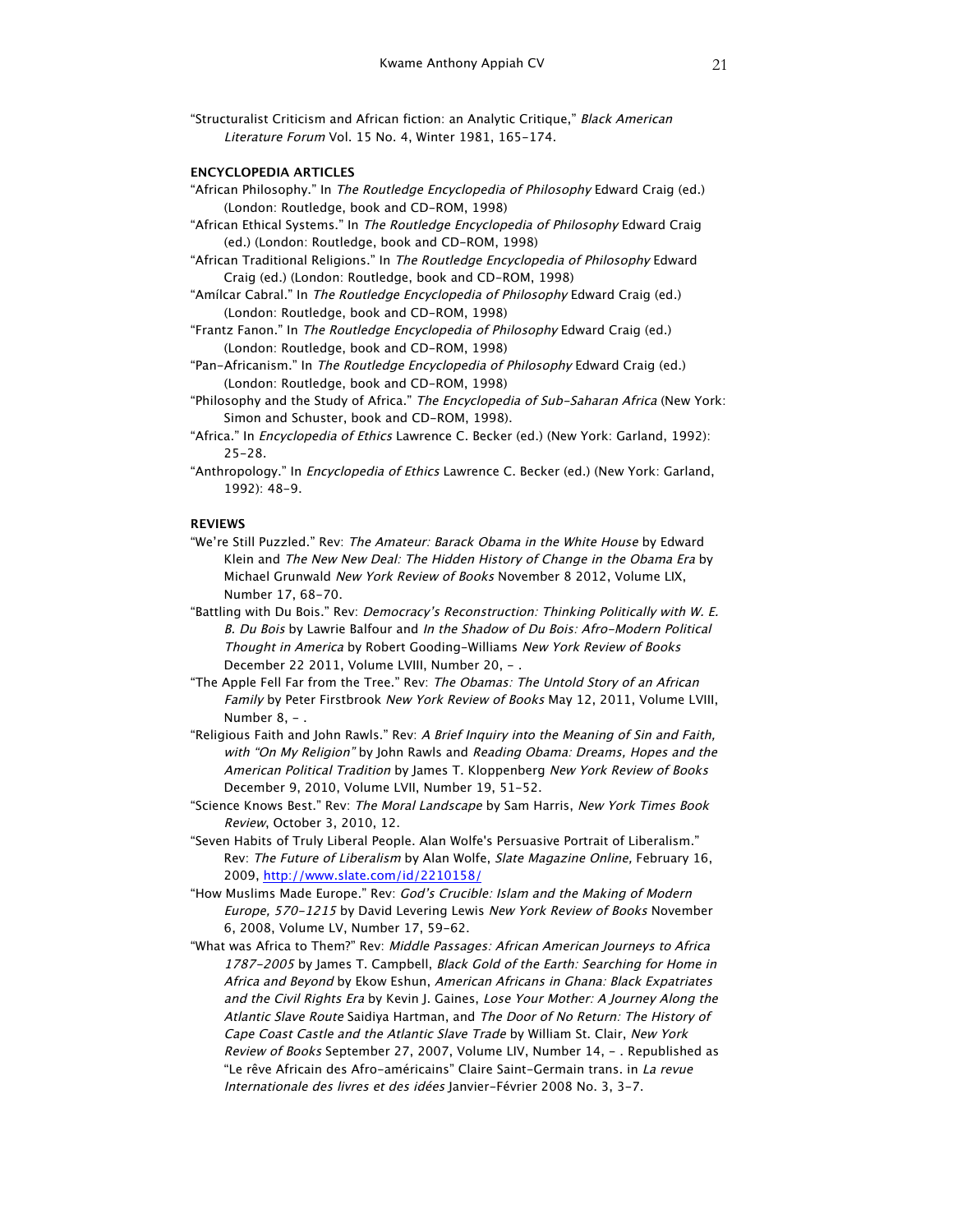- Rev: Fear of Small Numbers: An Essay on the Geography of Anger by Arjun Appadurai, Common Knowledge, Vol. 13, No 1, Winter 2007, 143.
- "Into the Woods." Rev: Nelson Mandela's Favorite African Folktales Nelson Mandela (ed.), New York Review of Books, December 18 2003, Vol. L No 20, 46 et seq.
- "You Must Remember This." Rev: The Ethics of Memory by Avishai Margalit, New York Review of Books, March 13 2003, Vol. L No 4, 35-37.
- "History of Hatred." Rev: Racism: A Short History by George M. Fredrickson, New York Times Book Review August 4 2002, 11-12.
- "What Garland Knew." Rev: The Emperor of Ocean Park by Stephen L. Carter, The New York Review of Books, June 27 2002, Vol. XLIX No 11, 4-6.
- "The House of the Prophet." Review: Martin Luther King Jr. by Marshall Frady, The New York Review of Books, April 11 2002, Vol. XLIX No 6, 79-83 .
- "Chaps in Timbuktu." Rev: Thomas Hodgkin: Letters from Africa 1947-1956 Elizabeth Hodgkin and Michael Wolfers (ed.), Times Literary Supplement July 6 2001, 30.
- "Equality of What?" Rev: Sovereign Virtue: The Theory and Practice of Equality by Ronald Dworkin, The New York Review of Books November 16 2000, Vol. XLVIII No. 7, 63- 68.
- Rev: The Mismeasure of Desire by Edward Stein Journal of Homosexuality 2001 42 (1): 151-163.
- Rev: Two Faces of Liberalism by John Gray New York Times Book Review, October 29 2000, 26.
- "Dancing with the Moon." Rev: In the Arms of Africa: The Life of Colin M. Turnbull by Roy Richard Grinker, The New York Review of Books November 16 2000, Vol. XLVII No. 18, 55-59.
- "Battle of the Bien-Pensant." Rev: Critical Condition: Feminism at the Turn of the Century by Susan Gubar, The New York Review of Books, April 27, 2000, Vol. XLVII No. 7,  $42 - 44.$
- "The Rite Stuff." Rev: African Ceremonies by Carol Beckwith and Angela Fisher, The New York Times Book Review, Dec 5, 1999.
- "Africa: The Hidden History." Rev: Africa: A Biography of the Continent by John Reader, The New York Review of Books, December 17, 1998 Vol. XLV No. 20, 64-72.
- "Africans Before Americans." Rev: Exchanging Our Country Marks by Michael A. Gomez New York Times Book Review May 10 1998, 24.
- "... Some Day." Rev: A Country of Strangers by David Shipler New York Times Book Review November 16 1997, 11.
- "The Multiculturalist Misunderstanding." Rev: On Toleration by Michael Walzer and We Are All Multiculturalists Now by Nathan Glazer, The New York Review of Books October 9, 1997 Vol. XLIV No. 15, 30-36. Excerpted as "The Multicultural Mistake" in The Utne Reader January/February 1998 No. 85, 24-27. Translated as "Misforstått multikulturalisme" Carsten Hveen Carlsen (trans.) in Mangfold Eller Enfold: 21 stemmer om kultur i vår tid Trond Giske (ed.) (Oslo: H. Aschehoug & Co. (W. Nygaard), 2009): 135-156.
- "Mokélé-Mbembe, being the Faithful Account of a Hazardous Expedition to find the Living African Dinosaur." Rev: Congo Journey by Redmond O'Hanlon. The London Review of Books Vol. XIX No. 8 24 April 1997, 19-21.
- "Telling it like it is." Rev: Sexual Investigations by Alan Soble. Times Literary Supplement June 20 1997, 5. (Reprinted in Australian Financial Review.)
- Pagan's Father by Michael Arditti. Briefly Noted in The New Yorker September 23 1996.
- "The Marrying Kind." Rev: Virtually Normal: An Argument About Homosexuality by Andrew Sullivan and The Case for Same-Sex Marriage by William N. Eskridge Jr., The New York Review of Books June 20 1996 Vol. XLIII No. 8, 48-52.
- "The African World." Rev: The Black Diaspora by Ronald Segal Boston Globe September 10 1995, 74.
- Rev: One by One from the Inside Out by Glenn C. Loury Wilson Quarterly Summer 1995 Vol. XIX No 3, 77-80.
- "The Color of Money." Rev: Race and Culture by Thomas Sowell Transition 66, Summer 1995, 66-90.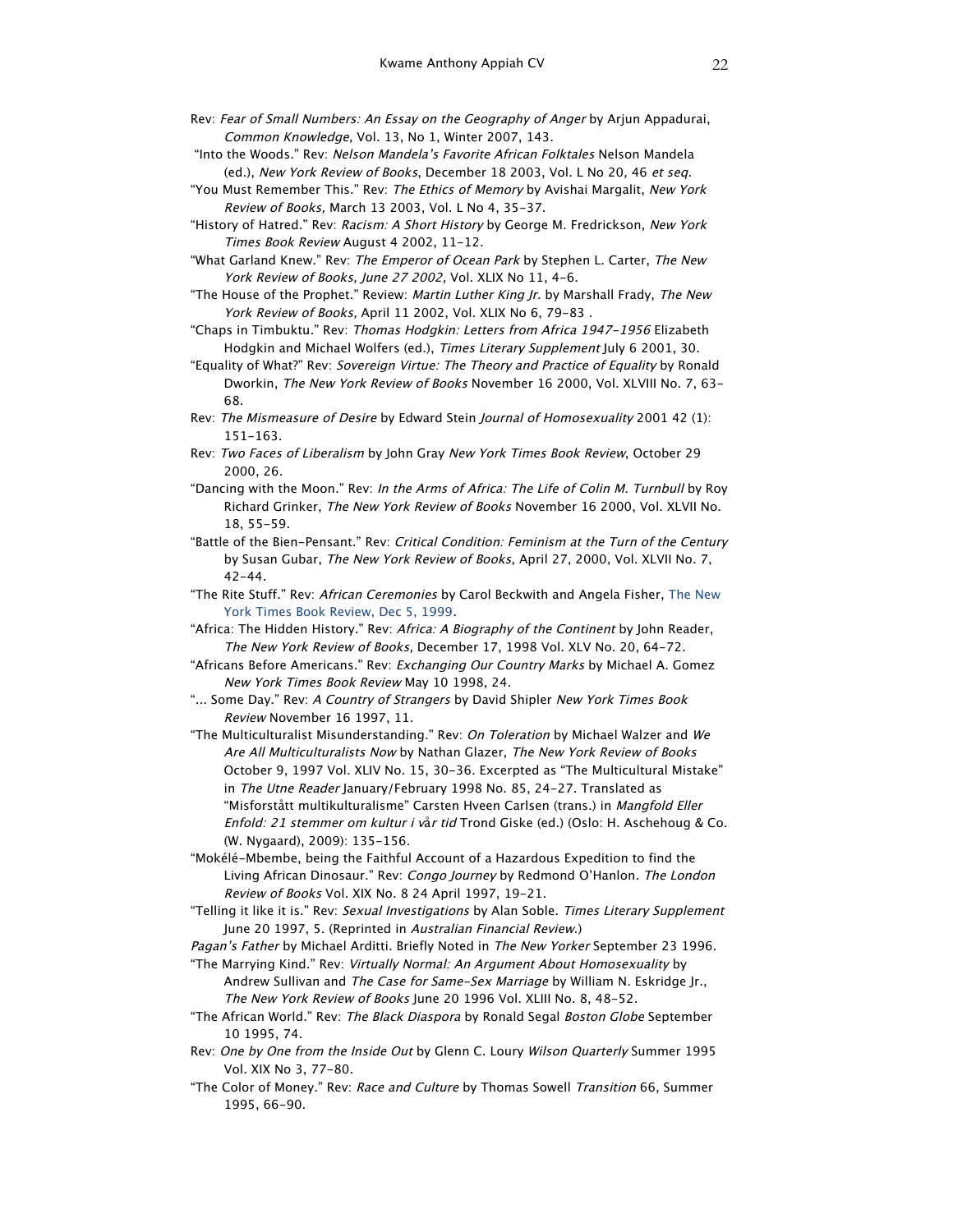- "Identity Crisis." Rev: The Black Album by Hanif Kureishi New York Times Book Review September, 17 1995, 42.
- "Madmen and Specialists." Rev: Colonial Psychiatry and the 'African Mind' by Jock McCulloch The London Review of Books Vol. XVII No. 17 September 7 1995, 16- 17.
- "How to Succeed in Business by Really Trying." Rev: Race and Culture by Thomas Sowell, The New York Review of Books Month Day, YearVol. XLII, No. 1, 29-33.
- "The Hybrid Age?" Rev: The Location of Culture by Homi Bhabha Times Literary Supplement May 27 1994, 5.
- "A Black Man's Burden." Rev: W. E. B. Du Bois: Biography of a Race by David Levering Lewis Boston Sunday Globe November 7 1993, B 15.
- "Giving up the Perfect Diamond." Rev: The Holder of the World by Bharati Mukherjee New York Times Book Review October 10 1993,7.
- "Azaro and the Spirits." Rev: Songs of Enchantment by Ben Okri The Washington Post Book World Vol. XXIII No. 40, 5, 13.
- "The Lover Who Flew Solo." Rev: The Lives of Beryl Markham by Errol Trzebinski Washington Post Book World August 29 1993, 5.
- Rev: Africa: Brothers and Sisters by Virginia Kroll (Vanessa French, illustrator) and Joshua's Masai Mask by Dakari Hru (Anna Rich, illustrator) New York Times Book Review September 5 1993, 17.
- "Invisible Entities." Rev: Patterns of Thought in Africa and the West by Robin Horton Times Literary Supplement July 2 1993, 7.
- "The Art of Sympathy." Rev: African Laughter by Doris Lessing New Republic June 28 1993, 30-37.
- "Europe Upside Down: Fallacies of the new Afrocentrism." Rev: Behind the Eurocentric Veils: The Search for African Realities by Clinton Jean Times Literary Supplement February 12 1993, 24-25.
- "Spiritual Realism." Rev: The Famished Road by Ben Okri The Nation Vol. 255, No. 4, 146-148. Reprinted in *Contemporary Literary Criticism* (Chicago: Gale Research,  $1995$ ):  $-$
- "Poet Laureate of Africa." Rev: The Collected Poetry by Léopold Sédar Senghor (translated and with an introduction by Melvin Dixon) The Washington Post Book World Vol. XXII No. 27, 2.
- "Italian Days." Rev: The Uncle from Rome by Joseph Caldwell The Village Voice June 30 1992, 67-68.
- "Racism Today: Hard Data Versus the 'Soft Facts' of Culture." Rev: Two Nations: Black and White, Separate, Hostile and Unequal by Andrew Hacker, Rethinking Social Policy: Race, Poverty and the Underclass by Christopher Jencks and Race: How Blacks and Whites Feel about the American Obsession by Studs Terkel. Christian Science Monitor April 10 1992, 10-11.
- "Don't Touch That Dial." Rev: Cultural Imperialism by John Tomlinson. Voice Literary Supplement April 1992, 20.
- "Where Home Once Was." Rev: Native Stranger by Eddy Harris. New York Times Book Review March 22 1992, 18.
- "See Spot Run." Rev: Consciousness Explained by Daniel Dennett. The Village Voice November 26 1991, 77.
- Rev: Kwame Nkrumah: The Conakry Years June Milne (ed.). Times Literary Supplement. July 12-July 12 1991, 8.
- Rev: Conditionals by Frank Jackson. International Studies in Philosophy 1991 TK, 124-5.
- "South Africa's Melting Pot." Rev: Umfaan's Heroes by Jon Elkon. New York Times Book Review September 30 1990, 30.
- "A Prophetic Pragmatism." Rev: The American Evasion of Philosophy: A Genealogy of Pragmatism by Cornel West. The Nation April 9 1990, 496-498.
- "Metaphys Ed." Rev: Contingency, Irony and Solidarity by Richard Rorty. The Village Voice September 19 1989, 55.
- Rev: Minimal Rationality by Christopher Cherniak. Philosophical Review, 99, January 1990, 121-123.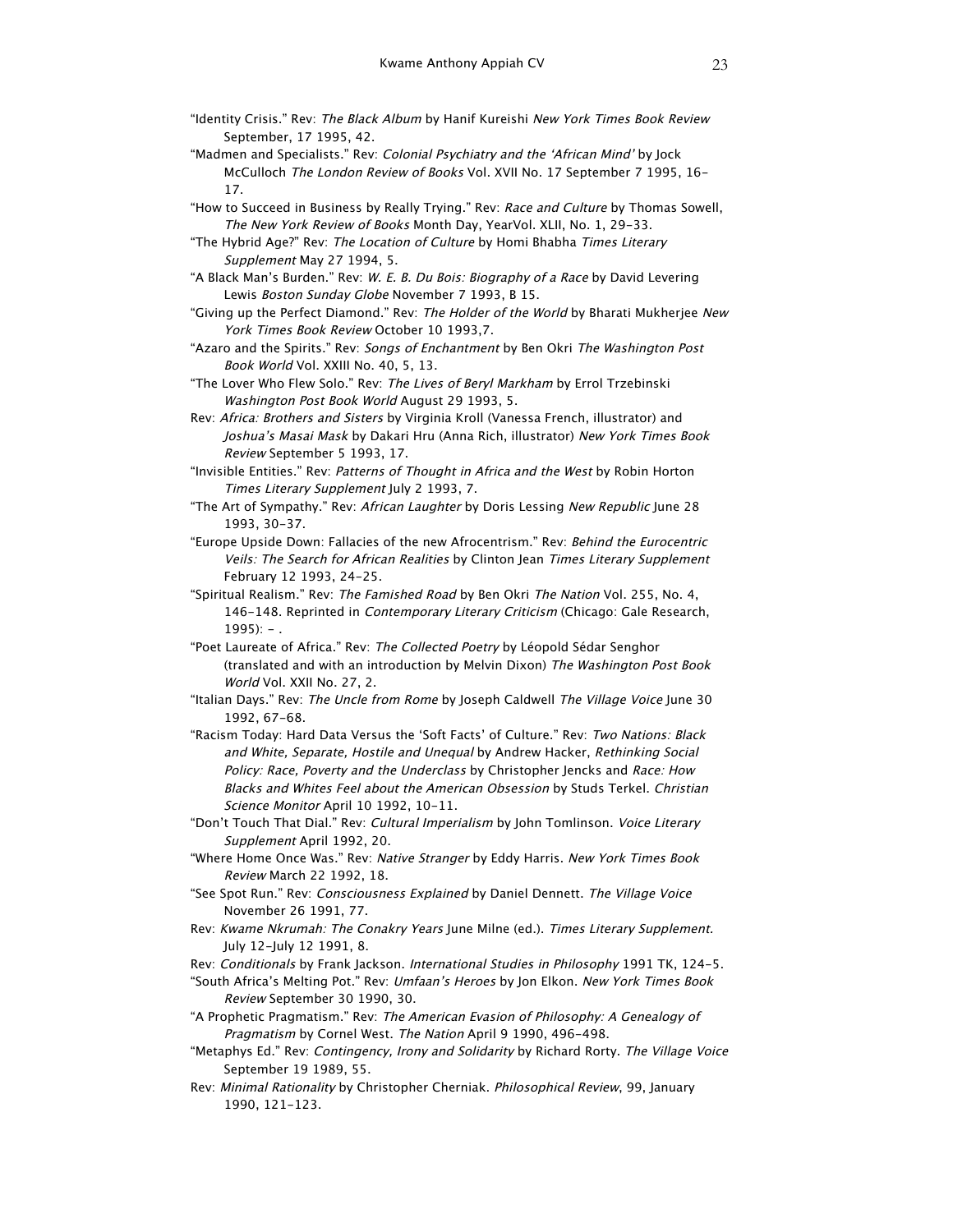"Thought in a time of famine." Rev: An Essay on African Philosophical Thought by Kwame Gyekye, Times Literary Supplement, July 29-August 4 1988, 837.

- Rev: Calendriers d'Afrique Cahier 7 "Systèmes de Pensée en Afrique Noir", Michel Cartry (ed.) International Journal of African Historical Studies, 20, No. 4 (1987): 761-762.
- Rev: Thoughts: An Essay on Content, Christopher Peacocke, Philosophical Review, 98, January 1989, 110-114.
- Rev: Frege's Puzzle, Nathan Salmon. History of European Ideas, Volume 9, Issue 2, January 1988, 243-24.
- Rev: African philosophy: myth and reality, Paulin Hountondji, Queens Quarterly, Winter 1985, 873-874.
- "Making the language theirs." Rev: African Short Stories, Chinua Achebe & C.L. Innes (ed.); and Modern African poetry, Gerald Moore & Ulli Beier (ed.) Third ed., New York Times Book Review, August 18 1985.

"Modernization and the mind." Rev: Philosophy and an African Culture, Kwasi Wiredu, Times Literary Supplement, June 20 1980: 697.

- "'Over-bureaucracy' a major battle." Rev: The Economies of the Middle East, Rodney Wilson (ed.) Voice 91, February 1980.
- "Genes, clones, catastrophes." Rev: Recombinant DNA: Science, Ethics, Politics, John Richards (ed.) Quarto, Dec. 1979.
- "What holds the Emirates together?" Rev: The United Arab Emirates: Unity in Fragmentation, Ali Mohammed Khalifa, Voice 92, April 1979.
- "Mediaeval misunderstandings explained." Rev: The Arabs and Mediaeval Europe, Norman Daniel, Second ed., Voice 90, No. 2, 1979.
- "Compassion amidst the web of violence." Rev: The Uprooted, Kanty Cooper, Voice 88, September 1979.
- "Bridging the gap in understanding Islam." Rev: The Muslim Mind, Charis Waddy, Voice 88, September 1979.
- "How not to do African philosophy." Rev: African Philosophy: An Introduction, Richard A. Wright, Universitas 6.2, 1979.

### **PUBLISHED DISCUSSIONS**

Interview with Michelle Kuo Art Forum (forthcoming).

- "Citizens of the World," Interview with Marcy Goldberg, Passages: The Cultural Magazine of Pro Helvetia Vol. 60 No. 1 (2013): 14-16.
- "Conversar no es evangelizar," La Estrella, Panama, September 9 2012, discussion with Luis Pulido Ritter

http://www.laestrella.com.pa/online/impreso/2012/09/09/conversar-no-esevangelizar.asp

"Grading Obama," The Root, Thursday, November 17, 2011

http://www.theroot.com/views/black-academics-grade-president-obamaanthony-appiah

"Pourquoi en appeler à l'honneur," in "Les Philosophes: L'Entretien" Philosophie Magazine 49 (May 2011): 62-67.

- "Mindannyian több identitással bírunk," in Magyar Narancs XXII, 35, September 2, 2010, 22-23.
- "Kwame Anthony Appiah on Cosmopolitanism," in David Edmonds and Nigel Warburton (ed.) Philosophy Bites (Oxford: Oxford University Press 2010): 47-57.
- "Making Sense of Cosmopolitanism: A Conversation with Kwame Anthony Appiah," Joshua Yates The Hedgehog Review Vol. 11.3 (Fall 2009): 42-50.
- "Wer jeden Moment mit etwas füllt, reflektiert seine Erfahrungen nicht." Discussion with Timo Berger and Carmen Eller in Kulturaustausch (Thema: Freie Zeit. Was Menschen tun, wenn sie nichts zu tun haben.) 59.iv (2009): 16-18.
- "Multiculturalismo: Se todo fossem iguais a você." Discussion with Zeca Camargo in Novos Olhares (Rio de Janeiro: Editora Globo, 2007): 260-271.
- "Interview," in Morten Ebbe Juul Nielsen (ed.) Political Questions, (Automatic Press, Copenhagen, 2006): - .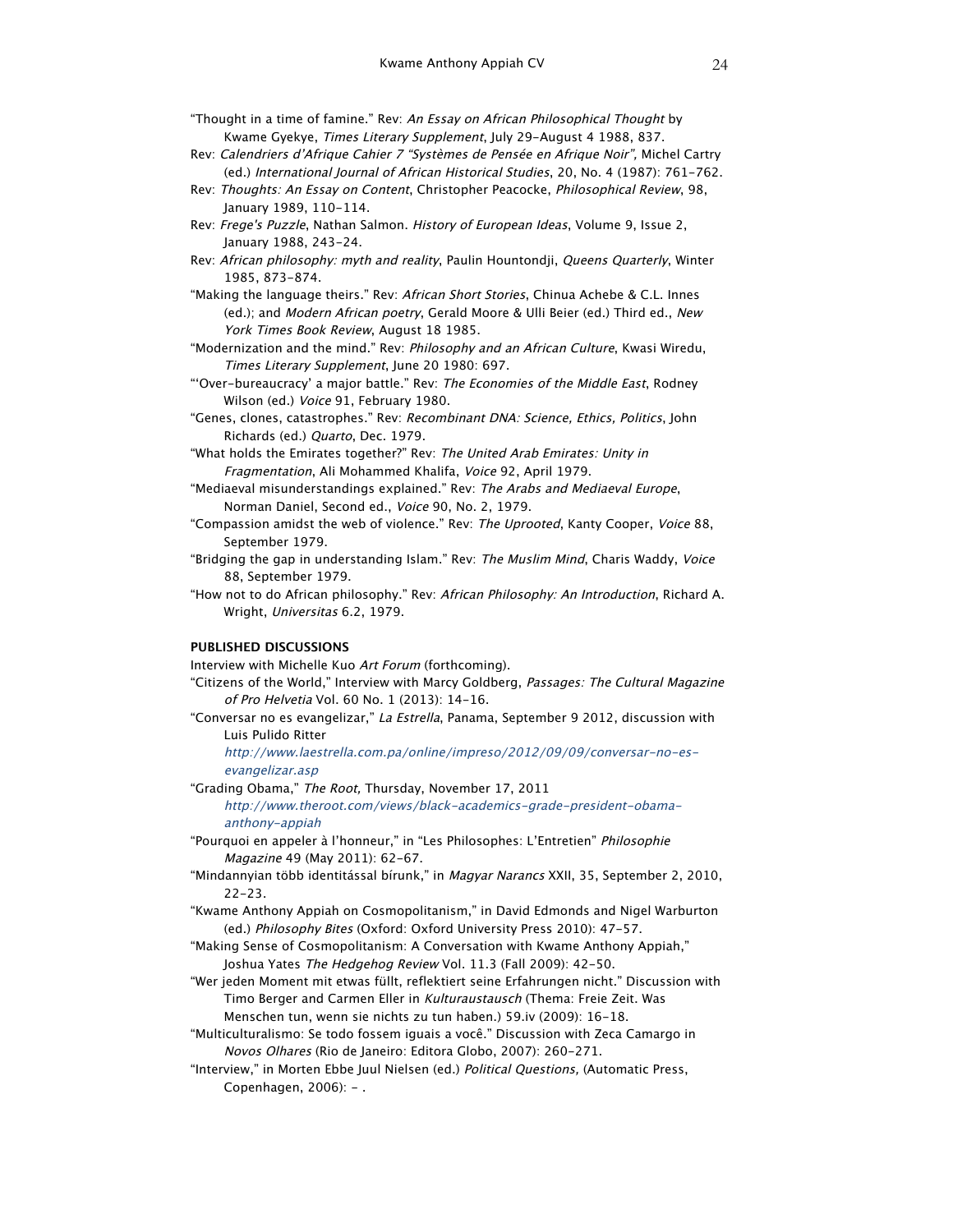"A Conversation with Kwame Anthony Appiah." Catalog for Fred Wilson's exhibition, Pace Wildenstein, March 2006. Reprinted as "Fragments of a Conversation," in Fred Wilson: A Critical Reader Dor Globus (ed.) Ridinghouse: London, 2011): 272-302.

"Uma ONU in Casa." Interview with Diogo Schelp in Veja, Issue 1946, March 8 2006,  $-$ . "Interview with Nurrudin Farah," BOMB magazine, No. 87, (Spring 2004): 54-59.

- "Dialogue between Kwame Anthony Appiah and Robert S. Boynton on philosophy, race, sex, &c." Daedalus Vol. 132 No. 1 (Summer 2003): 104-110.
- "Global Culture and its Discontents." Discussion with Michael Malone in A Parliament of Minds Michael Tobias, J. Patrick Fitzgerald, and David Rothenberg (ed.) (Albany, NY: State University of New York Press, 2000): -.
- "Política externa agrava xenophobia," September 16, 2001, Folha, São Paulo, Brazil. http://www1.folha.uol.com.br/folha/mundo/ult94u29299.shtml
- "Straightening Out 'The Bell Curve.'" Discussion with Harriet A. Washington in Emerge December/January 1995, 28-32.
- "Human Rights and Cultural Pluralism: Part I." Discussion with Harvey Cox, Christopher Queen, Arvind Sharma, Nur Yalman. Boston Research Center for the Twenty-First Century: Luncheon Seminar, University Place, Suite 450 South, 124 Mount Auburn Street, Cambridge MA 02138-5761. April 12 1994.
- "Race and Racism: American Dilemmas Revisited," Salmagundi Fall 1994-Winter 1995 (Nos. 105-5): 3-155. Conversation with Orlando Patterson, Christopher Lasch, Dinesh D'Souza, Barbara Fields, Jim Sleeper, James Miller, Jean Elshtain, David Rieff, Michelle Moody-Adams, Norman Birnbaum, Ron Edsforth, Larry Nachman, Jim Adams, Gerald Early, Raymond Franklin, Terence Diggory, Lorrie Goldensohn, Gretchen Gerzina, Barry Goldensohn, Robert Boyers, Peggy Boyers.
- "Art Beat." Conversation with Adrian Piper in Voice Literary Supplement October 1992, 12.
- "On the Gulf War," Society for African Philosophy in North America Newsletter.
- "An Evening with Wole Soyinka." (Revised version of "Easing the Transition: An Evening with Wole Soyinka." The New Theater Review 1.2, Summer 1987.) Black American Literature Forum 22.4, Winter 1988, 777-785.
- "Easing the Transition: An Evening with Wole Soyinka," The New Theater Review 1.2, Summer 1987, - .
- "Interview with Achebe." With John Ryle & D.A.N. Jones in the Times Literary Supplement, February 26 1982, 209.
- "Assessing Risk." With Tim Eiloart, Joan Miller, Claire Ryle, Isaac Levi & Tony Webb in Theoria to Theory  $14.2$ ,  $1980$ , -.
- "Finding Mental Capacities in the Brain." With Colin Blakemore & Nick Humphrey in Theoria to Theory 11.1 & 2, 1977, - .
- "But Where is the Fringe in Scientific Publishing?" With David Davies & Roger Woodham (Editor and Deputy Editor of Nature) in Theoria to Theory 9.3, 1975, -.
- "Conversation in the Fog at London Airport." With Jacques Monod & Mark Fitzgeorge-Parker in Theoria to Theory 9.2, 1975, -.
- "Alternative Technology." With Fritz Schumacher, Dorothy Emmett & Gordon Laing in Theoria to Theory 9.1, 1975,  $-$  .

### **PUBLIC LECTURES & PAPERS**

- "Conversation and conditionals," Keele University, Conference on Philosophy of Language and Logic (Spring 1981)
- "Soyinka and the philosophy of culture," University of Ife, Ile-Ife, Nigeria, Conference on African Philosophy—read in absentia (Spring 1981)

"Other peoples' gods," Wesleyan University (October 1982)

- "Symbol and ceremony in African traditional religion," African Studies Association Conference (November 1982)
- "Closing the gap between logic and language: the case of the indicative conditional," Institute of Philosophy, Oslo University (February 1984)
- "Modernization and the mind," International Development Seminar, Oslo University (February 1984)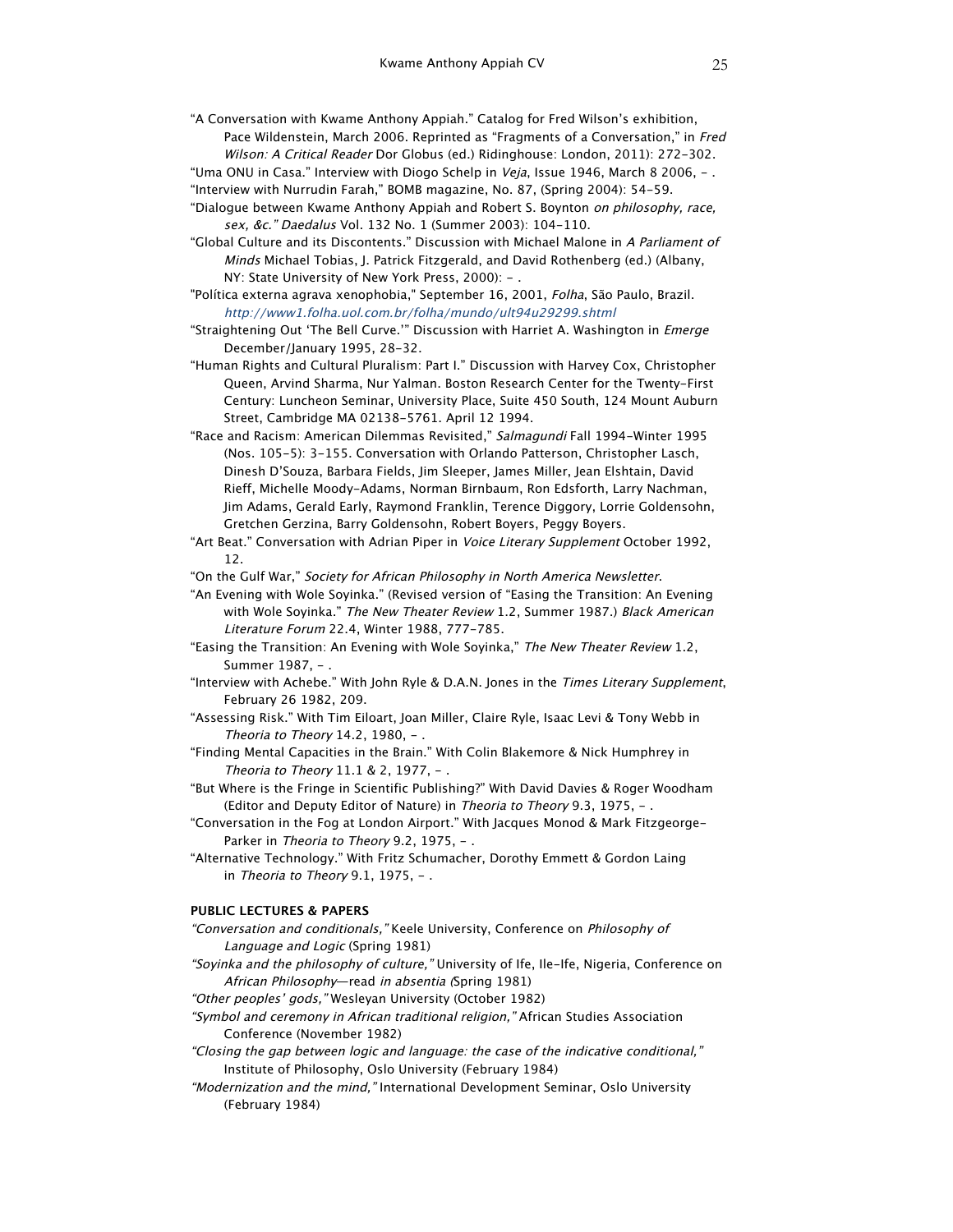- "A causal theory of truth conditions," Thyssen Foundation Seminar, Evesham, England (April 1984)
- "What Caesar meant," Cambridge University, Department of Philosophy (November 1984)
- "Soyinka and the space of the self," Departments of English and Afro-American Studies, University of Michigan (April 1985)
- "How not to do African philosophy," Africana Studies Center, Cornell University (October 1985)
- "Anti-realist semantics: the problem of output," Philosophy Department Discussion Club, Cornell University (October 1985)
- "Deconstruction as a philosophy of language," Third Colloquium on Twentieth-Century Literature in French, Louisiana State University (March 1986)
- "A critique of pragmatist theories of meaning," Philosophy Department, Howard University (March 1986)
- "African literature, African theory," African Literature Association, Michigan State University (April 1986)
- "Soyinka and the philosophy of culture," African Literature Association, Michigan State University (April 1986)
- "Nation and narration—a commentary," Cornell University, Conference on Nation and Narration, Society for the Humanities (April 1986)
- "A pragmatist's reason for not adopting the pragmatist theory of meaning," Department of Philosophy, University of Pennsylvania (November 1986)
- "Local epistemology," Departments of Philosophy and Comparative Studies, Ohio State University (January 1987)
- "Functionalism and the case against anti-realist semantics," Department of Philosophy, Duke University (March 1987)
- "Alexander Crummell and the Invention of Africa," Skidmore College, Conference on Race, Religion and Nationalism (April 1987)
- "Inside views: Some theories of African interpretation," University of Pennsylvania Faculty Seminar on Non-western Literatures (April 1987)
- Reply to Thomas Donaldson "The duty to divest," Society for Philosophy and Public Affairs Session at A.P.A. Central Division Meeting, Chicago (May 1987)
- "Why Componentiality Fails," Department of Philosophy, Stanford University (May 1987)
- "What? Me worry???," Duke Critical Theory Center, Conference on Convergence in Crisis: Narratives of the History of Theory (September 1987)
- "Africa's New Philosophies," Department of Philosophy, Howard University (October 1987)
- "Ideals of Agency," Joint Meeting, Departments of Philosophy, Cornell and Syracuse Universities (October 1987)
- "Ideals of Agency," Department of Philosophy, Boston University (November 1987)
- "Social Forces, 'Natural' Kinds," Science Gender and Race panel of the Radical Philosopher's Association, A.P.A. Eastern Division Meeting, New York (December 1987)
- "Out of Africa: Topologies of Nativism," Yale University, Conference on The Teaching of African Literature in the United States (March 1988)
- Roundtable on "The Appropriation of Third World Culture by the Avant-Garde," Columbia University (March 1988)
- "Ideals of Agency," Department of Philosophy, University of Virginia (April 1988)
- "The Making of an American Opera," A discussion of the making of "X" with Tony, Thulani and Kip Davis: Seton Hall University (April 1988)
- "Race and the Humanities: Concluding Remarks," Society for the Humanities, Cornell University, Conference on Race and the Humanities (April 1988)
- "Philosophy and Religion," Ohio State University, Conference on Africa in the 1990's (April 1988)
- "Technologies of Representation," Louvain University, Conference on Literature and Technology (August 1988)
- "Whatever the Consequences," English Institute (August 1988)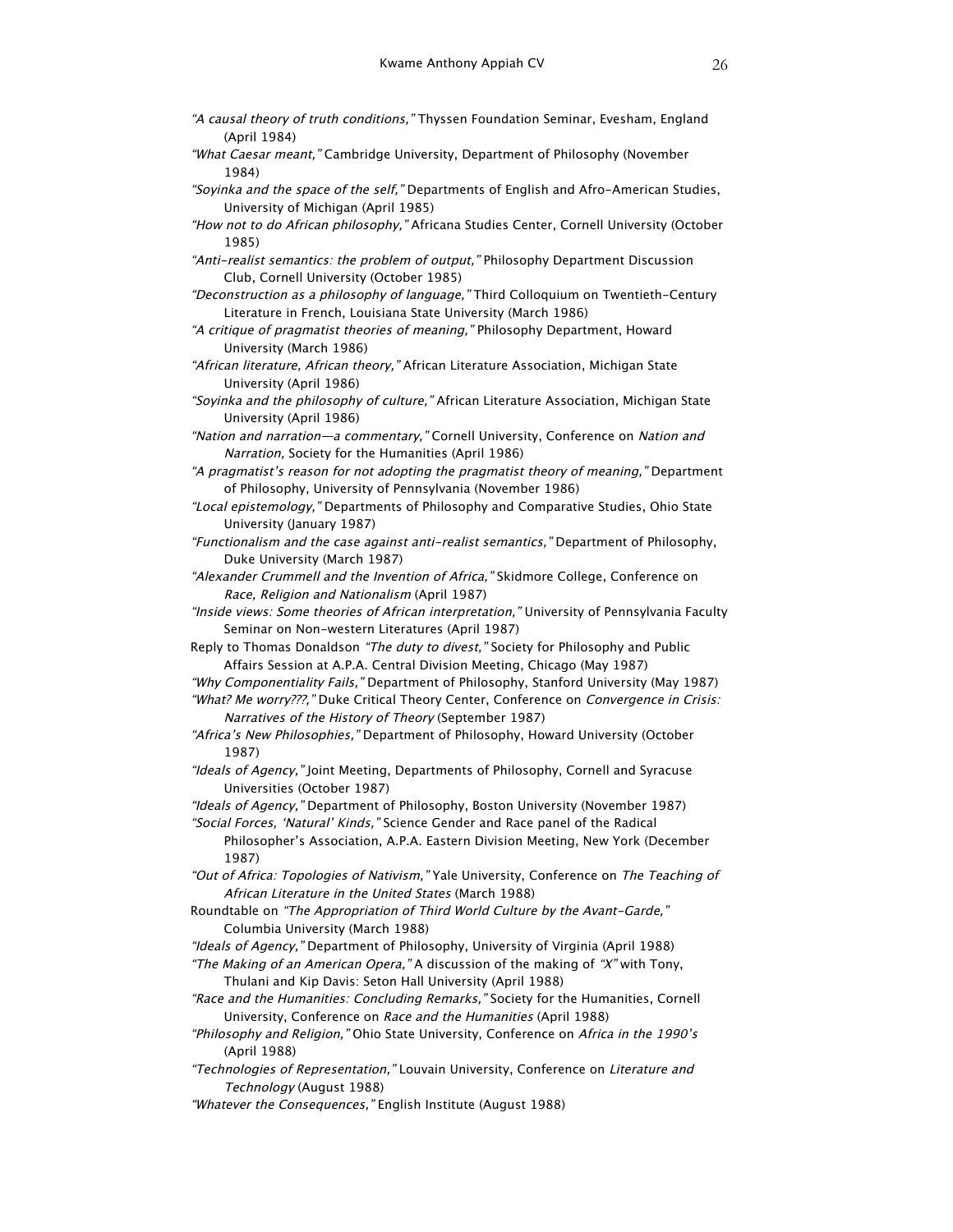- "Varieties of Racism," University of Notre Dame, Program of Cultural Diversity (September 1988)
- "Functionalism and Idealization," University of Notre Dame, Department of Philosophy (September 1988)
- "Race and the Humanities," Yale University, Conference on Race and Education (October 1988)
- "Inventing an African Practice in Philosophy: Epistemological Issues," African Studies Association, Chicago (October 1988)
- "Expanding the Canon and the Curriculum," Association of Colleges and Universities of the State of New York (November 1988)
- "Marginalia: A Post-Colonial Inventory," Michigan State University, Twenty-sixth Modern Literature Conference: Third World, Diaspora, Revolution. Panel on "Culture and Différance" with V.Y. Mudimbe and Abena Busia (November 1988)
- "Alexander Crummell and the Invention of Africa," Amherst College (February 1989)
- "What have the humanities got to do with race?" Colgate University, Faculty Development Seminar (March 1989)
- "Reality and Relativism," Colgate University (March 1989)
- "Thick Translation," Institute for the Humanities, University of Michigan, Conference on Translation (March 1989)
- "Functionalism and Ideals of Agency," University of Michigan Department of Philosophy (March 1989)
- "The Understanding of African Culture by Black Americans: Alexander Crummell and the Invention of Africa," Florida A&M University (March 1989)
- "Human Characteristics and the Concept of Race," Florida A&M University (March 1989) "Reply to Devitt," Oberlin College, Conference on Realism and Relativism (April 1989) "Reflections on Akan Philosophy," Symposium: Philosophy and Anthropology,
	- Smithsonian Institution (April 1989)
- "Racisms," Middlebury College (April 1989)
- "Idealization in Psychological Theory," Middlebury College (April 1989)
- "Africa's New Philosophies," Northwestern University, Monday Night Colloquium in African Studies (May 1989)
- "The Institutionalization of Philosophy," Bryn Mawr, Conference of the Mellon Fellowship Program (June 1989)
- "Is the 'Post' in 'Postcolonial' the 'Post' in 'Postmodern?'" Harvard, N.E.H. Summer Seminar on "The Future of the Avant-Garde in Postmodern Culture" (July 1989)
- "The Intellectual in Contemporary Africa," lecture series International Summer School on African, Afro-American and Caribbean Studies: Multi-disciplinary Perspectives, Oxford Centre for African Studies (July 1989)
- "Indigenizing Theory," Oxford, Conference on Cross-Examinations of African Discourse (July 1989)
- "Functionalism and Ideals of Agency," University of North Carolina, Chapel Hill Colloquium in Philosophy (October 1989)
- "Postmodernism and Postcoloniality," African Studies Association Meeting, Atlanta— SAPINA-sponsored session on The Invention of Africa (November 1989)
- "Concluding Comments," Cornell University, Workshop in Naturalized Epistemology (December 1989)
- "Tolerable Falsehoods: Structures, Agents and the Interests of Theory," Haverford College, Department of Philosophy (March 1990)
- "Social Forces, 'Natural' Kinds," Conference on "Gender and Ethnicity: Bridging the Two Cultures" at Steven's Institute of Technology (April 1990)
- "Idealization and Agency," Northwestern University, Department of Philosophy (April 1990)
- "The Future of African and African-American Studies," University of Rochester, Frederick Douglass Institute (April 1990)
- "Is the 'Post' in 'Postcolonial' the 'Post' in 'Postmodern'?" Braudel Center, SUNY Binghamton (May 1990)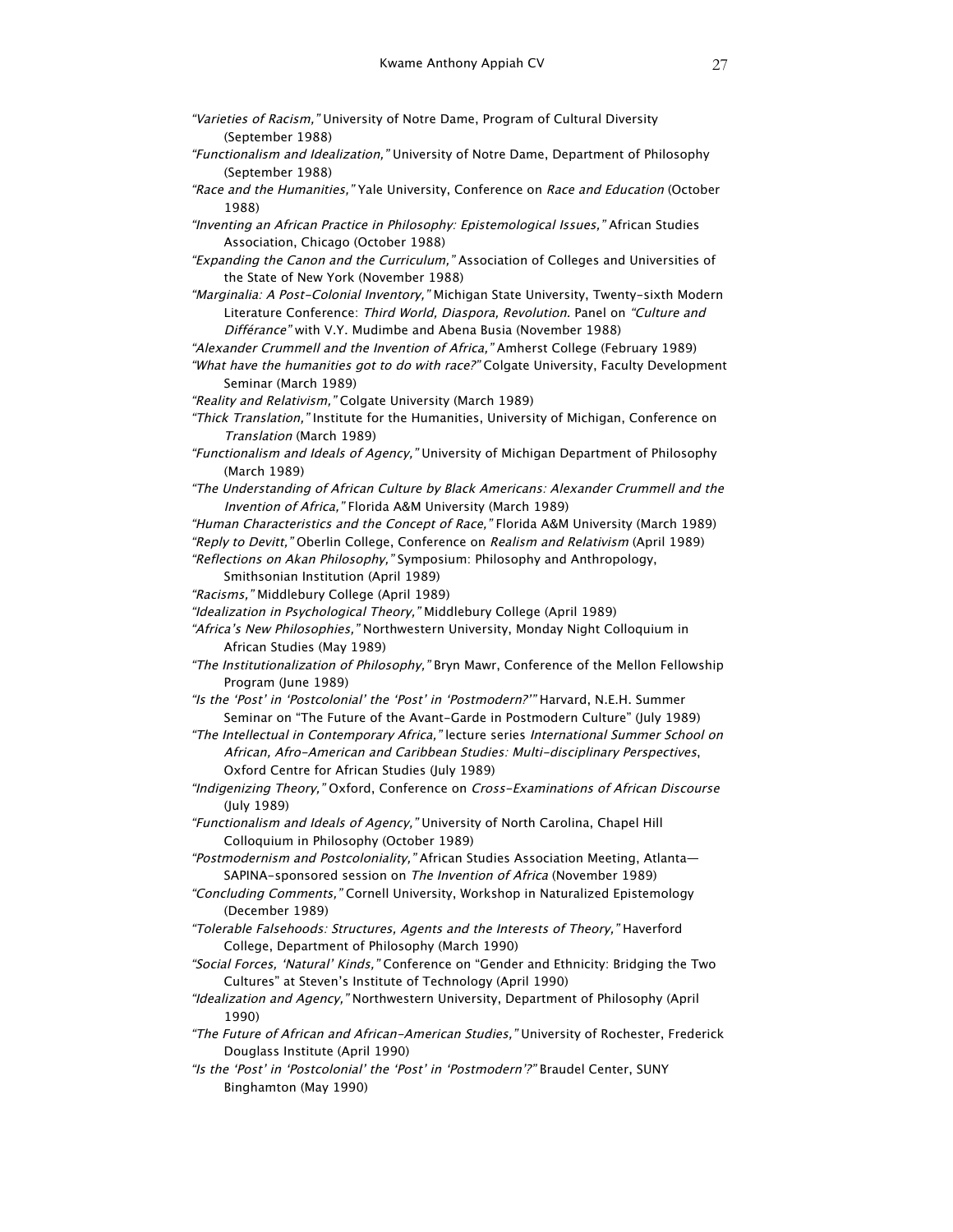"Is the 'Post' in 'Postcolonial' the 'Post' in 'Postmodern?'" University of Virginia (September 1990)

"Concerning V.Y. Mudimbe's The Invention of Africa," Conference of the Society for Phenomenology and Existential Philosophy, Villanova College (October 1990)

Respondent to Ian Baucom, Maria Bezaitis and Bogumil Jewsiewicki on "Postmodernism and African Studies," Society for African Philosophy in North America Panel at African Studies Association Meeting, Baltimore (November 1990)

"Postcolonial Predicaments," Departments of Afro-American Studies and Philosophy, Rutgers University, Newark (November 1990)

"African Art in Postmodern America," Newark Art Museum (November 1990)

"Race, Racism and Pan-Africanism," Bates College (December 1990)

"Postcolonial Predicaments," Humanities Institute, Columbia University (December 1990)

"Natives in a Nervous Condition," Afro-American Studies, Harvard University (February 1991)

"Ideal Agents," Philosophy Department, Harvard University (February 1991)

"Natives in a Nervous Condition," English Department, University of North Carolina, Chapel Hill (April 1991)

"Natives in a Nervous Condition," Dillard University (April 1991)

- "Natives in a Nervous Condition," Afro-American Studies, Smith College (April 1991) "Rational Ideals," Philosophy, Smith College (April 1991)
- "The Cross-cultural Self," Greater Philadelphia Philosophy Colloquium (April 1991) "Reason and Local Epistemologies," Center for Ethnic Studies, Brown University (April 1991)
- "Ethnography and the Law," Program for Assessing and Revitalizing the Social Sciences, University of Pennsylvania (May 1991)

"Altered States," Faculty Panel on "Nationalism and the Politics of Identity" on the occasion of the inauguration of President Neil Rudenstine, Harvard University (October 1991)

"Ancestral Voices," Salmagundi Conference on Race and Racism, Skidmore College (October 1991)

"What's in a name? Changing Identities in African Cultures," Commonwealth Center for Cultural Change, University of Virginia (November 1991)

- "African Identities: Asante, Ghana, Africa and Other Places," African Studies Program, Harvard University (November 1991)
- "The Return of Civil Society in Africa," National Humanities Center, Research Triangle Park (November 1991)

"One Way to Think about Translation," Philosophy Colloquium, University of South Carolina (November 1991)

- "What Does Philosophy have to do with Black Studies?" Queen's University Public Lecture (November 1991)
- "Idealization and Rationality," Philosophy Colloquium, Queen's University (November 1991)
- "Philosophy and African Studies," African Studies Association, St. Louis Missouri (November 1991)
- PEN Panel on African Literature, Chair, New York (November 1991)
- "Burying Papa," Center for Literary and Cultural Studies, Harvard University (December 1991)
- "Concluding Commentary," Boston University African Studies Center, N.E.H. Seminar on "African Interpretations of the Colonial Experience in Literature and Film" (December 1991)

"A Burial," Red Lion Seminar, Chicago (February 1992)

"Soyinka and the Philosophy of Culture," Tudor and Stuart Society, Johns Hopkins University (February 1992)

"Ancestral Voices," Lugard Lecture, International African Institute, London (March 1992) "Literary Nativism," Leeds University, Department of English (March 1992)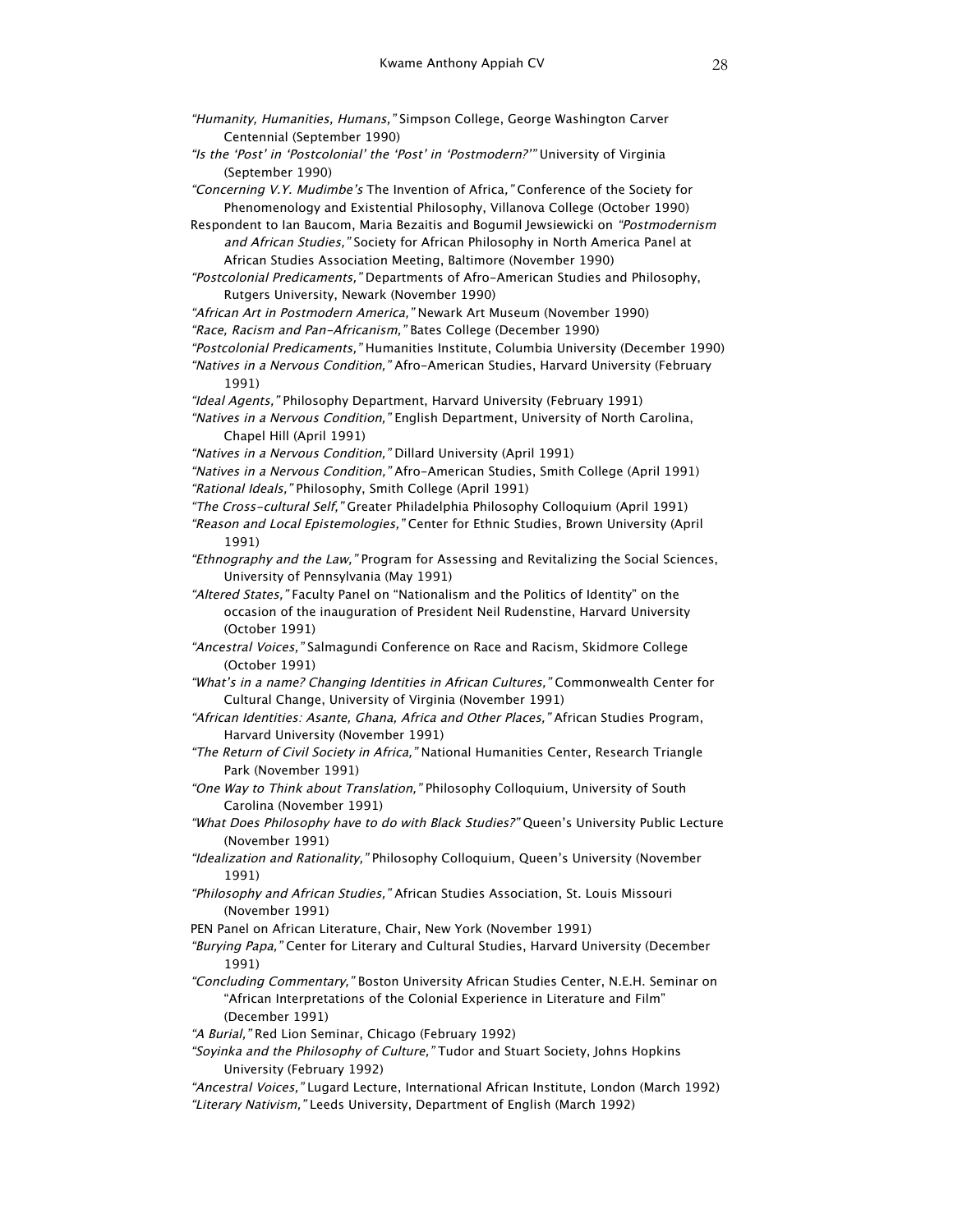"A Funeral," West African Studies Seminar, University College London (March 1992) "Race, Canon, Curriculum," Department of Philosophy, Long Island University, Brooklyn

- Campus (April 1992)
- "What is African-American Philosophy?" Society for Philosophy and Public Affairs, New York (April 1992)
- "Thick Translation," The Machette Lecture, Brooklyn College (April 1992)
- "Free Speech and the Aims of the University," Department of Philosophy, University of Michigan (April 1992)
- "What is African-American Philosophy?" Center for African and African-American Studies, University of Michigan (April 1992)
- "A Funeral," Society for the Humanities, Cornell University (April 1992)
- "What is African-American Philosophy?" Graduate Student Colloquium, Philosophy, Cornell University (April 1992)
- "Recent African Philosophy," American Philosophical Association Central Division Meeting, Louisville Kentucky (April 1992)
- "Multiculturalism," Black-Jewish Dialogue, Central Synagogue, Manhattan (May 1992) "No Bad Nigger: Blacks as the Ethical Principle from Huckleberry Finn to Ghosts,"
	- Dissident Spectators, Disruptive Spectacles Conference, Harvard University (May 1992)
- "How did we get to be many?" Conference on the History of Pluralism, SUNY Stonybrook (June 1992)
- "The Uses and Misuses of Other Cultures," Jesse Ball Du Pont Seminar, National Humanities Center (June 1992)
- Radio Interview "All Things Considered," National Public Radio (July 7 1992)
- Radio Interview "Fresh Air with Terri Gross," National Public Radio (July 22 1992)
- Radio Interview "On the Line," WNYC Public Radio, New York (July 30 1992)
- Radio Interview: WMUZ Radio, Detroit (August 7 1992)
- "Memory and Identity in Africa," Commonwealth Center for Cultural Change, University of Virginia (October 1992)
- "Crossing the Boundaries," Keynote Address, Center for Critical Analysis of Contemporary Cultures, Conference on Traveling Objects/Transnational Exchanges (November 1992)
- "Nervous Natives," Conference on Postcolonial Culture, Scripps College (November 1992)
- "Moral Horizons: Arguments for Universalism in Some Recent African Fiction," Center for Critical Analysis of Contemporary Culture, Rutgers University, New Brunswick (November 1992)
- "My Kind of Multiculturalism," New England Teachers' Conference, Springfield Mass. (December 1992)
- "The Limits of Pluralism," Michigan State University (February 1993)
- "Culture, Subculture, Multiculturalism," Multicultural Education Working Group, University of Maryland Center for Ethics and Public Policy (January 1993)
- "Secrets," Seminar: Secrecy, Knowledge, and Art: Approaches to Epistemology in Africa, to open the exhibition Secrecy: African Art that Conceals and Reveals, The Museum for African Art, New York (January 1993)
- "Problems of Multiculturalism," Montclair State College (February 1993)
- "In My Fathers House," Soundings: Radio Program (February 1993)
- "Africa's Multicultural Lessons," Sarah Lawrence College (March 1993)
- "Africa's Multicultural Lessons," Calvin College, Michigan (March 1993)
- Commentator on Professor Stanley Hoffman's Tanner Lectures: The University Center for Human Values, Princeton University (March 1993)
- "Africa's Multicultural Lessons," Center for the Humanities, University of Missouri (March 1993)
- Rational Psychology: University of Missouri Philosophy Department (March 1993)
- "Radio Interview," University of Missouri NPR Station (March 1993)
- "Natives in a Nervous Condition," Conference on Postcoloniality, Yale University (April 1993)
- "Africa's Multicultural Lessons," Georgetown University (April 1993)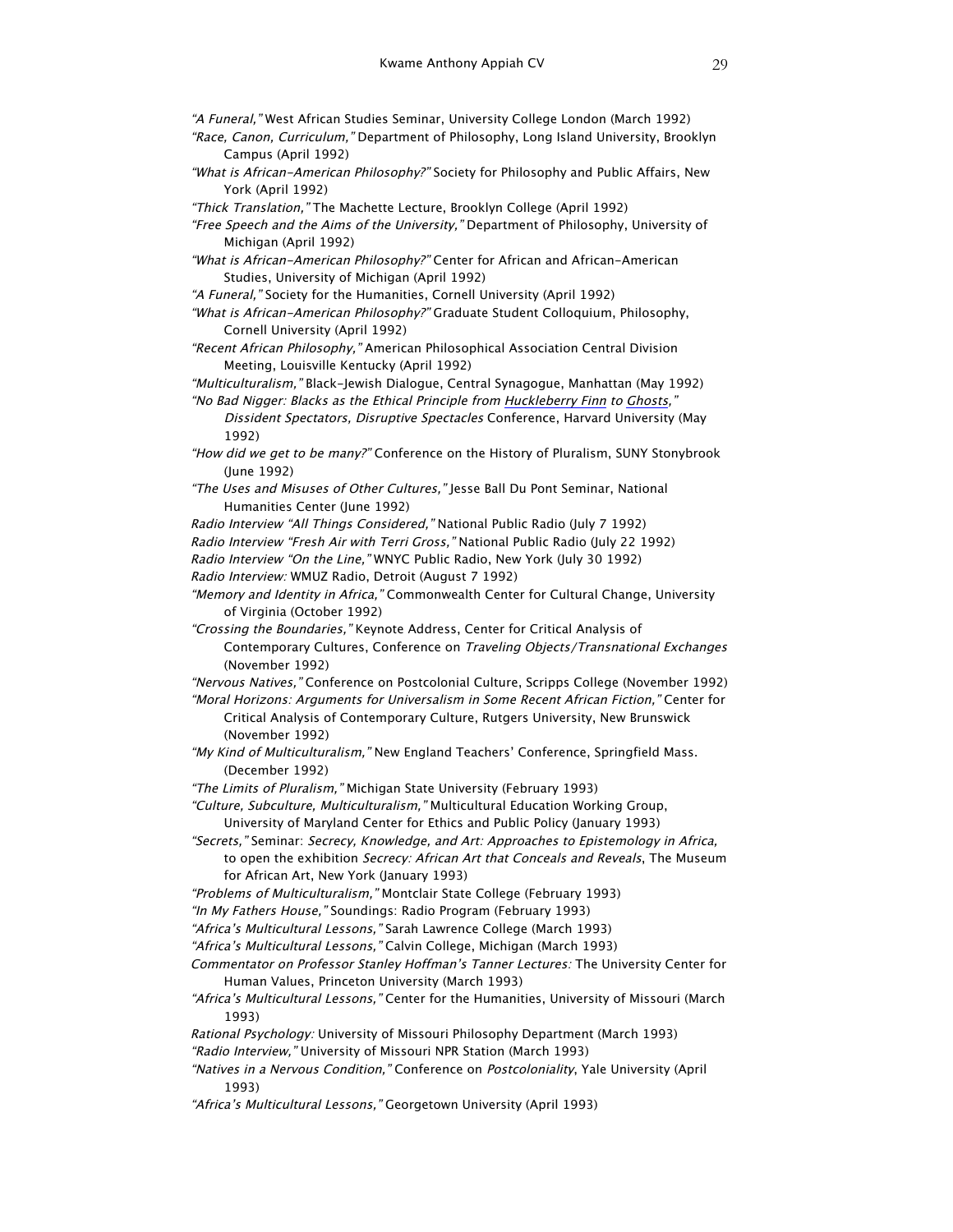"In My Father's House," Cambridge Forum Radio Talk and Discussion (April 1993)

- "In My Father's House," Discussion with Stuart Hall and Anil Ramdas on VPRO, Dutch Television (May 10 1993)
- "Fallacies of Eurocentrism and Ethnocentrism," American Enterprise Institute, Washington DC (May 1993) (C-SPAN 2, 11 May 1993)
- "Power and Secrecy," Conference on Forty Years After: The Rosenberg Case and the McCarthy Era Harvard University (May 1993)
- "Many Faces of Family," Goddard Community Center, New York (May 1993)
- "African-American Philosophy?," Conference on African-American Intellectual History, Rockefeller Center, Bellagio (May 1993)
- "In My Father's House," Jesse Ball Du Pont Seminar, National Humanities Center (June 1993)
- "Fallacies of Eurocentrism and Afrocentrism," Jesse Ball Du Pont Seminar, National Humanities Center (June 1993)
- "Africa's Multicultural Lessons," SUNY, Old Waterbury, Faculty Summer Seminar (June 1993)

"Teaching 'Race'," Facing History and Ourselves, Summer Seminar (July 1993)

"Afrocentrism," Discussion, WBAI New York, with Pleythell Benjamin (July 29 1993)

"Eurocentrism and Afrocentrism," Summer Seminar on Multiculturalism and Civic

- Education, Harvard School of Education (Prof. Sandra Stotsky, convener) (August 1993)
- "Dilemma's of Modernity," Ohio State University, N.E.H. Summer Seminar (Profs. Abiola Irele and Isaac Mowoe, conveners) (August 1993)

Radio Interview "Multiculturalism," with David Brudnoy, WBZ Boston (September 6 1993) "Beyond Eurocentrism and Afrocentrism," Community College of Philadelphia (October 1993)

"Fallacies of Eurocentrism and Afrocentrism," Duke University (September 1993) Radio Interview "In My Father's House," with David Brudnoy, WBZ Boston (October 27

1993)

"Africa's Multicultural Lessons," De Paul University, Africa Quarter (October 1993)

"Natives in a Nervous Condition," De Paul University, Faculty Seminar (October 1993)

"Race: From Culture to Identity," University of California at Irvine, Humanities Center (October 1993)

- "The Reception of African Art in America," Giving Birth to Brightness, M.I.T. (October 1993)
- "Constructing Identities in Africa and America," Paul Desjardins Memorial Lecture, Haverford College (October 1993)
- "Akan Philosophical Psychology," Paul Desjardins Memorial Symposium, Haverford College (October 1993)

"Traveling Stories," WGBH Fellowship Program, WGBH Boston (October 1993)

- "Multicultural Education," Mount Holyoke College, Department of Philosophy Public Lecture (November 1993)
- "Realizing the Virtual Library," Harvard Conference on the Gateway Library (November 1993)

"Multicultural Education," Grace Church School in New York (November 1993)

- "Reading The Tempest," ACLS seminar for High School Teachers, Harvard School of Education (December 1993)
- "Beyond Eurocentricity and Afrocentricity in the Study of African Religion," American Association for the Study of Religion, Annual Meeting, Washington DC (November 1993)
- "Re-conceptualizing Philosophical Practice: Is Race Relevant?" African Studies Association Meeting, SAPINA-sponsored panel (December 1993)
- "Multiculturalism and Education," Amherst College, Conference on Affirmative Action (January 1994)

"African Identities," Humanities Seminar, Northwestern University (January 1994)

"Culture, Subculture, Multiculturalism," Public Lecture, Northwestern University (January 1994)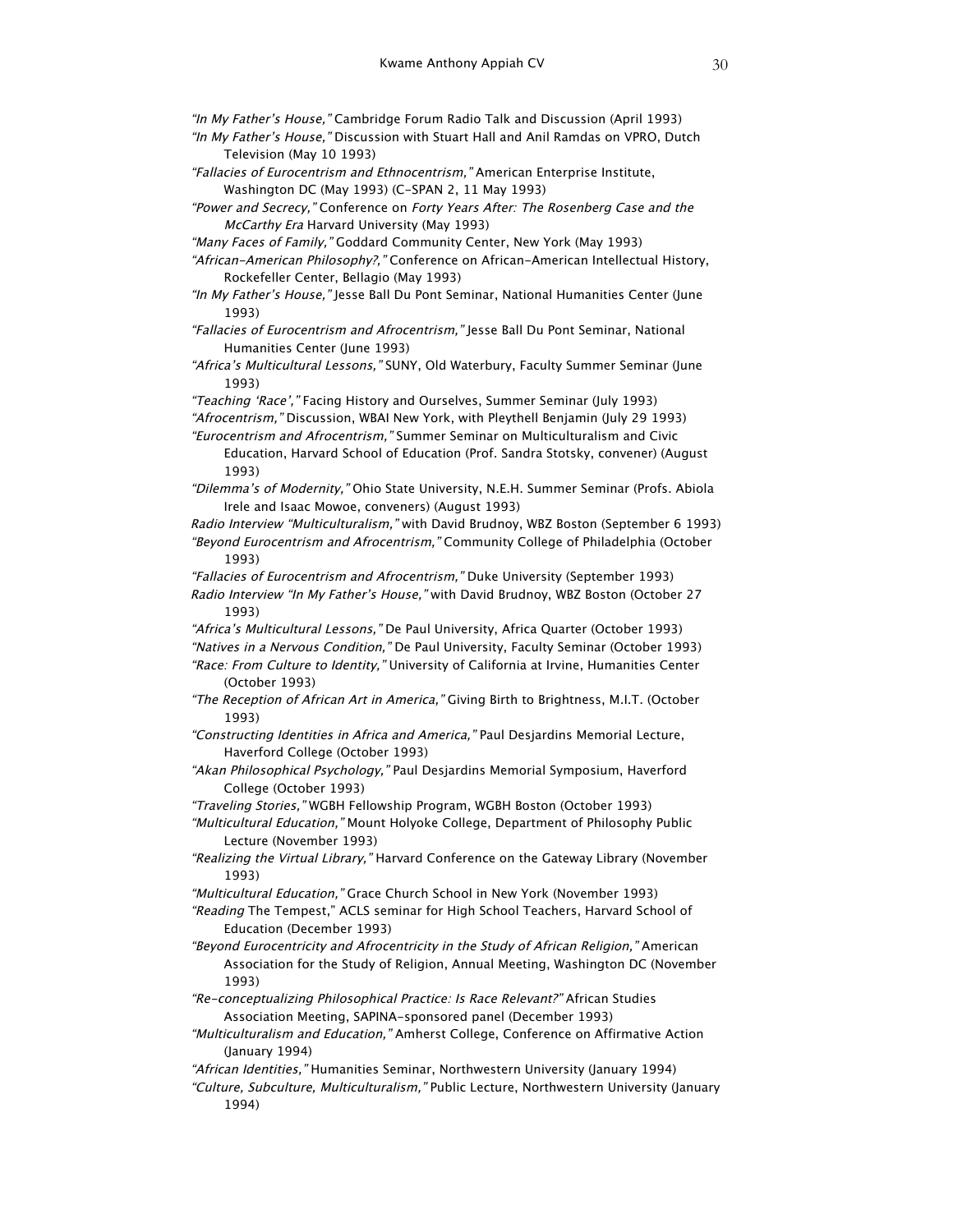- "Culture, Subculture, Multiculturalism," Department of Philosophy, University of Toronto (January 1994)
- "African Identity at the End of the Twentieth Century," EPIIC Program, Tufts University (February 1994)
- "Why there are no Races," (Commonwealth School, Boston, February 1994)
- "Why there are no Races," (Black History Month Celebration, Black Medical Students Association, Harvard Medical School, February 1994)
- "Culture, Subculture, Multiculturalism," Department of Philosophy, Holy Cross (February 1994)
- "The Challenge of Pluralism: Multiple Cultures of Multiple Identities," CUNY Graduate Center, W. E. B. Du Bois Distinguished Visiting Lecture (March 1994)
- "Normative Idealizations in Descriptive Theories," CUNY Graduate Center, Department of Philosophy (March 1994)
- "Multiculturalism and Citizenship," Bohen Foundation (March 1994)
- "African Identities," EPIIC Program, Tufts University (March 1994)
- "Teaching 'Race'," Facing History Institute (March 1994)
- "In My Father's House," Queens Evening Readings, New York (March 1994)
- "Beyond Eurocentrism and Afrocentrism: Education in An Age of Multiple Identities," Fordham University, New York (April 1994)
- "Culture, Subculture, Multiculturalism," Department of Philosophy, University of South Florida (March 1994)
- "Beyond Eurocentrism and Afrocentrism," Department of Philosophy, University of Massachusetts at Boston (April 1994)
- "Natives in a Nervous Condition," The Wetmore Lecture, Department of English, Brown University (April 1994)
- "Culture and Identity in an Age of Multiculturalism," Department of Anthropology, Syracuse University (April 1994)
- "In My Father's House," NEH Summer Seminar for College Teachers, Ramapo College (June 1994)
- "Race Through History," Facing History and Ourselves Teacher's Seminars: Pine Manor College, Bard College, Norwich Free Academy (July 1994)
- "Group Identities and Individual Lives," Summer Program, Harvard Graduate School of Education (July 1994)
- "Race Through History," Summer Program, Harvard Graduate School of Education (July 1994)
- "Some Confusions About Identity," Cultural Studies, African/Diaspora Studies, Tulane University (September 1994)
- "Identity versus Culture," The Avenali Lecture, University of California at Berkeley (September 1994)
- "What is a Racial Identity?" Hannah Arendt Symposium, New School for Social Research (October 1994)
- "Race, Culture, Identity: An Essay on Human Misunderstanding," Tanner Lecture on Human Values, University of California at San Diego (October 1994)
- "Race and Identity," Panel presentation at Union College, Schenectady (November 1994)
- "Reply to My Critics," African Studies Association Panel on In My Father's House, Toronto (November 1994)
- "Race and Identity," Rutgers Conference on Race and Philosophy (November 1994) "Resistance Literature," Cultural Studies Colloquium, Yale University (November 1994) "Relations Between Elites and the Common People in Africa," Columbia University,
	- African Studies Colloquium (November 1994)
- "Sustaining the Nation," University of Maryland, College Park (November 1994)
- "The Encyclopædia Africana: A Prototype," Computer Humanities User's Group, Brown University (January 1995)
- "Race Culture and Identity," MillerComm Lecture, University of Illinois, Urbana (March 1995)
- Radio Interview "Race Culture and Identity," Focus 580 WILL AM 580, Urbana (March 3 1995)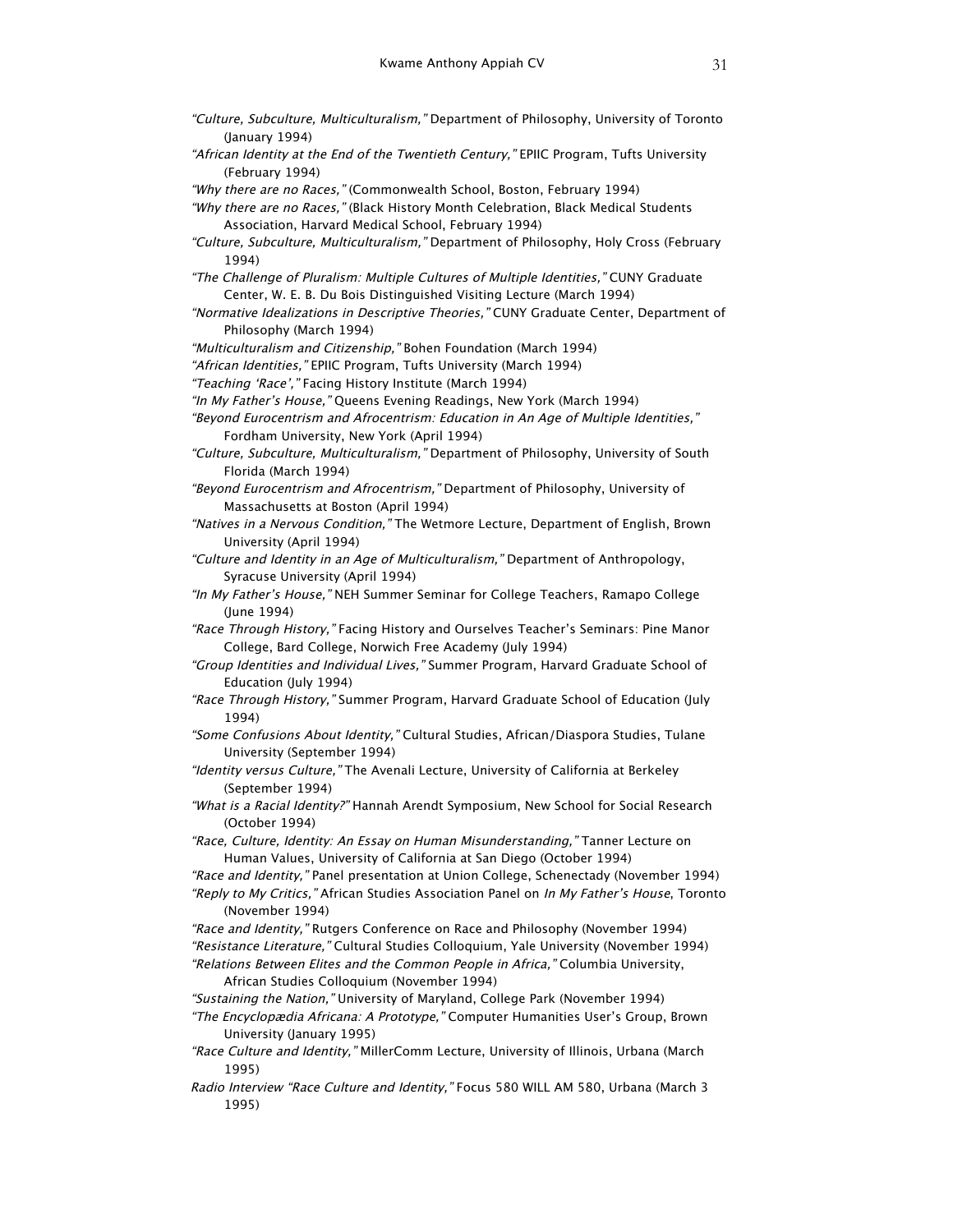- "Rational Psychology," Department of Philosophy, University of Illinois, Urbana (March 1995)
- "Identity's Pitfalls," Black Nations, Queer Nations Conference, Center for Lesbian and Gay Studies, CUNY Graduate Center, New York (March 1995)
- "Africa's Postcolonial Condition," Plenary Session, African Literature Association, Columbus, Ohio (March 1995)
- "Philosophy in Postcolonial Africa," Panel, African Literature Association, Columbus, Ohio (March 1995)
- "Against National Culture," Text and Nation Conference, Georgetown University (April 1995)
- "Nervous Natives," University of Georgia, Athens, Humanities Center Lecture (April 1995) Commentator on Professor Amy Gutmann's Tanner Lectures: Stanford University (May 1995)
- "Fuzzy Frontiers: African Identities as the Millennium Approaches," Interfaculty Seminar in African Studies, Oxford University (June 1995)
- "Against National Culture," Keynote Address, Annual Conference of the Association of University Teachers of English in South Africa (AUETSA), University of Natal, Pietermaritzburg (July 1995)
- "African Studies in North America," University of Namibia (July 1995)
- "Against National Culture," Public Lecture, University of Nebraska, Lincoln (September 1995)
- "Race, Culture, Identity: Misunderstood Connections," Department of Philosophy, University of Nebraska, Lincoln (September 1995)
- "Collective Memory and Individual Histories," Keynote Address, "The Pasts We Tell Ourselves: Remembrance, Restoration, Reconstruction," University of California, Santa Barbara Interdisciplinary Humanities Center (October 1995)
- "Against Culture," Emory University, ILA, Conference: "Race, Identity and Public Culture" (October 1995)
- "Against National Culture," Program in Ethics and the Professions, Harvard University (October 1995)
- "How Can I Remember Who I am, If I Don't Know Who We Are?" Center for Literary and Cultural Studies, Harvard, Conference on The Persistence of Memory (October 1995)
- "Building a CD-ROM Encylopædia Africana," Panel Discussion on New Media, African Studies Association, Orlando (November 1995)
- "Civic Nationalism," Response to Sheldon Hackney, Chairman of the National Endowment for the Humanities, Plenary Session, American Studies Association (November 1995)
- "Race, Culture, Identity," Distinguished Speaker's Series, University of Texas at Austin (December 1995)
- "Notes on Racial Identity," Race, Power and the Mind Symposium, University of Michigan (February 1996)
- "African Philosophy and Concepts of the Person," Department of Philosophy, University of Kansas, Lawrence (March 1996)
- "Against National Culture," Visiting Humanities Lecture, University of Kansas, Lawrence (March 1996)
- "National Conversations," Visiting Interdisciplinary Scholars Seminar, Humanities Center, University of Kansas, Lawrence (March 1996)
- "Racial Identities," Visiting Interdisciplinary Scholars Seminar, Humanities Center, University of Kansas, Lawrence (March 1996)
- "Race, Culture, and Identity: Why Race Won't Do What We Ask Of It," Hamline University, St. Paul's Minnesota (April 1996)
- "Race, Culture, and Identity: Why Culture Won't Do Much Better," Hamline University, St. Paul's Minnesota (April 1996)
- "Cosmopolitan Patriotism," Philosophy Department Discussion Group, University of Idaho (April 1996)
- "Race, Culture, Identity," Public Lecture, University of Idaho (April 1996)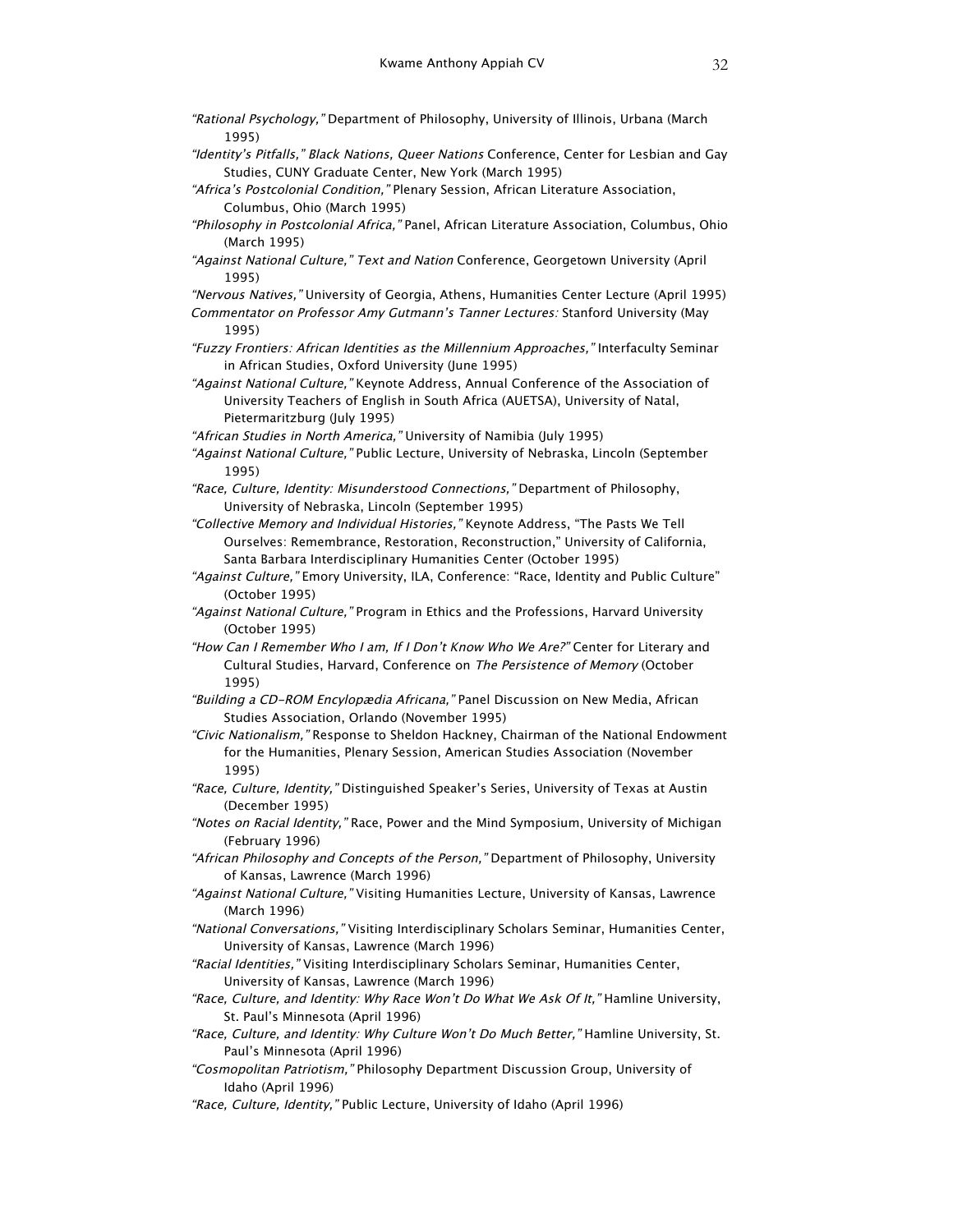"Rational Psychology," Department of Philosophy, Ohio University (May 1996) "Understanding Racial Identity," Public Lecture, Ohio University (May 1996) "Against National Culture," Kane Lecture, Ohio State University (May 1996) "Culture, Community, Citizenship," Public Lecture, Mankato University (May 1996) "Rational Ideals," Philosophy Discussion Club, Mankato University (May 1996)

- "How Do I Know Who I Am, 'Til I Know Who We Are?" History Forum, Mankato University (May 1996)
- Interview with HotWired for World Wide Web on "Color Conscious" (June 1996) "Race Through History," Facing History and Ourselves Teacher's Seminars: Columbia Teachers' College (July 1996)
- "The Identity of Africa," with Henry Louis Gates, Jr., and Cornel West, Guggenheim Foundation, Peter Lewis Critical Issues Forum (September 1996)
- Interview with Wole Soyinka: The Beatification of Area Boy: Works and Process, Guggenheim Museum (September 1996)
- "The Global Beloved Community," Cambridge Forum: The Beloved Community (November 1996)
- "The Scholarly Essay: Writing as a Philosopher," The Gordon Gray Lecture in Expository Writing, Harvard University (November 1996)
- "Identité: Ni Race, Ni Culture," "Paris—New York: Migrations of Identities" Columbia University (November 1996)
- "Some thoughts on the relations of philosophy and history," Mellon Seminar in History, University of Pennsylvania (November 1996)
- "Narratives of Unity and Diversity," Blackside Productions Seminar, Sheraton Commander Hotel, Cambridge (November 1996)
- Comments on "Peoples and Publics" by Ben Lee: MacArthur Fellows Program Roundtable on Creativity, Globalism and Global Creativity, Chicago (November 1996)
- Response to Charles Taylor and Shirley Williams "Disintegrating Democracies," Council on Foreign Relations (December 1996)
- "The History Curriculum: Modest Proposals," Panel at the Park School, Boston (January 1997)
- "Reply to Critics," Discussion of Color Conscious, New School for Social Research (February 1997)
- Radio Interview "The Dictionary of Global Literacy," Monitor Radio (Boston) (February 1997)
- Discussion of Four Films About Intellectuals of the African Diaspora: W. E. B. Du Bois, Aimé Césaire, Frantz Fanon, John H. Clarke: Museum of Fine Arts, Boston (February 1997)
- Radio Interview "The Dictionary of Global Literacy," WWRL Radio (February 1997)
- Radio Interview "The Dictionary of Global Literacy," WCCO-AM (Minneapolis) (February 1997)
- Radio Interview "The Dictionary of Global Literacy," Talk of the Nation with Ray Suarez (March 1997)
- "The Liberal Idea of Education," Distinguished Lecture Series, Arts and Humanities, Columbia Teacher's College (March 1997)
- "In Defense of Cosmopolitanism," Hans Maeder Lecture, New School For Social Research (March 1997)
- "Liberalism and the Diversity of Identity," Center for Higher Educational Transformation, South Africa (March 1997)
- "Liberal Cosmopolitanism," University of Cape Town, Center for African Studies (March 1997)
- "Justice, Reparation, Truth," Final Panel, Facing History and Ourselves Conference (April 1997)
- "Insiders and Outsiders," Panel, African Literature Association Conference, Michigan State University (April 1997)
- "A Foucault for Liberals," Hannah Arendt/Reiner Schürmann Symposium in Political Philosophy, New School for Social Research (April 1997)
- Panel Member "Is there such a thing as race?" Debates! Debates! TV Program (May 1997)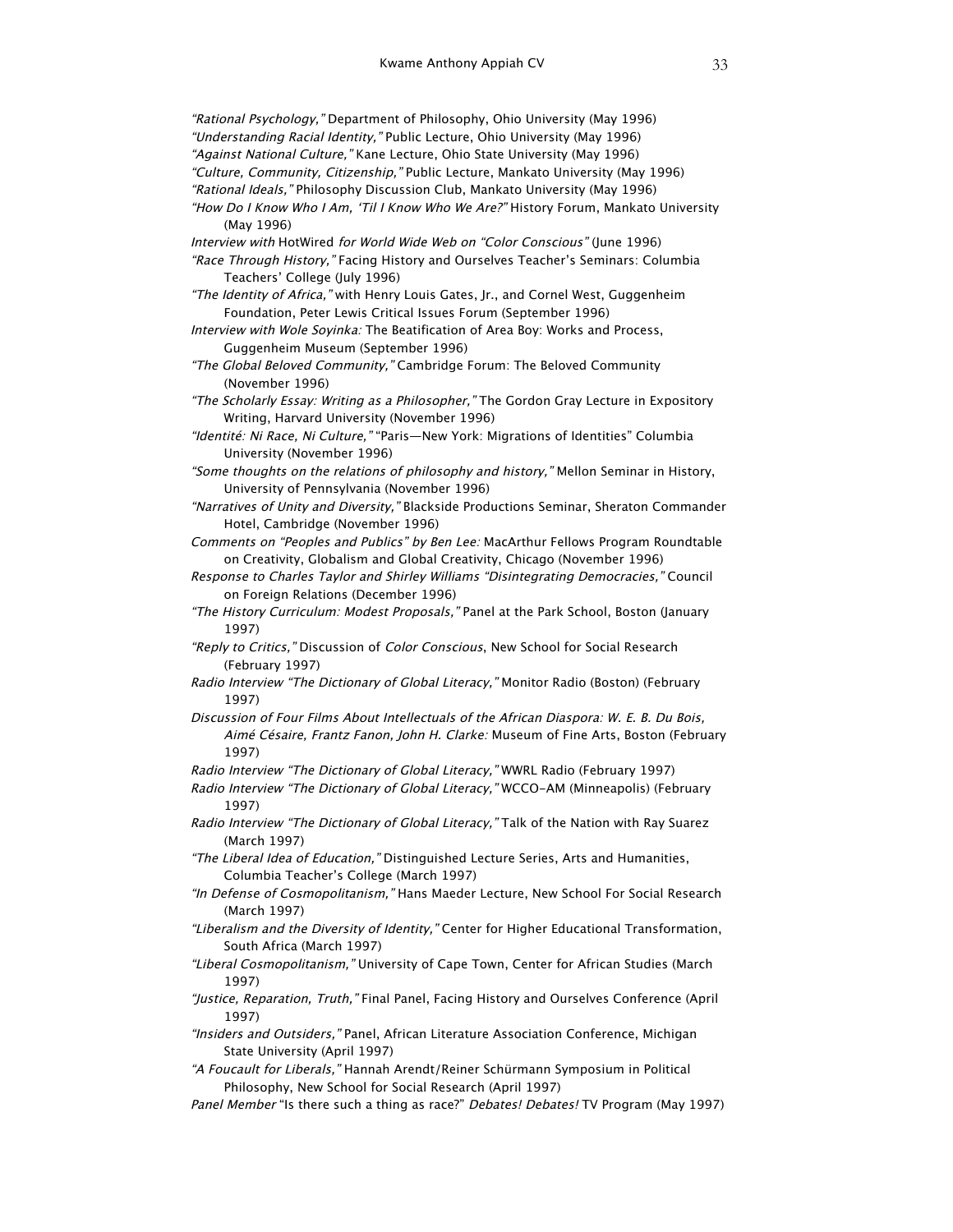- Discussion of Color Conscious: The Political Morality of Race: Fulani! TV Program (May 1997) "Cosmopolitan Patriotism," Seminar, Conjunto Universitário Candido Mendes, Rio de Janeiro, Brazil (June 1997) "On Writing In My Father's House," Department of History, Universidade Federal, Rio de Janeiro (June 1997) "Cosmopolitan Patriotism," Debate Series Folha de São Paulo, São Paulo (June 1997) "Race and Identity," Department of Sociology, Universidade de São Paulo (June 1997) "Race Through History," Facing History and Ourselves Teacher's Seminars: Columbia Teachers' College (July 1997) "The Responsibility of Intellectuals," Kumasi, Ghana (September 1997) "Du Bois as a Pan-Africanist Intellectual," USIA Center, Accra, Ghana (September 1997) "What Do We Talk About When We Talk About Art?" Yale Art Museum, Conference on Baule Art: African Art, Western Eyes (October 1997) "Seminar on: 'Cosmopolitan Patriots' and 'Race, Culture, Identity: Misunderstood Connections'," NYU Law School (October 1997) "Alain Locke As A Theorist of Multiculturalism," Philosophy Born of Struggle Conference, New School (October 1997) Radio Interview "The Dictionary of Global Literacy," WBAI with Amy Goodman, New York (October 19 1997) "Race in a Postmodern Society," Case Western Reserve University, College Scholar's Program (October 1997) "Response to Charles Kesler," Conference on Immigration and Naturalization, Duke University (October 1997) "Race and Philosophy," Department of Philosophy, Kent State University (November 1997) "The Question of African Identities," Central State University, Wilberforce, Ohio, African Studies Center (November 1997) "Cosmopolitanism and Patriotism," Conference on Africa and Extended Security, Stockholm (November 1997) "A Foucault for Liberals," The Moffett Lecture, Princeton University (November 1997) "The 'Amistad' Libretto: Incorporating African Folk Culture," The Lyric Opera of Chicago, Symposium on the Anthony Davis and Thulani Davis Opera Amistad, Field Museum (November 1997) "Cosmopolitan Patriotism," Center for African Studies, Emory University (January 1998) "Cultural Studies and Area Studies," Center for African Studies, Emory University (January 1998) "Philosophy, Africa and the Diaspora," Morehouse University (January 1998) "The Contemporary Novel in Africa," Salzburg Seminar, Schloss Leopoldskrohn, Salzburg, Austria (March 1998) "What do we talk about when we talk about African Art?" Art Institute of Chicago (March 1998) "Race and Culture," SUNY Purchase (April 1998) "The Possibilities of Afro-Liberalism," University of Louisville, Kentucky (April 1998) "Cosmopolitan Patriotism," Einstein Forum, Staatsbibliothek zu Berlin (April 1998) "Liberalism and Education," Einstein Forum Seminar, 7 Am Neuen Markt, Potsdam (April 1998) "Gay Goes Global," Final Plenary Queer Globalization/Local Homosexualities: Citizenship, Sexuality and the Afterlife of Colonialism, Center for Lesbian and Gay
- Studies, CUNY (April 1998) "Reply to our Critics," American Philosophical Association, Central Division Meeting,
- Chicago: Author Meets Critics: Philip Kitcher, Michelle Moody Adams discuss Color Consciousness by K. Anthony Appiah and Amy Gutmann (May 1998)
- "Cosmopolitan Patriots," Department of English and American Studies, University of Frankfurt (June 1998)
- "Theories of Postcoloniality," Postcolonial Studies Group, University of Frankfurt (June 1998)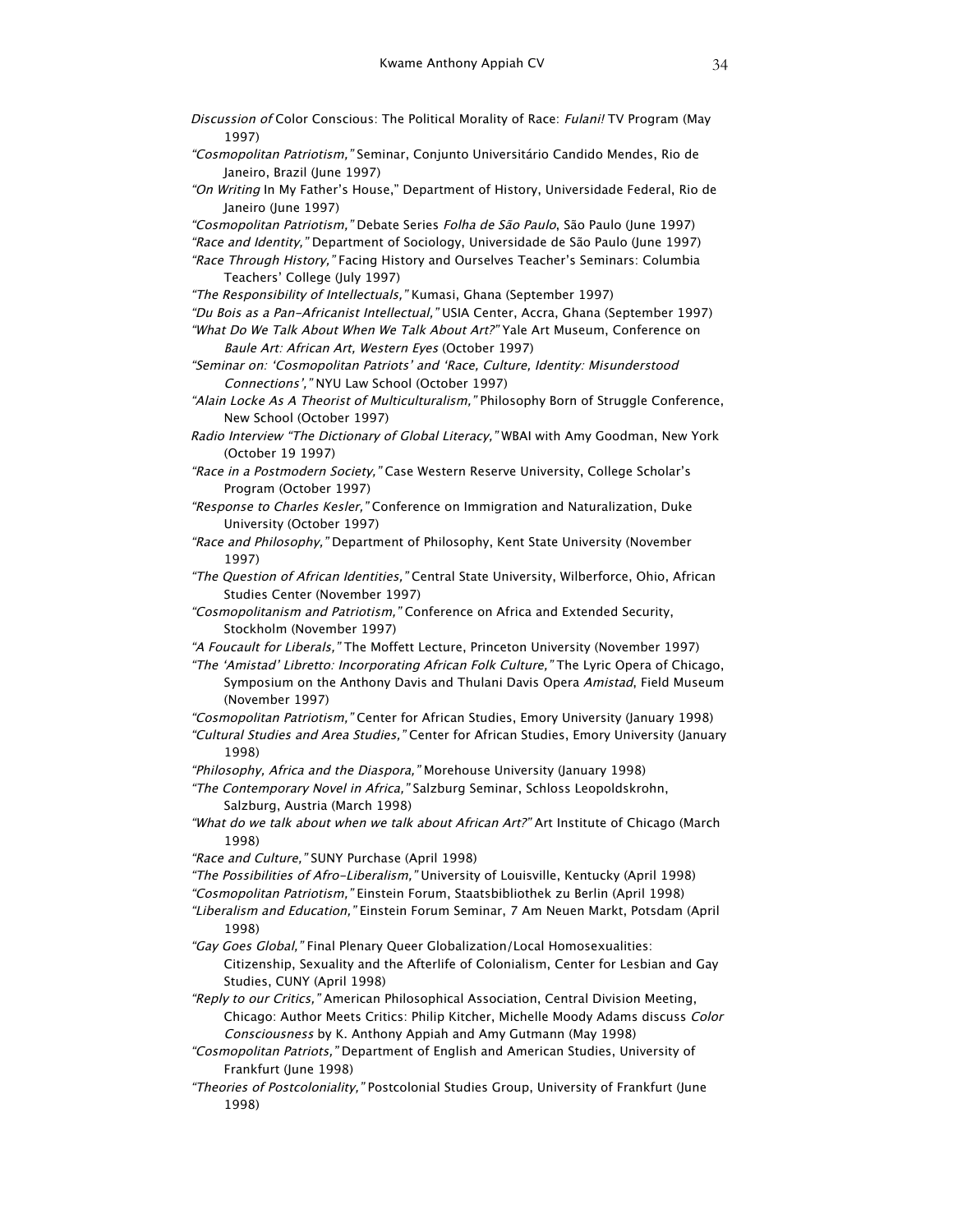"Identity and Ethics," Department of Philosophy, University of Frankfurt (July 1998) "Color Conscious," Seminar in American Studies, University of Frankfurt (July 1998) "African Novels and Global Conversation," African Studies Center, University of Beyreuth (July 1998)

"How to Universalize Liberalism," Society for Universalism in Philosophy (August 1998) Discussion of Cosmopolitan Patriotism: Fulani! TV Program (September 1998) "Cosmopolitan Reading," English Institute (September 1998)

"The Hyphen in 'African-American Philosophy'," Africa in the Americas, Harvard University (October 1998)

"Liberalism in Difficulty," Harry Howard Jr. Lecture, Vanderbilt University (October 1998) "An Argument Against (One Way of Thinking About) Rationality," Department of

Philosophy Colloquium, Vanderbilt University (October 1998) "Individuality," New York Institute for the Humanities (December 1998)

"Encomium for Nurrudin Farah," Presentation of Neustadt Prize, University of Oklahoma (October 1998)

"Individuality," New York Humanities Institute (December 1998)

"Citizens of the World?" Amnesty Lecture, Sheldonian Theatre, Oxford (February 1999)

"Race and Individuality," Global Studies, University of Wisconsin (February 1999)

"Rewriting the African Past," Black History Month Lecture, Hunter College (February 1999)

"Discussion with Wole Soyinka on Democracy in Africa," Africana Studies, New York University (February 1999)

"Race and Individuality," Center for the Study of Race and Social Division, Boston University (March 1999)

"Cosmopolitan Reading," Department of Comparative Literature, Brown University (March 1999)

"Stereotypes and the shaping of identity," Response to Robert Post's Brennan Lecture Prejudicial Appearances: The Logic of American Anti-Discrimination Law, University of Miami (March 1999)

"Reading Race, Class and Gender in Alice Walker's Color Purple and Toni Morrison's Beloved," Lock Haven University "Major Black Writers: Alice Walker Lecture" (March 1999)

"Defending Liberal Individualism," Plenary Roundtable On Violence, Money, Power & Culture: Reviewing the Internationalist Legacy, 93rd Annual Meeting, American Society of International Law, Washington D.C. (March 1999)

"New Work in African History," Commonwealth School, Boston (April 1999)

"Individuality, Imagination and Community," Keynote Speech at Conference on "Exploring the Black Atlantic". Rutgers University (April 1999)

"Writing Africa," Hemmingway Centennial, John F. Kennedy Library (April 1999) "African Thought, From Anthropology to Philosophy," Columbia University, Program in

African Studies Seminar (April 1999)

"Why Individuality Matters," Rutgers University Department of Philosophy (April 1999) "Children's Moral Education," Panel, Harvard University (April 1999)

"Culture and Foreign Policy," Council on Foreign Relations (May 1999)

"Contre 'la culture,'" Musée des Arts de l'Afrique et l'Océanie (May 1999)

"The possibilities of Afro-liberalism," École des Hautes Études en Sciences Sociales (May 1999)

"American Multiculturalism and Gay Culture," École Normale Supérieure (May 1999) "L'Afrocentrisme," École des Hautes Études en Sciences Sociales (May 1999)

"Individuality," Department of Philosophy and School of Law, University College, London (May 1999)

"Enlightenment and Cultural Dialogue: Lessons From the Novel," Volkswagen Stiftung, Zukunftsstreit: Debates on Issues of our Common Future 7th Symposium: Political Philosophy Today: Rethinking the Enlightenment Hanover (June 1999)

"Transition: Past and Future," NPR Weekend Edition, with Paul Theroux (July 1999) Discussion of Encyclopedias, Global and Local, BBC World Service Outlook (July1999) "American Liberalism in a Global Conversation," Harvard Summer School (July 1999)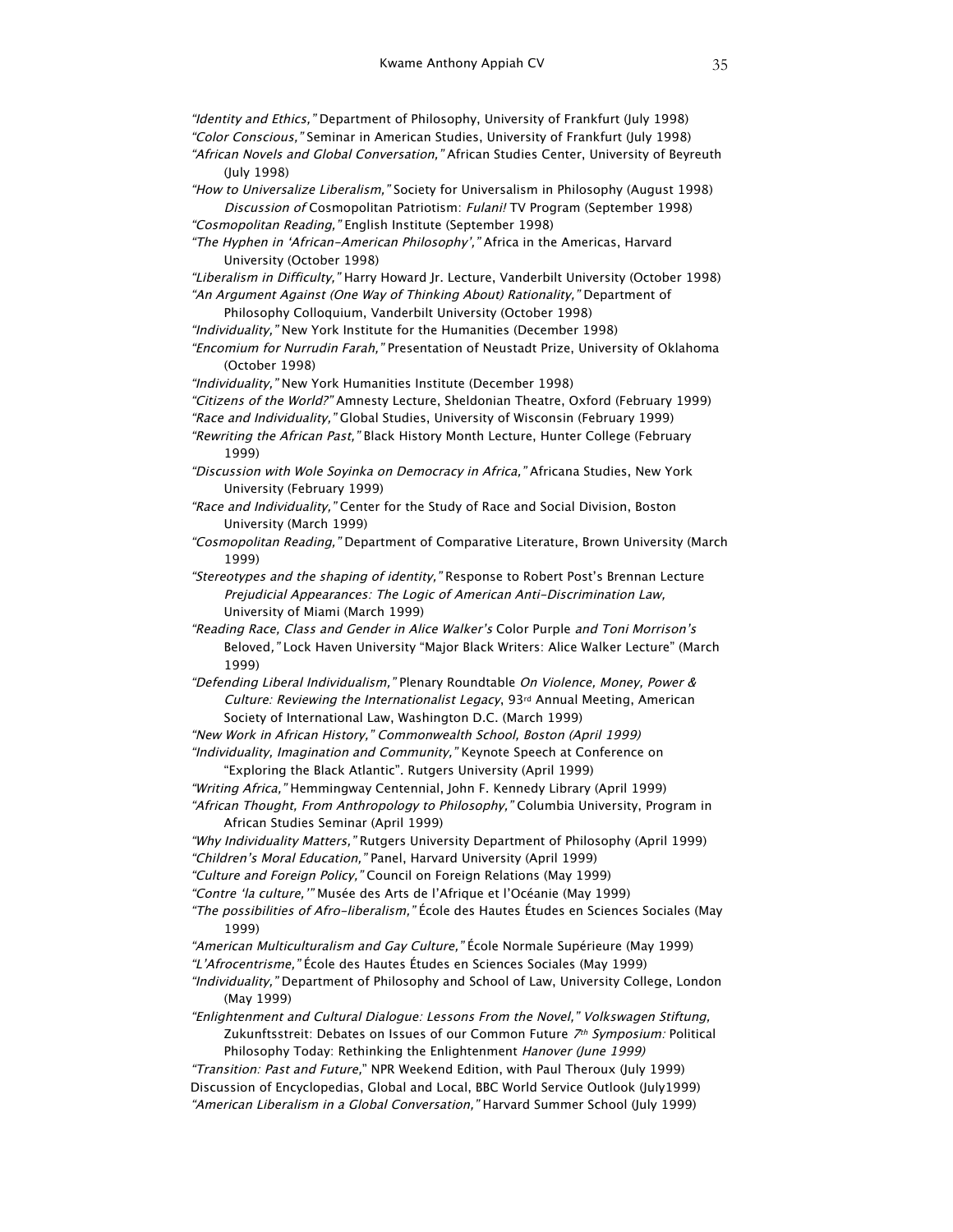- "Using the Arts to Teach About Identity," Facing History and Ourselves Institute (July 1999)
- "Internationalizing Human Rights," Harvard Law School, Human Rights Program, 15<sup>th</sup> Anniversary (September 1999)
- "Some Problems for Liberalism," Sawyer Seminar, National Humanities Center, Research Triangle Park, North Carolina (September, 1999)
- "The Ethics of Cosmopolitanism," Nexus Institute Conference: No Place for Cosmopolitans? Tilburg, The Netherlands (October 1999)
- "Race and Individuality," Florida Atlantic University, Public Intellectuals Graduate Program, (January 2000)
- Commentator on Michael Ignatieff's Tanner Lectures: The University Center for Human Values, Princeton University (April 2000)
- "How should we address the greatest evils and injustices of our time?" Contribution to panel at Tenth Anniversary Symposium, The University Center for Human Values, Princeton University Questioning Values, Defending Values (April 2000)
- "Africa's Muses," The Metropolitan Museum of Art, New York (May 2000)
- "The Cosmopolitan Scholar," Harvard University, Phi Beta Kappa Oration (June 2000)
- "Creating Encarta Africana," Solomon, Smith, Barney, Plaza Hotel, New York (June 2000)
- "Liberal Education," Montreal Conference on "Promoting Subgroup Identities in Public Education" (June 2000)
- "Using Encarta Africana in the Public Schools," Boston Public Schools Office of Information Technology (June 2000)
- Africa Journal, Worldnet Television (August 2000)
- "E Pluribus Unum," Panel, Yale Law School Reunion (September 2000)
- "Encarta Africana: The Project of the Century," Conference on African-American Literature, Salt Lake City, Utah (October 2000)
- Discussion with Wole Soyinka, Langston Hughes Festival, Schomburg Library (November 2000)
- "Education and Identity," Teachers as Scholars Program (November 2000)

"The Power of the Prize," The Power of the Word (Conference on African Literature), Churchill College, Cambridge (November 2000)

- "Hope and Commitment," World AIDS Day Celebration, Trinity Church, Copley Square (December 2000)
- "Soul Making," Tanner Lectures on Human Values, Cambridge University (April/May 2001)

"Individuality, Identity and Education," University of South Carolina (November 2001) "Identity, Individuality, and the State," University of Basel (January 2002)

"Soul Making," Paul Robeson Memorial Lecture, Columbia University, New York (February 2002)

"Race, Gender and Individuality," Humanities Without Boundaries Series, Center for the Humanities, University of Wisconsin, Madison (April, 2002)

"The Arts of Soul-Making," Conference on Art, Philosophy and Politics, Institute for the Humanities, University of Wisconsin, Madison (April, 2002)

- "Race and the Ethics of Identity," University of Maryland, College Park, Distinguished Lecturer Series (April 2002)
- "The University in an age of Globalization," Princeton-Oxford Conference on Globalization, Oxford (June 2002)
- "Immigrants and Refugees: Individualism and the Moral Status of Strangers," Program in Ethics and Public Affairs, Princeton University (September 2002)
- "Reparations," Yale Law School Conference on "Yale, New Haven and American Slavery," Panel talk with Ronald Dworkin, Seanna Schiffrin, Charles Fried (September 2002)
- "On Being Oneself," Distinguished Visiting Lecture, Georgetown University (October, 2002)
- "Immigrants and Refugees: Individualism and the Moral Status of Strangers," Paper, Georgetown University Philosophy Department (October 2002)
- "Race and Individuality," Princeton Alumni Weekend (October 2002)
- "Why History Matters," 92nd Street Y, New York (October 2002)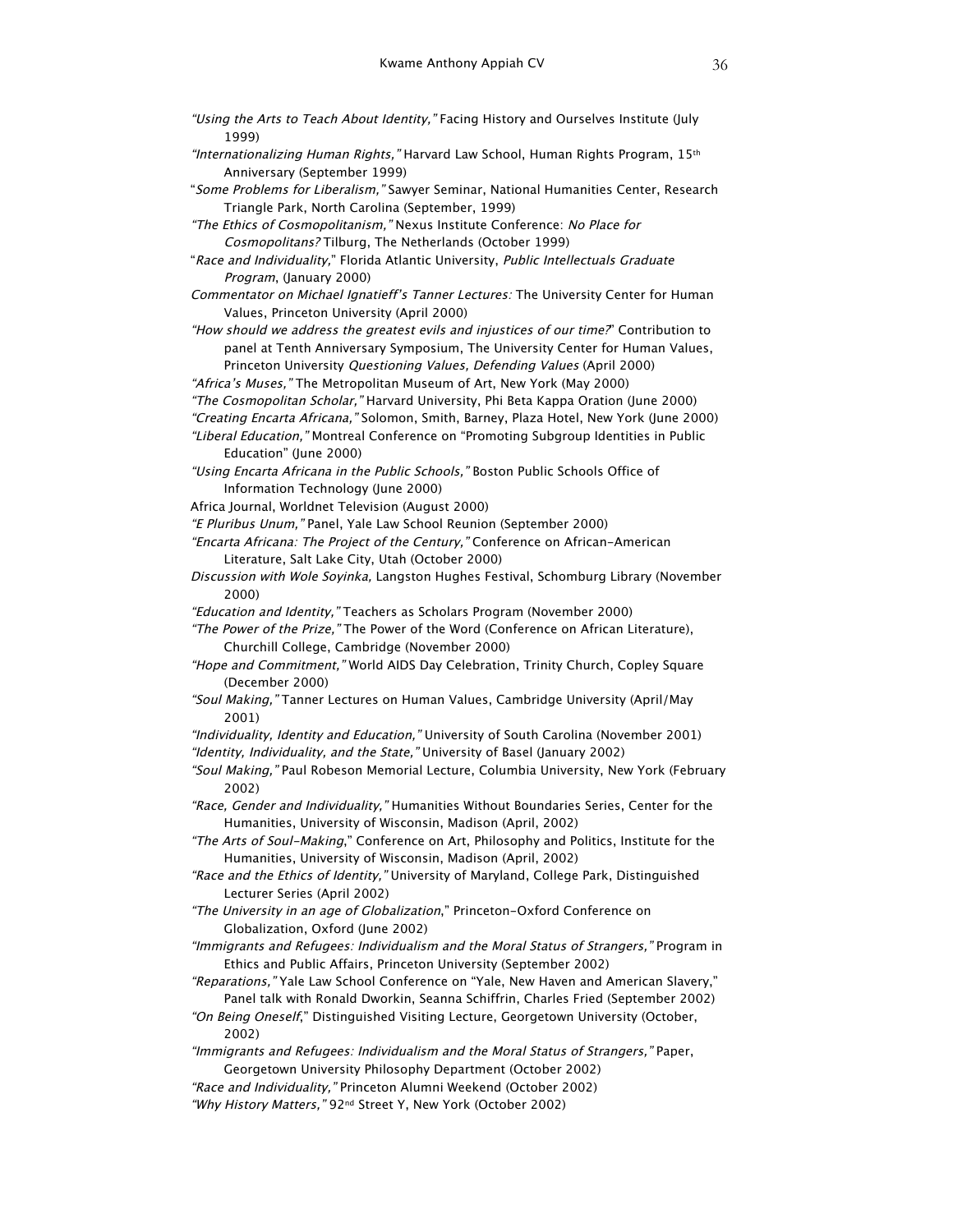- "Socratic Paradox?" Laurance Rockefeller Fellows Seminar, University Center for Human Values, Princeton. Response to R. Weiss. (November 2002)
- "Race and Individuality," Geddes Hanson Lecture, Princeton Theological Seminary (December 2002)
- "Identity and Memory," Presidential Panel on "The Haunting of History," MLA Convention (December 2002)
- "Whose Life Is It Anyway: Identity and Individuality in Ethics and Politics," Marc and Constance Jacobson Lecture, Institute for the Humanities, University of Michigan (March 2003).
- "Thinking It Through: What Philosophers Actually Do and Why It Matters," Friends of Princeton University Library (April, 2003)
- "Race and Individuality," Benjamin E. Mays Lecture, Morehouse College (April, 2003) "Respecting Identity," Fales Lecture in English and American Literature, New York University (April, 2003)
- "The Ethics of Identity," President's Lecture Series, Princeton University (December 2003) Panelist, Religion and Politics Discussion, World Economic Forum, Davos, Switzerland (January 2004)
- "Making a Life," Center for American and World Cultures, University of Miami of Ohio (January 2004)
- "Concluding Remarks," Princeton Workshop in the History of Science, Science Across Cultures: Historical and Philosophical Perspectives, Session II (February 2004)
- "The Ethics of Identity," The Hourani Lectures, Department of Philosophy, SUNY Buffalo (September, October, 2004)
- "The Ethics of Identity," Presidential Lecture, Stanford Humanities Center (November 2004)
- "Humane, All too Humane," Presidential Forum MLA Annual Meeting, Philadelphia (December 2004)
- "The Diversity of Identity," Martin Luther King Lecture, Rice University (January 2005)
- "The Ethics of Identity," Presidential Lecture, Hunter College (February 2005)
- "Does Truth Matter to Identity?" Conference on Black and Latino Identity, SUNY Buffalo (April 2005)
- "Du Bois and the Problem of the 21st Century," Columbia University, Core program Humanities Lecture (April 2005)
- "The Problem of the 21st Century: Dubois and Cosmopolitanism," British Association for American Studies, Annual Meeting, Cambridge University. Keynote Speech (April 2005)
- Radio Interview: Start the Week, BBC Radio Four (April 2005)
- "The Politics of Identity," British Academy Symposium on The Politics of Identity, London, with Professor Ann Phillips (April 2005)
- Radio Interview: Nightwaves, BBC Radio 3 on The Ethics of Identity (April 2005)
- "The Trouble with Culture," University of Chicago Law School, Legal Theory Seminar (April 2005)
- "The Politics of Identity," Russell Sage Seminar, New York (May 2005)
- "Du Bois and the Problem of the 21st Century," W. E. B. Du Bois Lecture, Humboldt University, Berlin (May 2005)
- Radio Interview: Philosophy Talk, KALW Public Radio on The Ethics of Identity (June 2005)
- "The Politics of Identity," Mellon Foundation/ITHAKA, New York (June 2005)
- Odyssey, Chicago Public Radio on The Ethics of Identity (June 2005)
- "Folk Biology and the Genetics of Race," Panel on Genomics and Identity Politics, International Society for the History, Philosophy and Social Studies of Biology, Annual Meeting, Guelph Ontario (July 2005)
- "The Ethics of Identity," University of Richmond Faculty Assembly (August 2005)
- "Challenges to Cosmopolitanism," Freshman Assembly Lecture, Princeton University (September 2005)
- "The Trouble with Culture," Mellon Seminar, Columbia University (September 2005)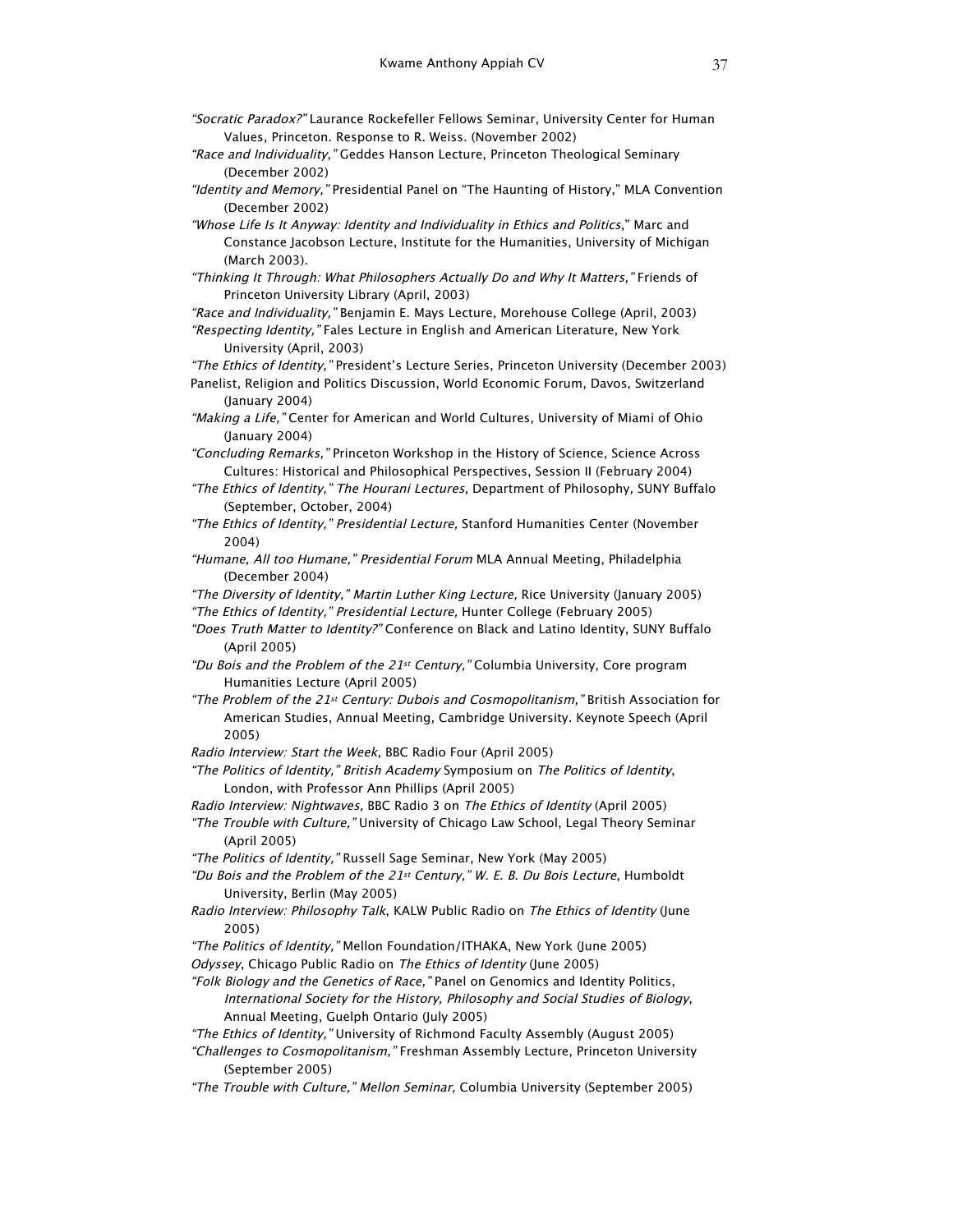- "Ethics in a World of Strangers," Center for Medical Law and Ethics, University College, London (October 2005)
- "Whose Culture Is It Anyway?" British Museum, William Fagg Memorial Lecture. (October 2005)

"Shelley's Philosophy," Response to Richard Rorty "Romanticism and Pragmatism," Heyman Center Lecture, Columbia University.

"The End of Ethics?" Flexner Lectures, Bryn Mawr College, October, November 2005)

"Reply to Gracia, Moody-Adams and Nussbaum," Author Meets Critics: The Ethics of Identity, APA Convention, New York (December 2005)

- "How to Decide if Races Exist," Symposium on Race and Natural Kinds, APA Convention, New York (December 2005)
- Reggie Bryant on WHAT-AM, Philadelphia, on Cosmopolitanism: Ethics in a World of Strangers (December 2005)

WWRL's Morning Show with hosts Karen Hunters and Steve Feuerstein, New York, on Cosmopolitanism: Ethics in a World of Strangers (January 2006)

The Brian Lehrer Show on Cosmopolitanism: Ethics in a World of Strangers (January 2006)

- Midmorning, Minnesota Public Radio on Cosmopolitanism: Ethics in a World of Strangers (January 2006)
- Antena Radio, Mexican Public Radio, on Cosmopolitanism: Ethics in a World of Strangers (January 2006)

"What's Wrong with Slavery?" New York Historical Society (January 2006)

- "Addicted to Race," Podcast on Cosmopolitanism: Ethics in a World of Strangers (January 2006)
- Talk of the Nation, National Public Radio on Cosmopolitanism: Ethics in a World of Strangers (January 2006)
- Marc Steiner Show, WYPR, Baltimore, on Cosmopolitanism: Ethics in a World of Strangers (January 2006)
- Kojo Nnamdi Show, WAMU, on Cosmopolitanism: Ethics in a World of Strangers (January 2006)
- Radio Times, WHYY, Philadelphia, on Cosmopolitanism: Ethics in a World of Strangers (January 2006)
- "Ethics in a World of Strangers," Walter H. Capps Center Public Lecture, University of California, Santa Barbara (February 2006)

"Ethics in a World of Strangers," Missouri Historical Society, St. Louis (February 2006)

News Now, Voice of America, on Cosmopolitanism: Ethics in a World of Strangers (February 2006)

The Tavis Smiley Show, PBS/KCET (February 2006)

"Embracing and Excluding: The Parameters of Pluralism," Upper Main Line Ministerium and the Metanexus Institute for Religion and Science, United Church of Christ at Valley Forge, Wayne Pennsylvania. With commentary by Linda Peterson, Joseph Serano, Dr. Anjum Irfan, Burt Siegel. Moderator Rabbi Alan Iser. (March 2006)

"Who Owns Art?" The New York Times Times Talks, discussion with James Cuno, Phillipe de Montebello, Elizabeth C. Stone and Michael Kimmelman, New School University (March 2006)

"Religious Cosmopolitanism," Religious Life Council, Princeton University (March 2006) "Du Bois's Cosmopolitanism," First James Baldwin Lecture, Princeton University (March

2006)

"Du Bois's Cosmopolitanism," Worlding the Text: Crosscurrents in Literary Studies,

University of Virginia English Department Graduate Conference 2006 (March 2006) "What's Wrong with Slavery," Scholar for a Day: Kwame Anthony Appiah, African Studies Center, University of Pennsylvania (April 2006)

"Identity," (with Amy Gutmann and Amartya Sen, Jacob Weisberg moderator), 92<sup>nd</sup> Street Y (April 2006)

"Introducing Wole Soyinka," 92<sup>nd</sup> Street Y, New York City (April 2006)

"Ethics and Cosmopolitanism," Beamer-Schneider Lecture in Ethics, Case Western University (April 2006)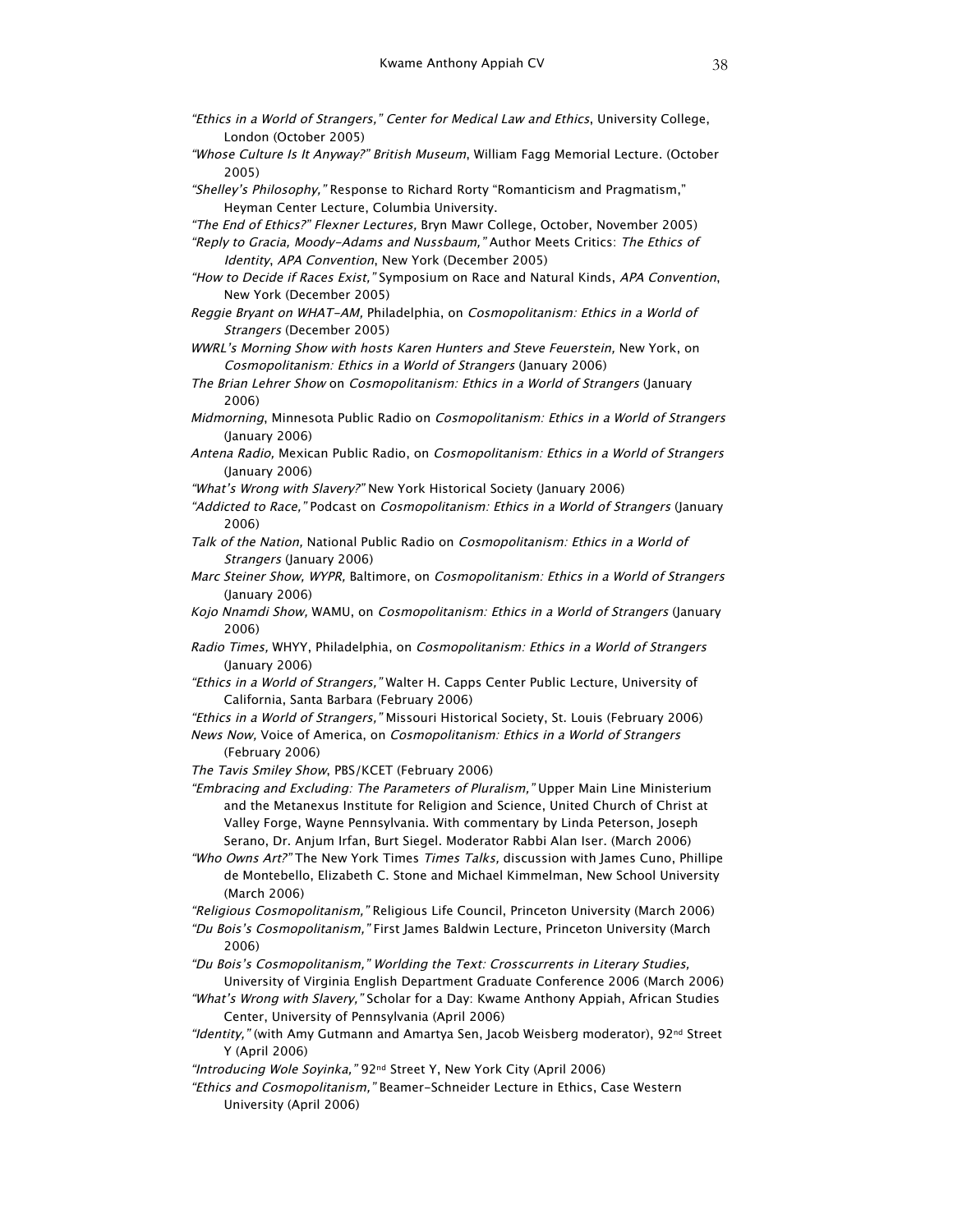- "The Limits of Tolerance? Multiculturalism Now," A conversation with Pascal Bruckner, Necla Kelek, Richard Rodriguez, and Dubravka Ugresic, PEN International Festival, New York Public Library (April 2006)
- "Culture, Identity, and Integration: A New Transatlantic Challenge," Brussels Forum of the German Marshall Fund of the United States, K. Anthony Appiah, Daniel Cohn-Bendit, Rob Riemen, Loretta Sanchez, Patrick Weil. Moderator: Roger Cohen (April 2006)
- Discussing Cosmopolitanism with Ian Buruma and Akeel Bilgrami, Philosophy Department, Princeton University.
- "Ethics in a World of Strangers," International Institute and Humanities Public Lectures, UCLA (June 2006)
- "Cosmopolitanism," in Session on Social Dances: Networks, Power, and Meaning (with Howard Rheingold, PUSH Conference A New Life, Minneapolis (June 2006)
- "Slavery—Some Thoughts," Harold Medina Seminar, Princeton University (June 2006) "How to Decide if Races Exist," Aristotelian Society, London (June 2006)

"The question of cultural property," Introductory remarks for Round Table 3, Qui possède les objets? Opening of the Musée du Quai Branly, Paris (June 2006)

"Globalizing and identity," 16<sup>th</sup> Globalization lecture, Felix Meritis, Amsterdam (June 2006)

- "Identity, Politics and the Archive," The Origins Centre, University of the Witwatersrand (July 2006)
- "Cosmopolitanism: Ethics in a World of Strangers," McCloskey Speaker Series, The Aspen Institute (August 2006)
- Interview with Zeca Camargo for Fantastico!, TV Globo, Brazil (August 2006)

"Cosmopolitanism: Ethics in a World of Strangers," Book One: Talk, Simon's Rock College of Bard (August 2006)

"Citizenship of the World?" University of Michigan (September 2006)

- "What's Special About Religious Disputes?" Berkeley Center for Religion, Peace and World Affairs, Georgetown University (September 2006)
- "West of What?" Center for Race and Ethnicity, Rutgers University (September 2006)
- "Global Citizenship?" New Dimensions of Citizenship Conference Fordham University School of Law (September 2006)
- "Who Owns Culture?" Cultural Heritage Conference Willamette University (October 2006) "Cosmopolitanism: A Dangerous Idea," Pop!Tech, Camden, Maine (October 2006) "Cosmopolitanism," Knox College (October 2006)

"The Ethics of Identity," University of North Florida (October 2006)

"Cosmopolitanism in the Arts," Art Institute of Chicago Presidential Lecture (November 2006)

"The Cosmopolitanism of W. E. B. Du Bois," Grinnell College (November 2006)

"Articulating the Value of the Humanities in Graduate Education," Council of Graduate Schools, Washington DC (December 2006)

"The Difficulties of Religious Toleration," The Bayle Lecture, Rotterdam (December 2006) "Cosmopolitanism," Alliant University Faculty Convocation Address (January 2007) "Identity and the Nation," Department of Philosophy, Oberlin College (February 2007)

"Cosmopolitanism: Ethics in a World of Strangers," Oakley Center for Humanities and Social Sciences, Williams College (February 2007)

"On the Reception of 'African Art'," Oakley Center Faculty Seminar, Williams College (February 2007)

"Conversation with Nurrudin Farah," New York Public Library, South Court Center Auditorium, Cullman Center, NYPL, and Heyman Center for the Humanities, Columbia University (February 2007)

"Cosmopolitanism," Lewis and Clark College (February 2007)

"Museums: Towards a Culture of Cosmopolitanism," Getty Villa, Los Angeles, USC International Museum Institute Lecture Series Who Owns the Past in the Future? (February 2007)

"Cosmopolitanism: Ethics in a World of Strangers," President's Speakers' Series, California State University, Monterey Bay (February 2007)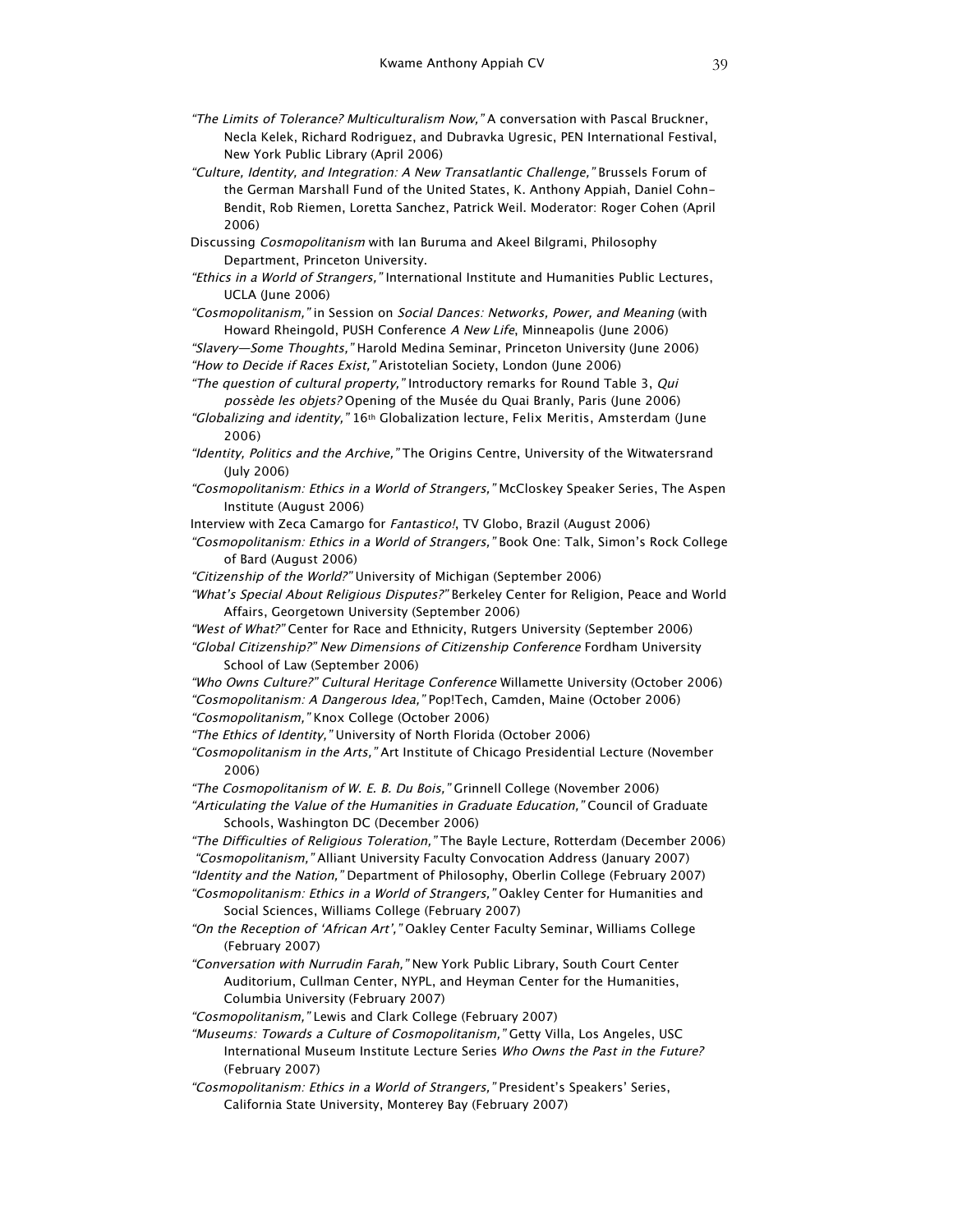- "Making Sense of Moral Conflict," Hall Center for the Humanities, University of Kansas (March 2007)
- Panel on "Black Men and Mental Health," The State of Black Men in America: Six Faces of Being a Black Man Conference, Princeton University (March 2007)
- "Fifty Years Of Ghanaian Independence," Forward Ever, Backward Never: A Panel Discussion on the 50th Anniversary of Ghana's Liberation, Princeton University (March 2007)
- "West of What?" Mellon Distinguished Lecture in the Humanities, John Hope Franklin Humanities Institute, Duke University (March 2007)
- Seminar on "Experiments in Ethics," University of North Carolina, Chapel Hill (March 2007)
- "Understanding Moral Conflict," Envisioning and Creating Just Societies: Perspectives from the Public Humanities Distinguished Speaker Series organized by the Center for the Study of Public Scholarship (CSPS) and the Center for Humanistic Inquiry (CHI), Emory University (April 2007)
- "Black Identity Across the Atlantic: A Historical Background," Conference on Diversity in Black America: Immigration and Identity in Academia and Beyond, Princeton University (May 2007)
- "The Global Academy and the Humanistic Vocation," Panel on The Global Academy and the Geography of Ideas, Annual Meeting of the American Council of Learned Societies, Montreal (May 2007)
- "The Identity of Education," University of Pennsylvania Graduate School of Education, Graduation Ceremony (May 2007)
- "How the World Got Smarter," University of Pennsylvania Baccalaureate Ceremony, University of Pennsylvania (May 2007)
- "Ethics in a World of Strangers," Frederic Ives Carpenter Lectures, Department of English, University of Chicago, "Global Citizenship," "Understanding Moral Disagreement," "The Cosmopolitanism of W. E. B. Du Bois" (May 2007)
- "Cosmopolitanism," Princeton High School, Juniors in Social Studies (June 2007) "Cosmopolitanism: Ethics in a World of Strangers," Conversation with James F. Hoge
- (editor, Foreign Affairs) at the Council on Foreign Relations, New York (June 2007) "Principle and Prudence," Seminar on The Police and Young People at All Stars, New York
- (May 2007)
- "Du Bois and the Africana Encyclopedia," Jack and Jill Regional Meeting, Orlando Florida (May 2007)
- "Responsibility in a Global Age," Lunch time talk to Henry Crown Fellows, Aspen Institute (June 2007)
- "The Diversity of Identity," 24<sup>th</sup> International Social Philosophy Conference, North American Society for Social Philosophy, Millersville University (July 2007)

"What's so Special about Religious Disputes?" Donald S. Brown Memorial Lecture, University of Vermont (September 2007)

- "Cosmopolitanism," Honors College, University of Vermont (September 2007)
- "Che cos'è l'Occidente?" Festival Filosofia, Modena Carpi, Italy (September 2007)

"Bending Towards Justice," Plenary Lecture, Human Development and Capability Association, 2007 Conference, Ideas Changing History, The New School (September 2007)

- "Ethics in a World of Strangers," Prentiss M. Brown Convocation Lecture, Albion College (September 2007)
- "Cosmopolitanism: Ethics in a World of Strangers," 2007 Celebration of Scholarship, Kent State University (September 2007)
- "Cosmopolitanism," Development School for Youth, New York, Orientation Ceremony 2007 (September 2007)
- "Cosmopolitanism: Ethics in a World of Strangers," Conference "Cosmopolitanism: Gender, Race, Class and the Quest for Global Justice," Gender Studies, Notre Dame University (September 2007)
- "Cosmopolitanism," University of Rhode Island (October 2007)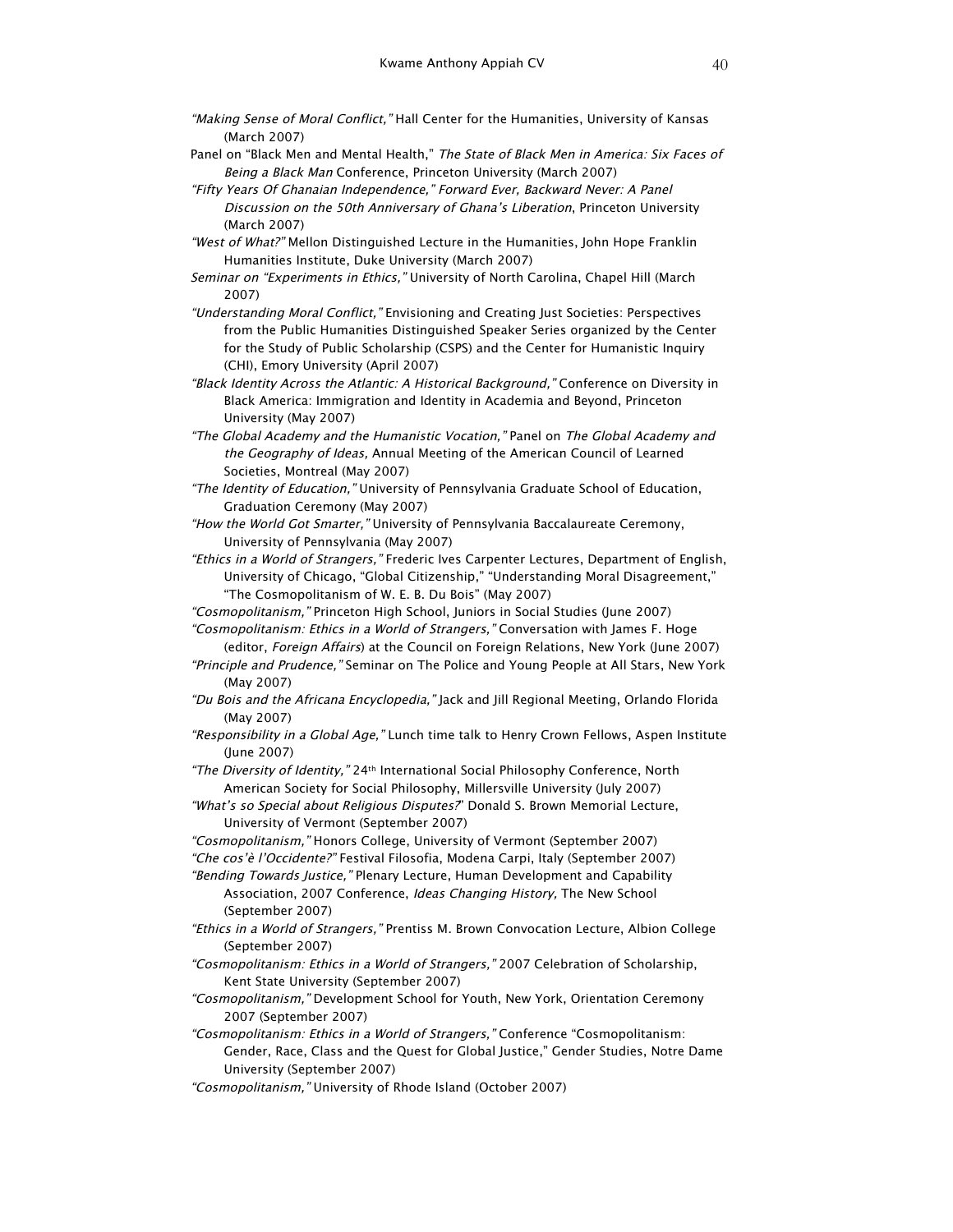- "The Politics of Culture, the Politics of Identity," Eva Holtby Lecture at Royal Ontario Museum, Ontario, Canada (October 2007) "Ethics in a Global Age," American Academy in Berlin (October 2007) "Cosmopolitanism," Colorado College (November 2007) "My Cosmopolitanism," Senghor-Damas-Césaire Lecture in Africana Studies in conjunction with the Villanova Center for Liberal Education, Villanova University (November 2007) "Global Citizenship," Kohlberg Memorial Lecture, Association for Moral Education, NYU.
- Co-sponsored by Facing History and Ourselves (November 2007) "Cosmopolitan Roots," Humanities Institute of Stony Brook, SUNY Stony Brook
	- (November 2007)
- "My Cosmopolitanism," Jacobs Residency Lecture, Mercersburg Academy (December 2007)
- "Experimental Philosophy," Presidential Address to the Eastern Division of the American Philosophical Association (December 2007)
- Conversation about Experiments in Ethics with Bob Dunning, Across the Nation, Sirius Radio (January 2008)
- Conversation about experimental philosophy with Neil Conan, Talk of the Nation, NPR "The Next Big Thing: What's the Big Idea?" (January 2008)
- The Life of Honour Four Seeley Lectures, Faculty of History, Cambridge University (January 2008)
- Kojo Nnamdi Show, WAMU, on Experiments in Ethics (February 2008)
- Talk of the Nation, National Public Radio on Experiments in Ethics (February 2008)
- The Brian Lehrer Show on Experiments in Ethics (February 2008)

"Education for Global Citizenship," 2008 Global Education Summit, National Association of Independent Schools, New York (February 2008)

"The Case Against Intuition," Yale Legal Theory Seminar (February 2008) "How to Argue with Strangers," The Center for Democratic Deliberation, Rock Ethics

Center, and Africana Research Center, Penn State University (March 2008) "My Cosmopolitanism," Lake Forest Academy (March 2008)

- "Cosmopolitan Roots," The Selfridge Lecture, Lehigh University (March 2008)
- "Understanding Moral Disagreement," Lehigh University (March 2008)

"Experimental Ethics," Ethics in Society Program, Stanford University (March 2008)

- "Global Citizenship," Stanford Law School (March 2008)
- "My Cosmopolitanism," Hewlett Foundation, Palo Alto (March 2008)

"Chinua Achebe and Professor Kwame Anthony Appiah in Conversation," Nassau Presbyterian Church, Princeton (cosponsored by Labyrinth Books, Princeton Public Library, Princeton University Center for African American Studies and Program in African Studies) (March 2008)

- "My Cosmopolitanism," SUNY Plattsburgh (March 2008)
- "Cosmopolitanism: Ethics in a World of Strangers," Xavier University (March 2008)
- "What Should We Do With Museums?" Monroe Beardsely Lecture, American Society for Aesthetics, Philadelphia (April 2008)
- "What's Special About Religious Disputes?" Program on Religion, Diplomacy and International Relations, Princeton University (April 2008)
- "Experiments in Ethics," Philosophy Department, The College of New Jersey (April 2008) "What Does It All Mean for My Life? Identity and Society in the New Age of Mobility,"
	- Public Affairs Conference, Principia College (April 2008)
- "Experimental Philosophy," Rockefeller College Master's Dinner, Princeton University (April 2008)
- "Becoming a Philosopher and Other Experiments," The Ivy Club, Princeton University (April 2008)
- "Experimental Philosophy," Labyrinth Books, Princeton (April 2008)
- "Experimental Philosophy," The American Whig-Cliosophic Society, Princeton University (April 2008)
- "My Cosmopolitanism," Seton Hall University (April 2008)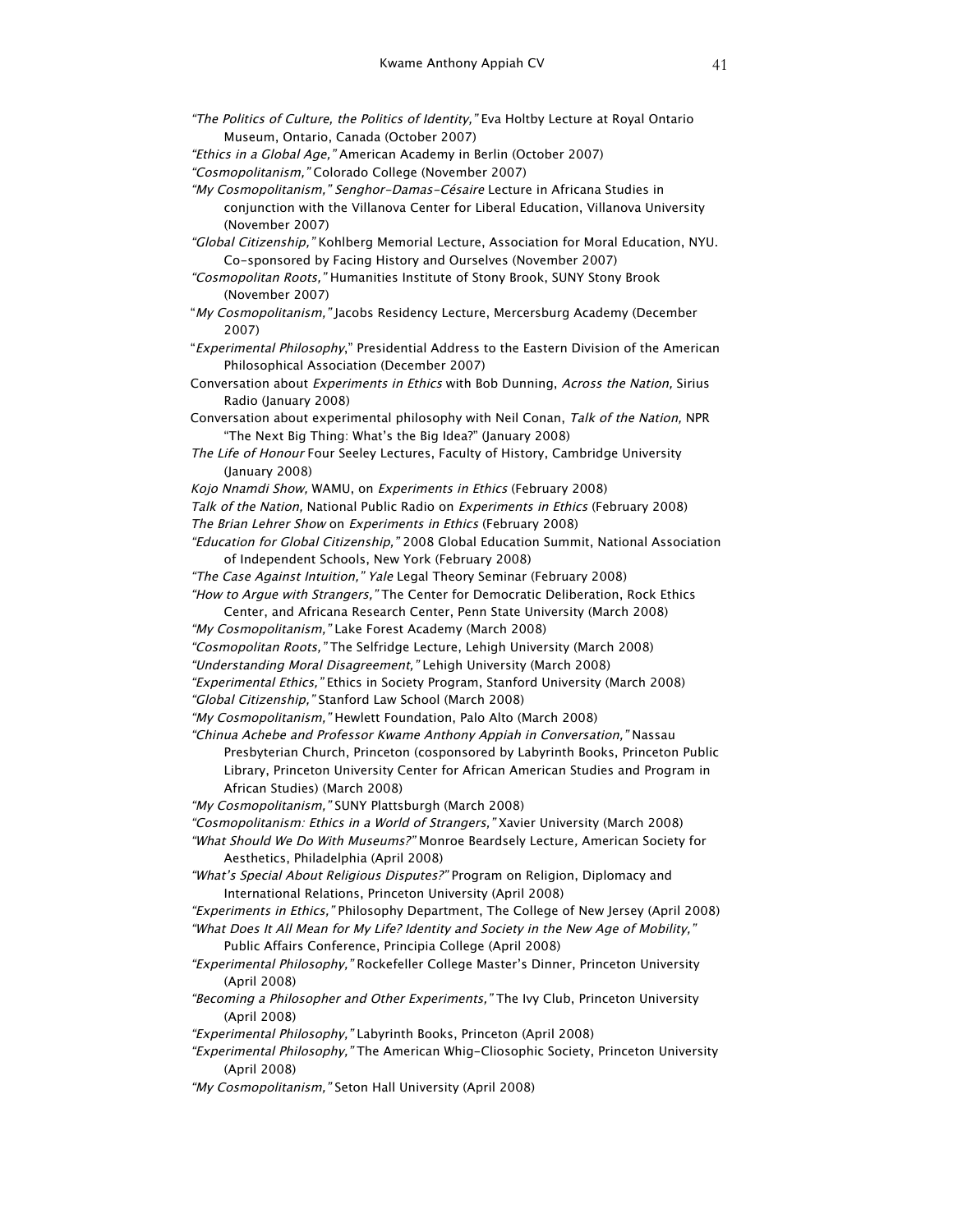"Expressive Neutrality," "Colloque International: Liberal Neutrality, a Re-evaluation," Centre de Recherche en Ethique de L'Université de Montréal and McGill University (May 2008)

Commencement Address, Dickinson College, (May 2008)

- "Cosmopolitisme. L'ètica en un món d'estranys," Centre de Cultura Contemporània de Barcelona (May 2008)
- Lección inaugural: "La diversidad de la identidad." Segunda lección: "Ciudadanía global." Lección de clausura: "Filosofía experimental." Identidad y Cosmopolitismo: La filosofía de Kwame Anthony Appiah, Observatorio de Ciudadanía y Estudios Culturales, La Universidad Internacional Menéndez Pelayo, Valencia (May 2008)
- "Privileges," Commencement Address, Stuart Country Day School of the Sacred Heart, Princeton (June 2008)
- "Cosmopolitismo: l'etica in un mondo di estranei," Palazzo Ducale Fondazione per la Cultura, Genoa, Italy (June 2008)

"Global Values Versus Cultural Relativism," Eckerd College (September 2008)

- "Cosmopolitan Reading," Purdue University, Program in Philosophy and Literature (September 2008)
- "African Identities," 40th Anniversary Celebration, Africana Studies, Vassar College (September 2008)
- "Cosmopolitanism: Ethics in a World of Strangers," Conference on "Animal Research in a Global Environment: Meeting the Challenges," Institute for Laboratory Animal Research, National Academy of Sciences, Washington D.C. (September 2008)
- "Where is 'The West'?" John W. Pope Lecture in Renewing the Western Tradition, UNC College of Arts and Sciences, University of North Carolina, Chapel Hill (October 2008)
- "The Ethics of Personal Identity," Symposium on "Identity and Polarization," Sheldon Chumir Foundation for Ethics in Leadership, Calgary (October 2008)
- "My Cosmopolitanism," Joseph B. and Toby Gittler Prize Lecture, Brandeis University (October 2008)
- "Cosmopolitan Education," Council of Independent Colleges, Institute for Chief Academic Officers, Seattle (November 2008)
- "Experimental Ethics," Conference on "The Human and the Humanities," National Humanities Center, Research Triangle Park, North Carolina (November 2008)
- Conversation with Lyle Ashton Harris, Steinhardt School of Culture, Education, and Human Development, NYU (November 2008)
- "Antiquities Wars: A conversation about loot and legitimacy," with James Cuno, Sharon Waxman, Kwame Anthony Appiah, Daniel Shapiro, New York Institute for the Humanities at NYU (November 2008)
- "Cosmopolitanism: Ethics in a World of Strangers," Department of English, University of Nevada, Las Vegas (November 2008)
- Meet the Author: Amitav Ghosh ("Sea of Poppies") in Conversation with Kwame Anthony Appiah, Asia Society, New York (December 2008)
- "Obama, Professor President," Radio Program, Presenter, BBC Radio 4, BBC World Service (January 2009)
- "My Cosmopolitanism," New York Society Library (February 2009)
- "Ethics in a World of Strangers," in the "Inequality" series organized by the Cultural and Intellectual Climate Committee at SUNY Cortland (February 2009)
- "How to be a Citizen of the World," Phillips Academy, Andover (February 2009)
- "Norms of Honor" Marx Wartofsky Lecture, Philosophy Department, CUNY Graduate Center (February 2009)
- "Cosmopolitanism," Jones Lecture, Lafayette College (February 2009)
- "Cosmopolitanism," Enduring Questions: The Mark Collier Lecture Series, Baldwin Wallace College (March 2009)
- "Race and the New Genomics," City College (March 2009)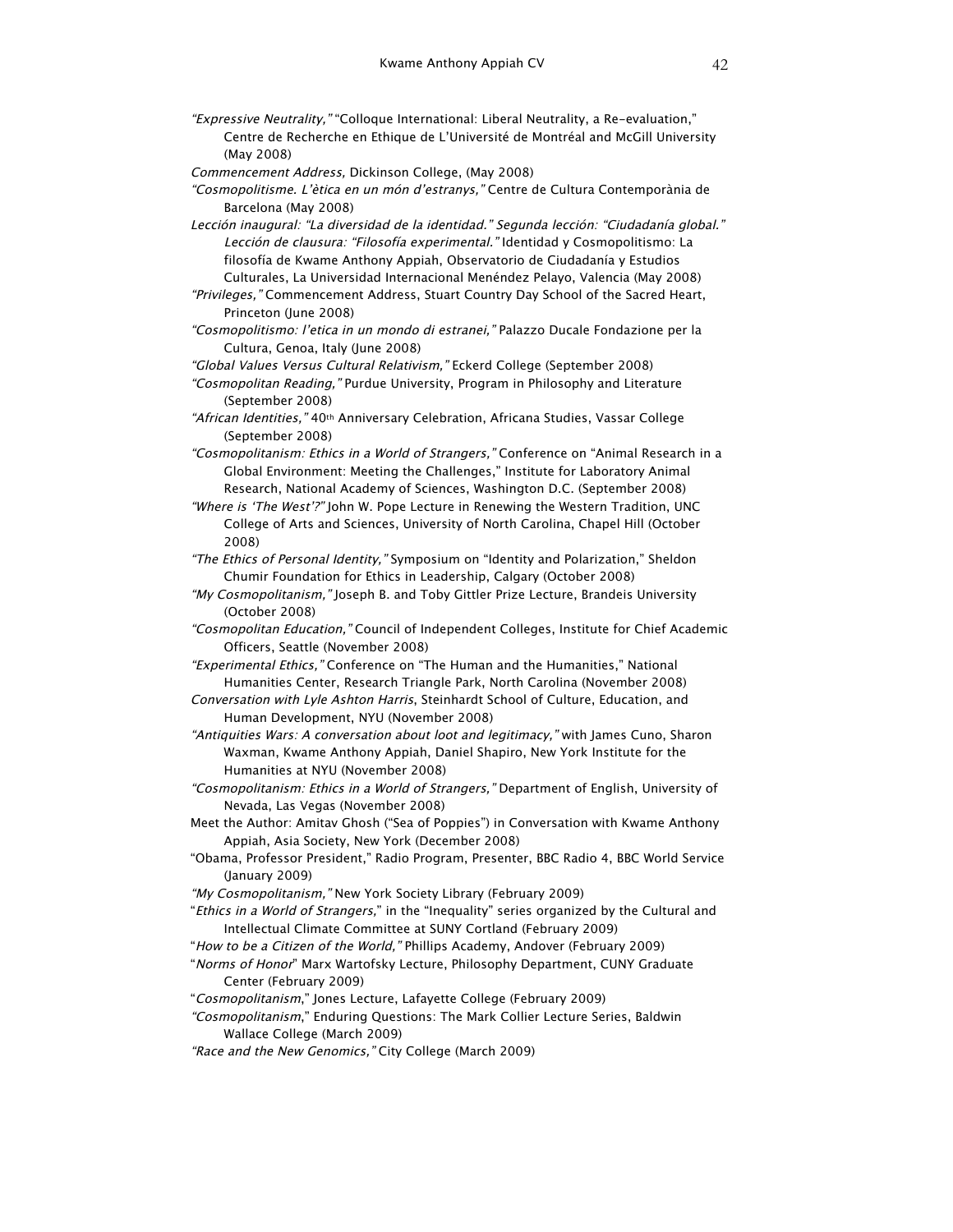"Citizens of the World? Cosmopolitanism and the Ethics of Identity," "Is There a Place for Religious States in a Globalizing World?," "Religious Identity as a Challenge for Modern Politics," The Leonard and Tobee Kaplan Scholar-in-Residence Program, The Center for Ethics, Yeshiva University, (March 2009)

"Africa's Diversity," Princeton Adult School (March 2009)

- "The Life of Honor," Department of Philosophy, University of Pennsylvania (March 2009)
- The Life of Honor, The Romanell-Phi Beta Kappa Lectures, Princeton University (March 2009)
- The Life of Honor, The Page-Barbour Lectures, University of Virginia (March-April 2009) "Cosmopolitanism: Ethics in a World of Strangers," Humanities without Boundaries Lecture, University of Wisconsin at Madison (April 2009)
- "Cosmopolitanism: Ethics in a World of Strangers," Contemporary Issues Lecture Series, University of Wisconsin at Whitewater (April 2009)
- "World Citizenship," Collegiate School, Manhattan (April 2009)
- "Cosmopolitanism, Translation and Literary Studies," Lunchtime Keynote for Translation Caucus (TRACALA) African Literature Association, Annual Conference (April 2009)
- Comment on Chapter 7, "Understanding Affirmative Action," Workshop on Elizabeth Anderson, The Imperative of Integration, Georgia State University (May 2009)
- "The Life of Honor," University of Leipzig, 600-Jahr Feier (June 2009)
- "Revisiting The Future: Being Cosmpolitan," The Spirit of the Haus—Opening 20 years of the Haus der Kulturen der Welt, Haus der Kulturen der Welt, Berlin (September 2009)
- "Ethics in a World of Strangers," Eastern Kentucky University (September 2009)
- "Dignity and Global Duty," Conference on Ronald Dworkin's Justice for Hedgehogs, Boston University Law School (September 2009)
- "Social Identity as a Source of Individuality," Alexa Fullerton Hamilton Speaker Series, Scripps College (October 2009)
- Interview with Chinua Achebe, 92nd Street Y, New York City (October 2009)
- "Anglicanism and me," Conference on "Why Homosexuality? Religion, Globalization, and the Anglican Schism," LGBT Studies, Yale University (October 2009)
- "The Life of Honor," Leibniz Lecture, Österreichische Akademie der Wissenschaften (November 2009)
- "Cosmopolitanism, Ethics and Politics," Internal Justice Day, The World Bank, Washington DC (November 2009)
- "Nations and Cultures," Princeton Philosophical Society (November 2009)
- "My Cosmopolitanism," EXCEL Program Opening Ceremony, NYU (December 2009)
- "'Group Rights' and Racial Affirmative Action," American Philosophical Association Eastern Division Meeting, 2009: Session on James Sterba Affirmative Action for the Future organized by the Committee on Black Philosophers (December 2009)
- "Cultural Property: A Cosmopolitan Perspective," Seminar on Issues of Cultural Property, Institute of Fine Arts, NYU (February 2010)
- "The Life of Honor," Department of Philosophy, Brown University (February 19 2010)
- "Cosmopolitanism: Ethics in a World of Strangers," University of Southern Utah, Tanner Lecture (March 9 2010)
- "Cosmopolitanism in the Museum," Haverford College (March 19 2010)
- "Global Citizenship," Florida International University, (April 2010)
- "Defending Freedom of Expression in the Written Word," Tzedek Lecture, Eugene, University of Oregon (May 2010)
- "The Life of Honor," Tzedek Lecture, Portland, University of Oregon (May 2010) "Is Race Biological?" Department of Philosophy, Oregon State University (May 2010) "Cosmopolitan Education," The Lawrenceville School (June 10 2010)
- "The Theory and Practice of Cosmopolitanism," Conference on Democracy and Legitimacy: Dealing with Extremism, Central European University, Budapest (August 2010)
- "Cosmopolitanism: Ethics in a World of Strangers," Nadine Andreas Lecture, Minnesota State University, Mankato (September 2010)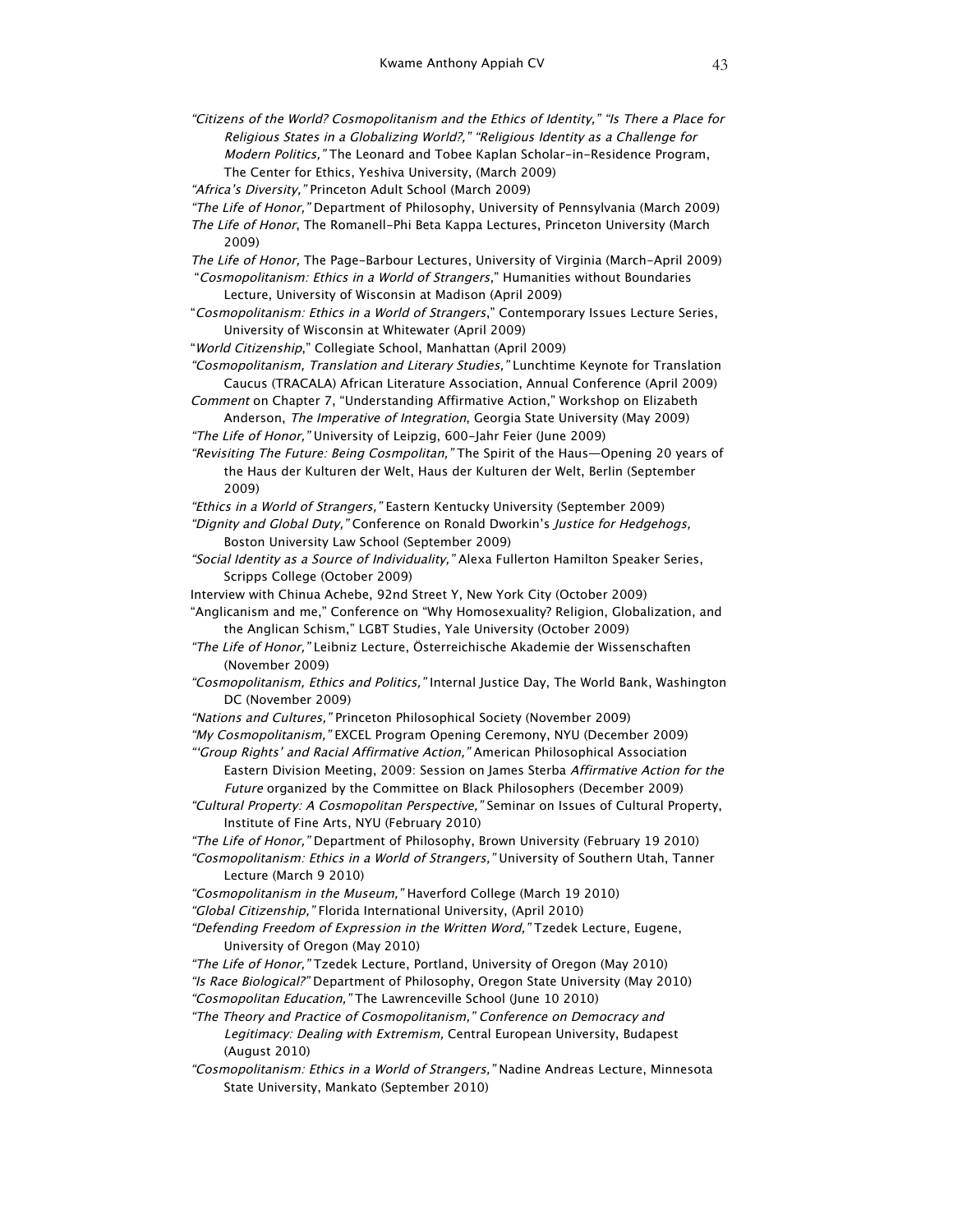- "The Life of Honor," Nadine Andreas Lecture, Minnesota State University, Mankato (September 2010)
- "Cosmopolitanism: Ethics in a World of Strangers," Convocation Lecture, Berea College (September 2010)
- "The Honor Code," Talk of the Nation, National Public Radio, (September 2010)
- "The Honor Code," Lunchtime Conversation, The Aspen Institute, Washington DC, (September 2010)
- "The Honor Code," Moncrieff with Sean Moncrieff!, Newstalk 106-108 fm, Dublin, Ireland, (September 2010)
- "The Honor Code," Radio Times, WHYY Philadelphia, (September 2010)
- "Social Justice and Women's Leadership," Panel Discussion, Inauguration of President Lynn Pasquerella, Mount Holyoke College (September 2010)
- "Cosmopolitanism: Ethics in a World of Strangers," Colgate University (September 2010)
- "The Honor Code," The Kojo Nnamdi Show, WAMU Washington DC, (October 2010) "The Honor Code," Los Angeles Public Library, (October 2010)
- "The Life of Honor," Department of Sociology, Babson College (October 2010)
- "Cosmopolitanism," Paul and Gwen Leonard Lecture, University of Nebraska at Reno (October 2010)
- "The Life of Honor" Kenan Lecture, Transylvania University (October 2010)
- "The Honor Code," The Brian Lehrer Show, WNYC, New York, 11:30 am, Thursday October 28, 2010.
- "The Honor Code," Barnes and Noble, 2289 Broadway, 82nd. Street, New York, (October 2010)
- "The W. E. B. Du Bois Lectures," African-American Studies, Harvard University, (November 2010)
- "The Honor Code," The Harvard Book Store, (November 2010)
- Discussion with Bridget Kendall, Anna Chen, Dimitar Sasselov on "The Forum," BBC World Service (November 2010)
- "The Honor Code," Discussion with Chris Lydon on Open Source (Novemebr 2010)
- "The Honor Code," New York State Writers Institute**,** State University of New York at Albany, (November 2010)
- "The Honor Code," Why? Radio," Prairie Public Radio, Grand Forks, ND, (November 2010)
- "The Honor Code," News and Commentary, WPRB, Princeton Public Radio (November 2010)
- "The Life and Death of Honor," The 15th Irving Howe Memorial Lecture, The Center for the Humanities, CUNY Graduate Center (November 2010)

"The Honor Code," Veronica Rueckert Show, Wisconsin Public Radio (November 2010) "The Honor Code," Miami Book Fair, (November 2010)

- "When Honor Meets Morality," The Riz Khan Show, Al Jazeera Television, (November 2010)
- Comment on "Joshua Greene—Beyond Point-and-Shoot Morality: Why Psychology Matters for Ethics," Princeton University De Kamp Seminar, (December 2010)
- "Cosmopolitanism & The Global Museum," Keynote Lecture, International Art Museum Education Forum: Public Engagement and Contemporary Art New York, The Guggenheim Museum (January 2011)
- "Introducing the Amnesty Global Ethics Series," 50th Amnesty International Annual General Meeting, Fairmont Hotel, San Francisco, (March 2011)
- "The Humanities, the Individual, and Society," Symposium on the Future of the Humanities, The Council of Independent Colleges, Washington DC, (March 2011)
- "Sidling Up To Difference," a conversation with Krista Tippett in "On Being" NPR (March 2011)
- "The Honor Code," The Century Association, New York (April 2011)
- "What is Honor?" Address to the All Academy Honor Conference, US Merchant Marine Academy, Kings Point, New York, (April 2011)
- "Museums: Looking Forward Ten Years," Association of Art Museum Curators, Metropolitan Museum of Art, (May 2011)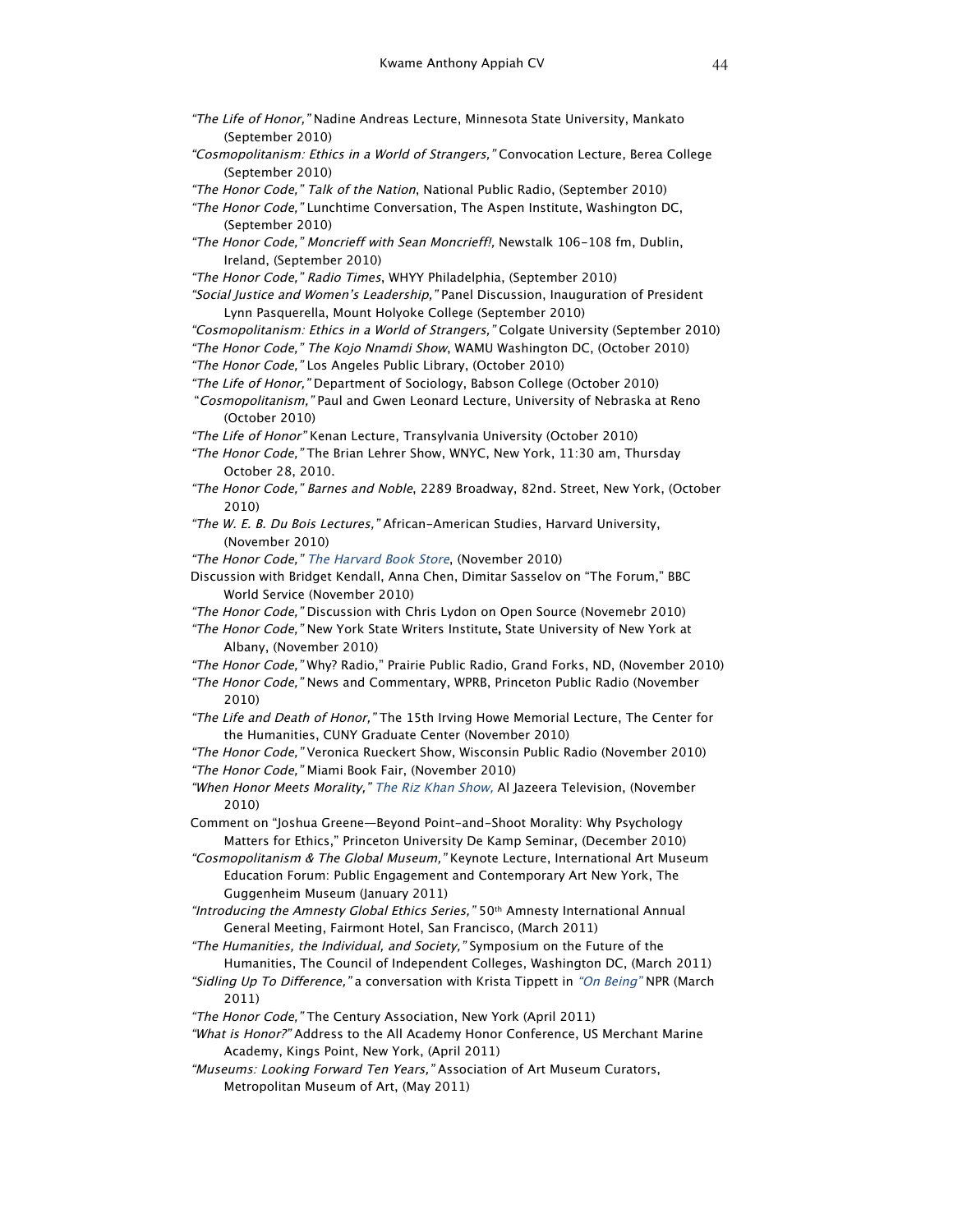"Misunderstanding Cultures: Islam and 'the West'," Istanbul Seminars 2011: Overcoming the Trap of Resentment, (May 2011) "Cosmopolitanism," Katz Lecture, University of Washington, Seattle (May 2011) "Why should we value the Humanities?" Congress of the Humanities and Social Sciences, Fredericton, New Brunswick, Canada (May 2011) "The Honor Code: Then & Now," Freshman Keynote Address, Rice University, (August 2011) "Cosmopolitanism: Culture and Identity in Modern America," President's Convocation Address, Illinois Wesleyan University (August 2011) "Identity and Identities," Syracuse University Humanities Forum, (September 2011) "World Citizenship," Siena College Symposium on Living Philosophers, Part I, (September 2011) "The Honor Code," Rhodes College, (September 2011) "The Honor Code: Why Moral Revolutions Happen," Olin Distinguished Lecture, Cornell University, (September 2011) "Why African Art?" Metropolitan Museum of Art, Grace Rainey Rogers Auditorium, (October 2011) "Cosmopolitanism," Wooster Forum, (October 2011) "The Honor Code," The Da Vinci Lecture, Marshall University, (October 2011) "The Life of Honor," New Jersey Humanities Council Awards Dinner, Montclair Art Museum (October 2011) "The Honor Code," Convocation Lecture, Earlham College, (November 2011) "Director's Discussion Series," a conversation with Johnnetta Betsch Cole, Director, at the National Museum of African Art, Smithsonian Institution (November 19) "The Life of Honor," Lewis Burke Frumke Lecture in Philosophy, New York University, (November 2011) World Today Weekend, BBC World Service, Co-presenter, (December 3 2011) "Global Citizenship," School of Foreign Service in Qatar, (January 2012) "Mistakes about Islam, Mistakes about 'the West,'" Westminster College, Salt Lake City, Utah (February 2012) "A Conversation about Cosmopolitanism" on Talk to Al Jazeera, Interview with Sami Zeidan on Talk to Al Jazeera Al Jazeera English (February 2012) "African Identities," Distinguished Visiting Humanist, University of Rochester (February 2012) "Islam and the West," Distinguished Visiting Humanist, University of Rochester (February 2012) "Cosmopolitanism: Sharing with Strangers," Lesley University, Boston (March 2012) "For the Humanities," University of California, Merced (4:30 pm March 2012) "The Life of Honor," Siena College Symposium on Living Philosophers, Part II, (March 2012) "Self-Creation or Self-Discovery," International Conference in Honor of Professor Charles Taylor on the Occasion of his 80th Birthday, Musée des beaux-arts, Montreal

(March 2012)

"Codes of Honor," Christopher Newport University (March 2012)

"The Honor Code," Philolexian Society, Columbia University (April 11, 2012)

"The Humanities: An Education for Freedom" Howard University (12, 2012)

Symposium on The Honor Code, Howard University (April 12, 2012)

"The Honor Code: Making Moral Revolutions," Carleton College (April 2012)

Seminar on The Honor Code, Program in Narrative Medicine, Columbia University (April 2012)

Conversation on cosmopolitanism with Elijah Anderson, Open Society Foundations, New York (April 2012)

"The Ethics of Reading," Conference on the Humanities in the Public Sphere, Center for Human Values, Princeton University

"Honor's Past, Honor's Future," Class of 2012 Last Lectures Series, The Senate Chamber, Whig Hall (April 2012)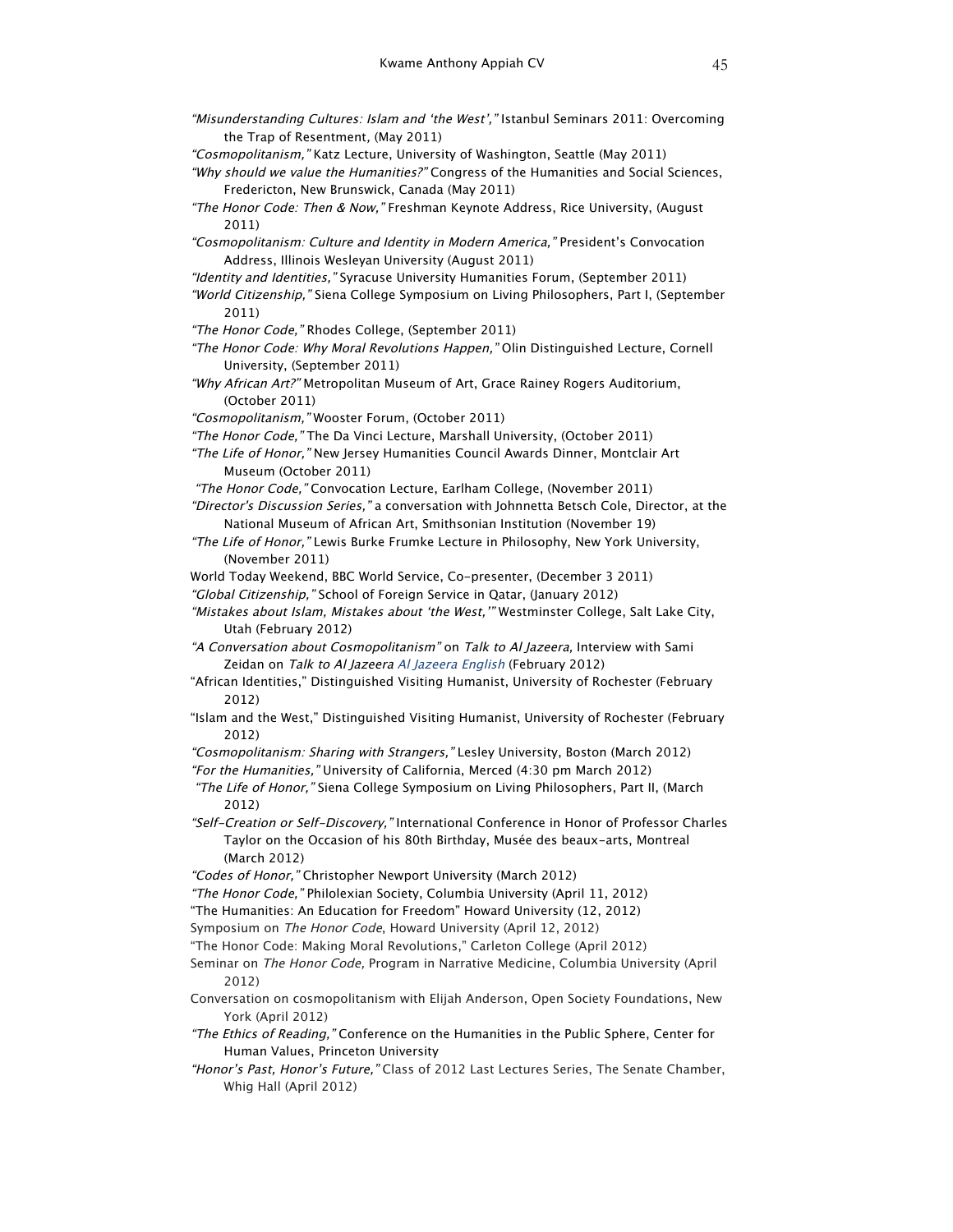- "To Whom Are We Morally Obligated," Princeton Religious Life Council (April 2012) "The Honor Code," Scholar's Day, Monroe Community College, (April 2012)
- "Towards a New Cosmopolitanism," A conversation with David Adjaye, Stan Allen, Anthony Appiah, Teresita Fernández, Enrique Walker and Sarah Whiting, Storefront for Art and Architecture, New York City (May 2012)
- "Living with Connections," Commencement Address, Occidental College, (May 2012) "Greeting Across Cultures," dOCUMENTA (13), Kassel, Germany (June 2012)
- "Notes on Multiculturalism," Conference on "Challenges to Multiculturalism. A Conference on Migration, Citizenship, and Free Speech," The New York Review of Books Foundation and Fritt Ord, Litteraturhuset, Wergelandsveien 29, Oslo (June 2012
- "Coherence," Conference on the Normative Significance of Cognitive Science, Oxford University, (July 2012)
- "Moral Revolutions," conversation with Richard Aedy, Saturday morning, ABC Radio, Sydney (August 2012)
- "The Other Africa," conversation with Uzodinma Iweala, Sefi Atta, Majok Tulba, Arnold Zable (supported by Melbourne PEN Centre), Melbourne Writer's Festival, (August 2012)
- "Literature and Global Citizenship," The Alan Missen Oration (supported by Liberty Victoria and the Alan Missen Foundation), Melbourne Writer's Festival, (August 2012)
- "In Conversation" with Spencer Zifcak, Melbourne Writer's Festival, (August 2012) "Mutilation and the Media Generation," Q&A, with Simon Callow, Germaine Greer, and Sefi Atta, ABC Television, Melbourne (August 2012)
- "The Value of Studying Philosophy," Quinnipiac University, (September 2012)
- "The Life of Honor," University of Tennessee, Knoxville (September 2012)
- "Identity as a Problem," University of São Paulo, Brazil (September 2012)
- "The Honor Code," Youngstown State University (September 2012)
- "The Honor Code," Union College, Schenectady (September 2012)
- "The Honor Code," 2012 Intercultural Learning Conference, SUNY Geneseo, SUNY Global Center, New York (October 2012)
- "Two Cheers for Cosmopolitanism," The Century Association, Member's Dinner (October 2012)
- "Enthymematic Reading," in the symposium "An Apology for the Liberal Arts: Reasoning in Literature," in response to the work of Erika Kiss. Panel with Sandra Bermann, Peter Brooks, University Center for Human Values, Princeton (October 2012)
- "An Honorable Profession," Symposium on the work of Dennis Thompson, Kennedy School, Harvard University (October 2012)
- "Being Du Bois: Lessons in the Management of Identities," First Henry Louis Gates Jr. lecture, Department of African and African-American Studies, Yale University (October 2012)
- "A Cosmopolitan Education," Wardlaw-Hartridge School (October 2012)

"Cosmopolitan Conversations," Association of Independent Schools, New England, Natick, MA (October 2012)

- "Culture and Identity," Walters Museum, Baltimore (October 2012)
- "Courage: A Conversation," with Pierre Zaoui and Caroline Fourrest, sponsored by Villa Gillet, Centre National du Livre, Paris (November 2012)
- "On Writing," Annual Faculty Book Day Celebration, Washington University (November2012)
- "A Decent Respect," The Hochelaga Lectures, Faculty of Law, University of Hong Kong Law School, (January 2013)
- Convocation Series with Johnnetta Cole, Oberlin College (February 2013)
- "The Cosmopolitanism of W. E. B. Du Bois," Society for the Advancement of American Philosophy, 40th Annual Conference, Stockton College (March 2013)
- "L'onore <sup>e</sup> l'etica: come cambia la morale insieme ai codici d'onore," Parole e idee per un Mondo plurale: Un lessico interculturale (curated by Giancarlo Bossetti) Palazzo Morando, Milan (March 2013)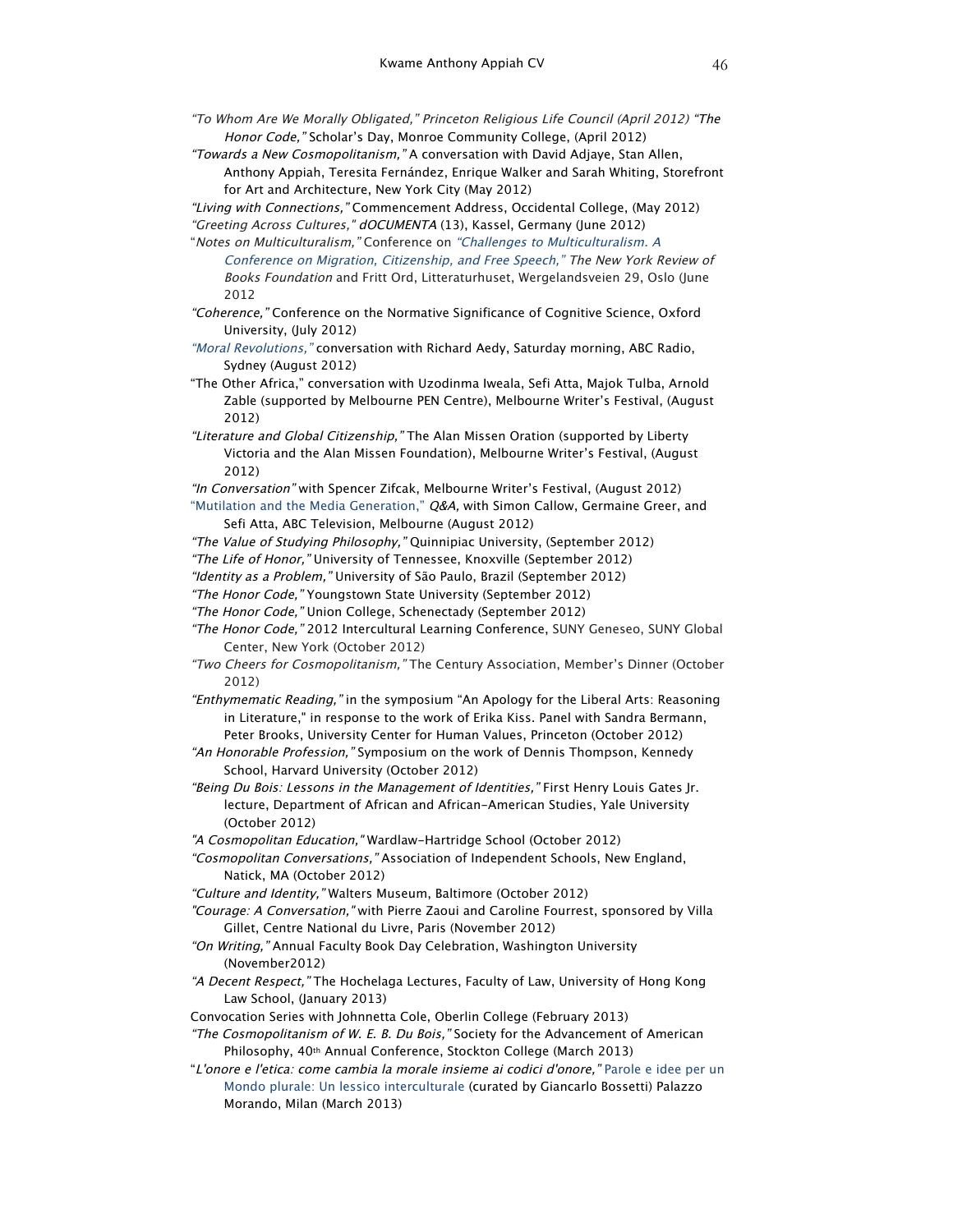- "The Honor Code: Making Moral Revolutions," Joseph Callahan Distinguished Lecture, Case Western University (March 2013)
- "Identity, Honor and Revolutionary Change," 2013 Dow Visiting Artist Lecture, Saginaw Valley State University (March 2013)
- "The Cosmopolitanism of the Museum," Ritchie Lecture, Yale University (April 2013)
- "Cosmopolitanism: Ethics in a World of Strangers," Frontier Forum Lecture, University of South Florida, (April 2013)
- "La conversation transculturelle et la signification du développement," Alain Renaut Seminar on "Inequalities between cultures," La Sorbonne, Paris, (May 2013)
- "Cosmopolitan Reading," Carmel Lecture, Tel-Aviv University (June 2013)
- "A Conversation about Honor," with James Linville, Freshman Scholar's Institute, Princeton University (August 2013)
- "Moral Revolutions of the 21st Century," Frontiers of Thought Seminar, Porto Alegre & Sao Paulo, Brazil (August 2013)
- "Identity, Honor, Politics," The Robb Lectures, University of Auckland, New Zealand (August 20-August 23, 2013)
- "Honor Now," Assembly for the Class of 2017, McCarter Theatre Center, Princeton University (September 2013)
- "Respecting Gay People: Justice and the Interpretation of Scriptures," Xavier University, (October 2013)
- "Reading Together," NODA (National Association for Orientation, Transition, and Retention in Higher Education) Conference, San Antonio, Texas (November 5, 2013)
- "Citizenship, Within and Across Nations," Carnegie Council for Ethics in International Affairs, New York (November 2013)
- "Culture, Identity and Human Rights," Canadian Museum for Human Rights, Winnipeg, (November 2013)
- "The Business of Honor," Paduano Seminar, Stern Business School, NYU (December 2013)
- Sermon, St. Peter's Lithgow, New York (December 2013)

"Human Rights: In Theory and Practice," Woodrow Wilson School, Princeton University, Human Rights Day Symposium in connection with the exhibit "Justice: the Faces of Human Rights," photographs by Mariana Cook (December 2013)

- Participant, Jacob Lawrence Seminar, Museum of Modern Art, New York (December 2013)
- "Ideals and Idealization," The Carus Lectures, Annual Meeting Eastern Division of the American Philosophical Association, Baltimore (December 2013)
- "Becoming Global Citizens: Civil Discourse Across Differences," The William Jewett Tucker Lecture, Dartmouth College (February 2014)
- "Education for Global Citizenship," Plenary Address, Association of International Education Administrators, Washington DC (February 2014)
- "Reconsidering Magiciens de la terre," C-MAP Seminar 2014, Museum of Modern Art, New York, "Reconsidering and Reconstructing Exhibitions, Performances and Collections," (March 2014)
- "Cosmopolitan Conversation: Ethics in A World of Strangers," Phi Beta Kappa Lecture, University of Louisville (March 2014)
- "Human Rights in Practice," Panel Presentation, Human Rights and the Humanities, National Humanities Center (March 2014)
- "Capitalism and Progress," Insead Assembly on Capitalism, Royal Society, London (April 2014)
- "Honor Now," Philips Andover (April 2014)
- "Evil: a short history of the Philosophy of Evil" Facing History and Ourselves Day of Learning (April 2014)
- Discussion with Cornel West of Lines of Descent, Labyrinth Bookstore, Princeton (April 2014)
- "Global Conversations," Ma'a Salama Colloquium, with the Right Honourable Gordon Brown PC MP, NYU Abu Dhabi (May 2014)